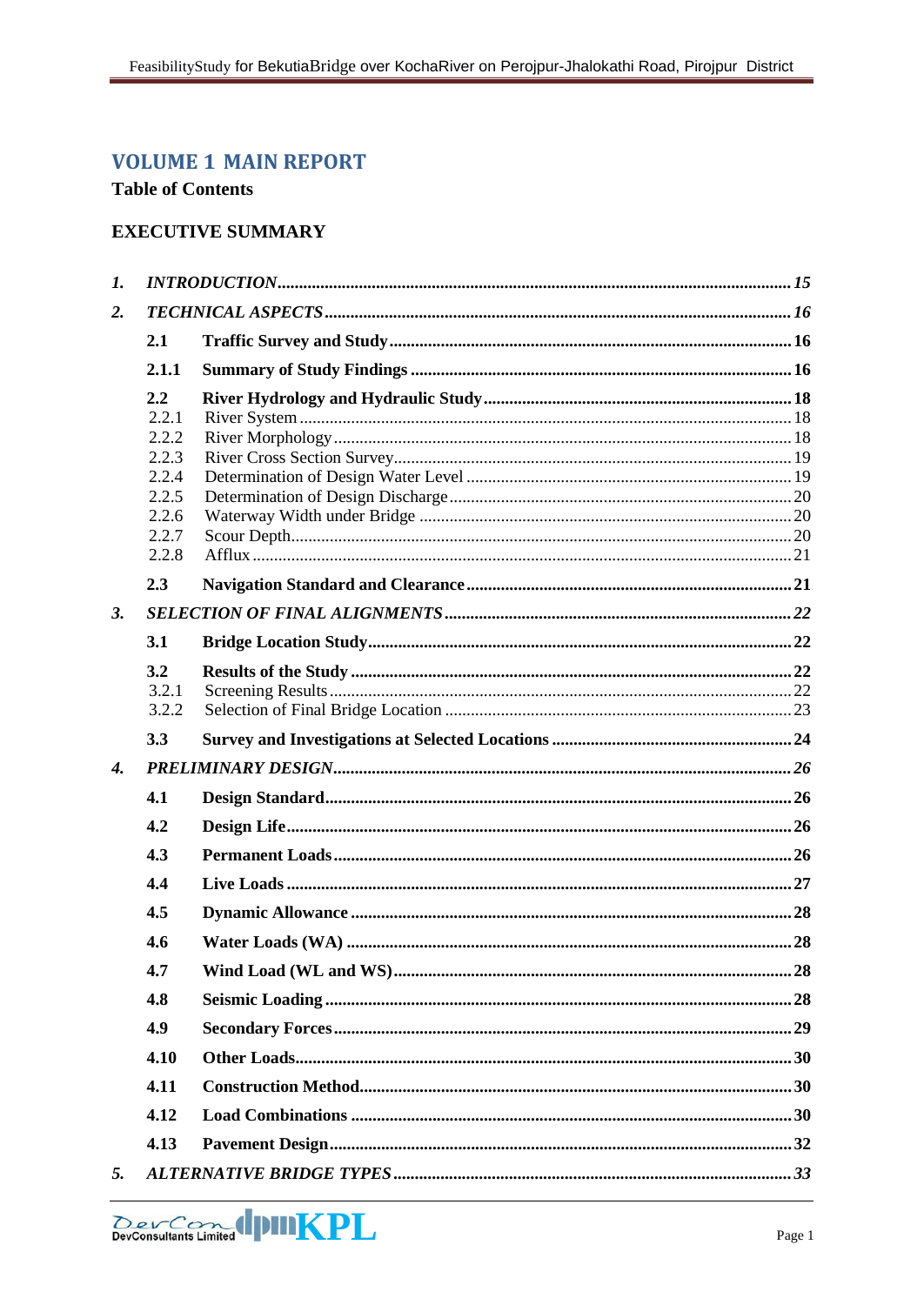|    | 5.1            |                                                                            |  |
|----|----------------|----------------------------------------------------------------------------|--|
|    | 5.2            |                                                                            |  |
|    | 5.2.1          |                                                                            |  |
|    | 5.2.2          |                                                                            |  |
|    | 5.2.3          |                                                                            |  |
|    | 5.3            |                                                                            |  |
|    | 5.4            |                                                                            |  |
|    | 5.5            |                                                                            |  |
| 6. |                |                                                                            |  |
|    | 6.1            |                                                                            |  |
|    | 6.2            |                                                                            |  |
|    | 6.3            |                                                                            |  |
|    | 6.4            |                                                                            |  |
|    | 6.5            |                                                                            |  |
|    | 6.6            |                                                                            |  |
|    | 6.7            |                                                                            |  |
|    | 6.8            |                                                                            |  |
| 7. |                |                                                                            |  |
|    | 7.1            |                                                                            |  |
|    | 7.2            |                                                                            |  |
|    | 7.3            |                                                                            |  |
|    | 7.3.1          |                                                                            |  |
|    | 7.3.2          | Cost Savings from Closure of Ferry Operation for Bad Weather Condition  42 |  |
|    | 7.3.3<br>7.3.4 | Cost savings from vehicle operating costs (VOC) due to reduced distance43  |  |
|    | 7.4            |                                                                            |  |
|    | 7.5            |                                                                            |  |
|    | 7.6            |                                                                            |  |
|    | 7.7            |                                                                            |  |
|    | 7.7.1          |                                                                            |  |
|    | 7.7.2          |                                                                            |  |
|    | 7.7.3          |                                                                            |  |

# **APPENDIX**

| <b>APPENDIX-A</b>  | <b>ENVIRONMENTAL IMPACT ASSESSMENT</b>       |
|--------------------|----------------------------------------------|
| <b>APPENDIX-B1</b> | <b>LAND ACOUISITION PLAN</b>                 |
| <b>APPENDIX-B2</b> | <b>RESETTLEMENT PLAN</b>                     |
| <b>APPENDIX-C</b>  | <b>TOPOGRAPHIC SURVEY AND BANK PROTECTON</b> |
| <b>APPENDIX-D</b>  | <b>SUB-SOIL INVESTIGATION</b>                |

TECHNICAL STUDIES (INTERIM REPORT) **VOLUME 2** 

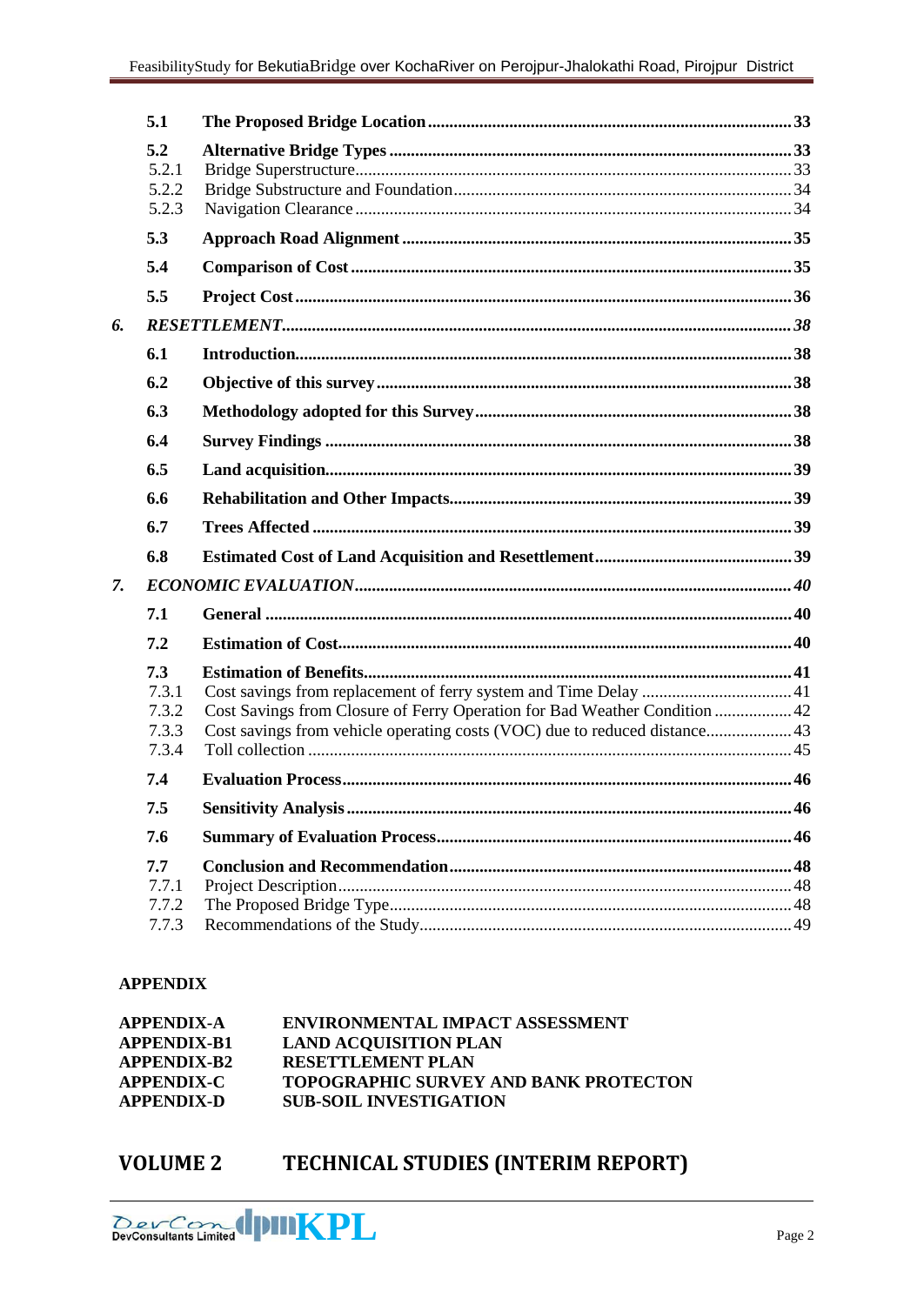# **VOLUME 3 PRELIMINARY DESIGN DRAWINGS**

#### **LIST OF ABBREVIATIONS**

| AASHTO American Association of State Highway and Transportation Officials |              |                                                |
|---------------------------------------------------------------------------|--------------|------------------------------------------------|
|                                                                           | ΒM           | <b>Bench Mark</b>                              |
|                                                                           | <b>BMD</b>   | <b>Bangladesh Meteorological Department</b>    |
|                                                                           | <b>BoQ</b>   | <b>Bill of Quantity</b>                        |
|                                                                           | <b>BWDB</b>  | Bangladesh Water Development Board             |
|                                                                           | C/L          | <b>Center Line</b>                             |
|                                                                           | DC           | Deputy Commissioner                            |
|                                                                           | DoE          | Department of Environment                      |
|                                                                           | DoF          | Department of Fisheries                        |
|                                                                           | <b>EIA</b>   | <b>Environmental Impact Assessment</b>         |
|                                                                           | EL           | <b>Existing Level</b>                          |
|                                                                           | <b>EMP</b>   | <b>Environmental Management Plan</b>           |
|                                                                           | <b>GIS</b>   | Geographical Information System                |
|                                                                           | GoB          | Government of Bangladesh                       |
|                                                                           | <b>HFL</b>   | High Flood Level                               |
|                                                                           | <b>HWL</b>   | <b>High Water Level</b>                        |
|                                                                           | <b>IEE</b>   | Initial Environmental Examination              |
|                                                                           | <b>BBA</b>   | <b>BangladeshBridge Authority</b>              |
|                                                                           | LA           | <b>Land Acquisition</b>                        |
|                                                                           | <b>LGED</b>  | <b>Local Government Engineering Department</b> |
|                                                                           | <b>LWL</b>   | <b>Lowest Water Level</b>                      |
|                                                                           | mPWD         | Standard Public Works Datum in meter           |
|                                                                           | <b>MSL</b>   | MeanSea Level                                  |
|                                                                           | <b>MV</b>    | <b>Motorized Vehicle</b>                       |
|                                                                           | <b>NMV</b>   | Non-Motorized Vehicle                          |
|                                                                           | <b>NTC</b>   | Notice to Commence                             |
|                                                                           | O&M          | <b>Operation and Maintenance</b>               |
|                                                                           | <b>PDB</b>   | <b>Power Development Board</b>                 |
|                                                                           | $\mathbf{R}$ | Regional                                       |
|                                                                           | <b>RHD</b>   | Roads and Highways Department                  |
|                                                                           | <b>REB</b>   | <b>Rural Electrification Board</b>             |
|                                                                           | <b>RL</b>    | <b>Reduced Level</b>                           |
|                                                                           | <b>RoW</b>   | Right of Way                                   |
|                                                                           | SoB          | Survey of Bangladesh                           |
|                                                                           | <b>SPT</b>   | <b>Standard Penetration Test</b>               |
|                                                                           | <b>TL</b>    | <b>Team Leader</b>                             |
|                                                                           | <b>ToR</b>   | <b>Terms of Reference</b>                      |
|                                                                           |              |                                                |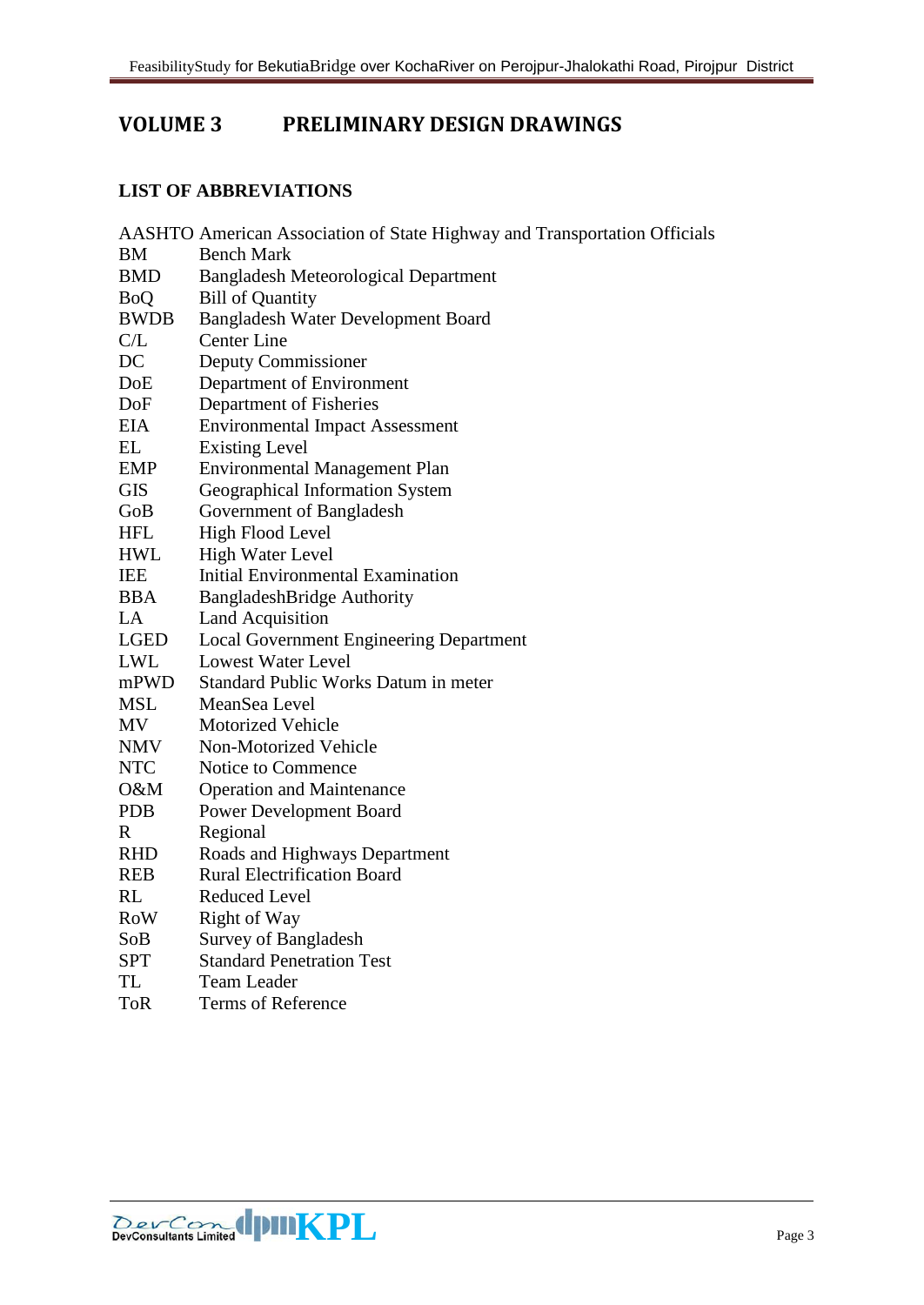# **EXECUTIVE SUMMARY**

*Abstract*: Feasibility Study (October 2012), carried out by the Consultants (DevCon-DPM-KPL), recommended a bridge over the Kocha River on Perojpur – Jhalokathi Road along Sankerpasha-Uttar Bitabari. Later, Institute of Water Modelling (IWM) was commissioned to carry out among others an independent review of the hydraulic parameters. IWM has submitted its Final Report in October 2013, and its results are in close agreement with those of the Feasibility Study (FS) Consultants' estimation for the recommended alignment.

Based on overall considerations, the Consultants reconfirm its recommendation for implementing 2.00 km long Bekutia Bridge across the Kocha River along Sankerpasha-HorinaGazipur-Zolagati-Uttar Bitabari (Alternate -2), located 3.82 kilometers downstream from the existing Bekutia ferry crossing with a bridge type as per Option-1 ( 400m East End Viaduct  $+$  11-100m spans plus 2-50m end spans+400m West End Viaduct  $\Rightarrow$  Total 2000m length). Estimated cost is about Tk. 858.00 crore (2012 price). For base case, EIRR is about 18%, while benefit-cost ratio is about 1.36. On the other hand, BBA may consider another alignment in course of Detailed Design Stage before taking a final decision, along Alternative -1 through existing Bekutia ferry crossing, which was considered by FS Consultant and recommended by IWM as well.

## **A. Introduction**

The Government of Bangladesh represented by Bangladesh Bridge Authority (BBA) intends to construct a Bridge over Kocha River on Perojpur-Jhalokathi road in order to replace existing ferry crossing in Bekutia along Perojpur – Naikati- Rajapur Road (Z8702).

BBA in March 2011 appointed Joint Venture of DevCon-DPM and KPL as Consultant to carry out feasibility studies, and the Consultants submitted its Final Feasibility Report (FFR) in October 2012. Later in December 2012, BBA decided to carry out "Hydrological and Morphological Study" for the proposed bridge. For this purpose Institute of Water Modelling (IWM) was subcontracted to the FS Consultant as a specialized agency to carry out among others an independent review of the hydraulic parameters. IWM has submitted its Final Report in October 2013, and its results are in close agreement with those of the FS team estimation for the recommended alignment along Shankarpasha - Uttar Bhitabari (i.e. Alternate 2), located 3.82 kilometers<sup>[1](#page-3-0)</sup> downstream of existing Bekutia ferry ghat.

This Final Feasibility Report (October 2013) details some of the primary surveys, investigations and estimations in connection with screening few alternative alignments from a number of locations/sites for the proposed bridge. Thereafter, one of those was selected as the best alignment from technical, economical, social and environmental considerations.

<span id="page-3-0"></span><sup>1</sup> IWM in its Final Report (October 2013) refers this point as 4.50 km downstream of existing Bekutia Ferry Ghat. -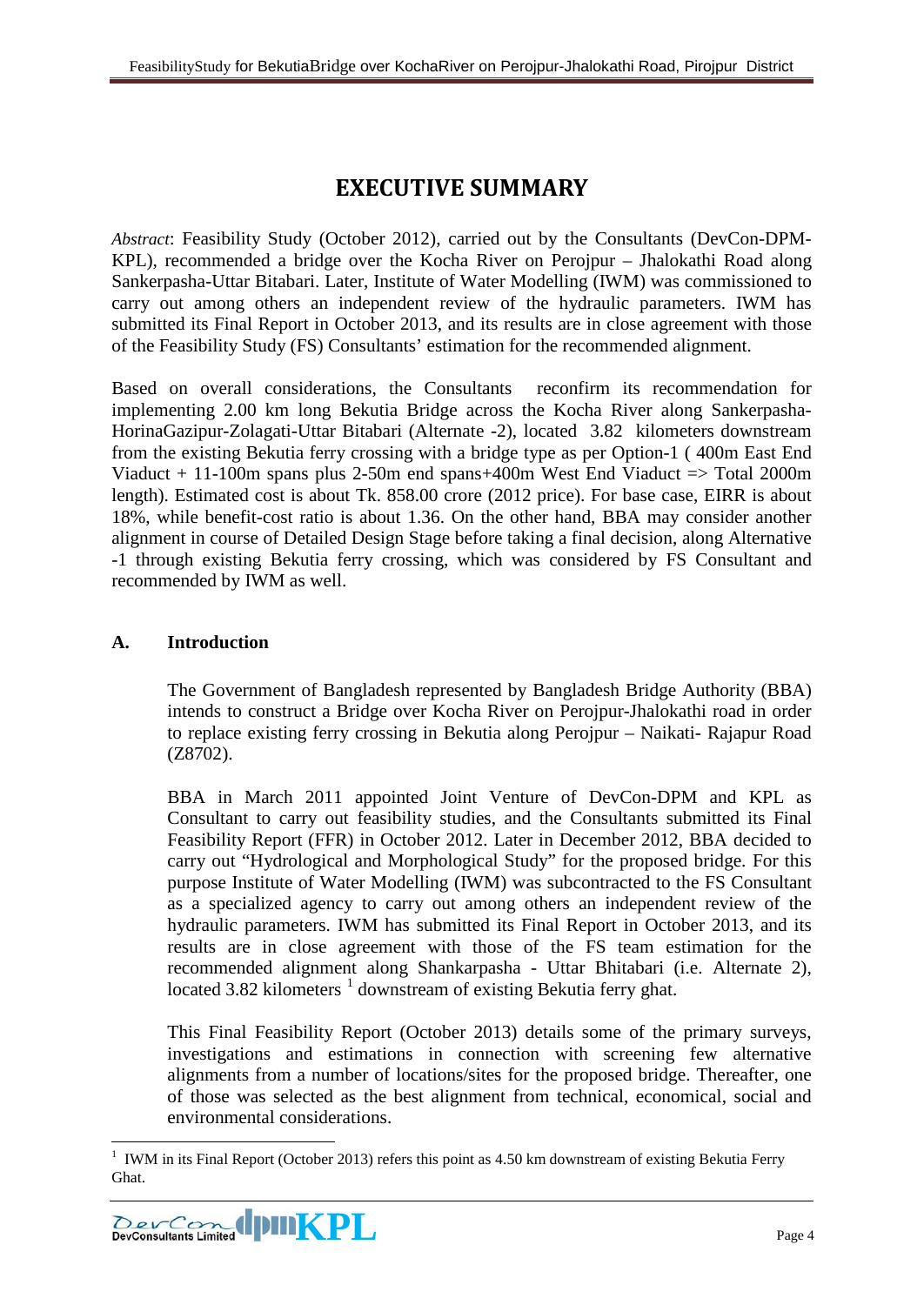## **B. Traffic Survey and Forecast**

The traffic survey and analysis provide the basis for traffic forecast and projection on the road/bridge project.

The summary of the study findings starting from traffic survey through traffic projection considering economic life span of 30 years and 50 years for 2-lane and 4 lane Carriageway Bridge respectively are as follows:

- o From traffic projection of total motorized traffic (Table 2-13, Volume-2), it is found that AADT in the year 2047 is 36,003 veh/day which exceeds 35,000 veh/day, saturated capacity for a 2-lane carriageway bridge (Ref: ADB TA # 4821-BAN 2009).
- o From traffic projection of total non-motorized traffic (Table 2-14, Volume-2), it is found that AADT in terms of PCU/hr in the year 2048 is 193 PCU/hr which is far less than 400 PCU/hr, the minimum requirement for provision of NMV lane.
- o From traffic projection of total motorized traffic (Table 2.1-2, Volume-1), it is found that AADT in the year 2068 is 75056 veh/day which just exceeds 75000 veh/day, the saturated capacity of 4-lane carriageway bridge (Ref: ADB TA # 4821-BAN 2009).

For justification of 4-lane carriageway in economic life span of **50 years** nonmotorized traffic projection was not considered.

From the traffic survey, forecast and projection, it may be concluded that the bridge together with both side approach roads is feasible for 2-lane single carriageway bridge considering economic life span of 30 years. The traffic projection made for NMV up to the end of economic life span of 30 years could not justify provision of NMV lane. On the other hand, traffic forecast and projection made considering economic life span of 50 years justifies provision of 4-lane dual carriageway bridge under Traffic Study perspective only.

## **C. River Hydrology and Hydraulic Study**

The proposed bridge is located in Jhalokathi District under Barisal Division which is in the south-western region of Bangladesh. All rivers and canals in the region carry tidal flow during flood tide, and the flow adds up with overland flow in ebb tide, especially, during monsoon season. The proposed bridge will be across KochaRiver which is tidal river and is dominated by ebbing effect with high velocity and volume of discharge.

In course of river cross section survey, 12 cross sections were selected and surveyed in about 8.0km reach of the Kocha River (Pl. refer to Map-2 and Annexure-02, Volume-2). The cross sections are numbered in X-section ID: Kocha-001 to Kocha-0012. These cross sections were screened based on hydraulic consideration.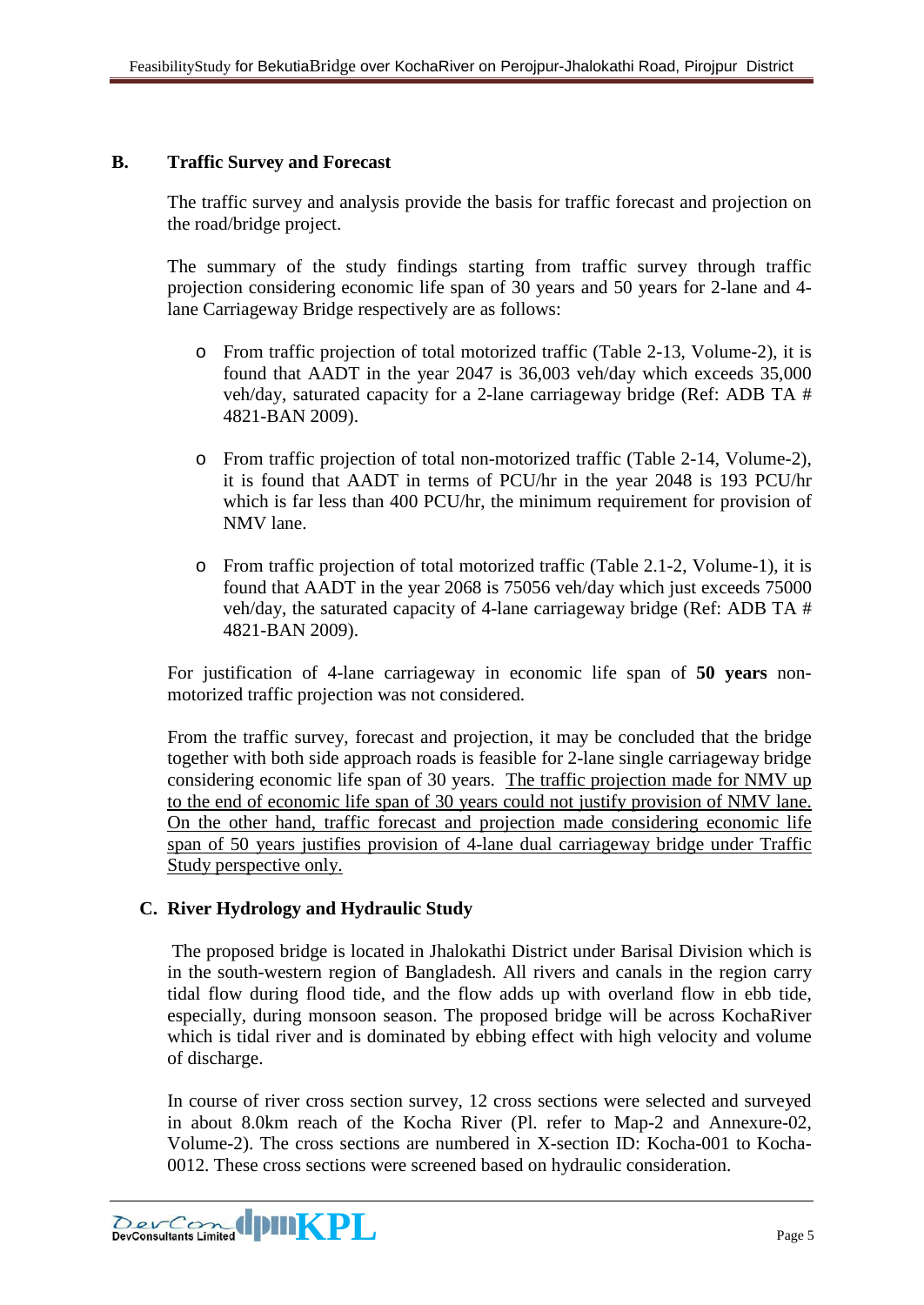Furthermore, during detailed survey works, a total of 13 nos. additional cross sections from Ch 7+860 to Ch 10+660 were selected and surveyed of which 10 X-sections Ch 7+860 to Ch 9+660 were on either sides of the bridge alignment at 200m interval in order to verify uniformity and stability of the river. It is observed that the river Xsection is stable from Ch8+660 to Ch 9+660. Depending on this findings the bank protection/revetment works were considered from Ch 8+660 to Ch 9+060 on the Left Bank and from Ch 8+460 to Ch 9+660 on the Right Bank(Pl. refer to Map-3 and Annexure-02, Volume-2). The revised bank protection works has been done incorporating comments from BWDB.

The peak tidal discharge was calculated to 14130 cumec (ref. Sub-section 3.7.3, Volume-2). This discharge was increased by 50% in order to establish design discharge (21,195 cumec), which compares well with IWM model results of 20,090 cumec. This will not be exceeded due to rise in sea water level or cyclonic surge in 1 in 100 year event. Following Table includes the results of FS Team and IWM for the alignment along Sankerpasha- Uttar Bitabari, 3.82 kilometers downstream from the existing Bekutia ferry crossing (Alternative-2).

| <b>SI</b>        | <b>Features</b>                    | <b>FS</b> Team | <b>IWM</b> | <b>Remarks</b>   |
|------------------|------------------------------------|----------------|------------|------------------|
| $\boldsymbol{A}$ | <b>Hydraulic Design Parameters</b> |                |            |                  |
|                  | Flood Discharge (m3/cumec)         | 21,195         | 20,090     | Close            |
|                  | Design High Water Level            | 3.05           | 3.22       | $100 \text{ yr}$ |
|                  | (mPWD)                             |                |            |                  |
|                  | Std High Water Level (mPWD)        | 2.74           | 3.13       | $100 \text{ yr}$ |
|                  | Depth Average velocity (m/sec)     | 1.365          | 1.87*      | *Maximum         |
|                  | Surge level (mPWD)                 | Not provided   | 3.15       |                  |
|                  | Sea Level Rise (cm)                | Not provided   | 0.56       |                  |
| $\boldsymbol{B}$ | Scour                              |                |            |                  |
|                  | General Scour (m)                  | 3.53           | 3.60       | Close            |
|                  | Constriction Scour (m)             | Negligible     | 0.80       |                  |
|                  | Local Scour at Pier (m)            | 17.29          | 12.84      |                  |
|                  | Total Scour (m)                    | 20.82          | 17.24      | FS Team on       |
|                  |                                    |                |            | safe side        |
|                  | Lowest be d level at the section   | $-14.00$       | $-13.98$   | Almost same      |
|                  | (mPWD)                             |                |            |                  |
|                  | Scour level at Pier (mPWD)         | $-34.82$       | $-31.22$   | Close            |

(Source: IWM's Final Report, Oct 2013, App E, Table 7)

## **D. Selection of Final Bridge Alignment**

In the reconnaissance stage river X-section survey was conducted at 12 locations along a reach of 8.0 Km on Kocha River. After a 2-step screening of the cross sections from hydraulic considerations, the following three alternative locations were selected (Pl. refer to Map 4-1, Volume-2):

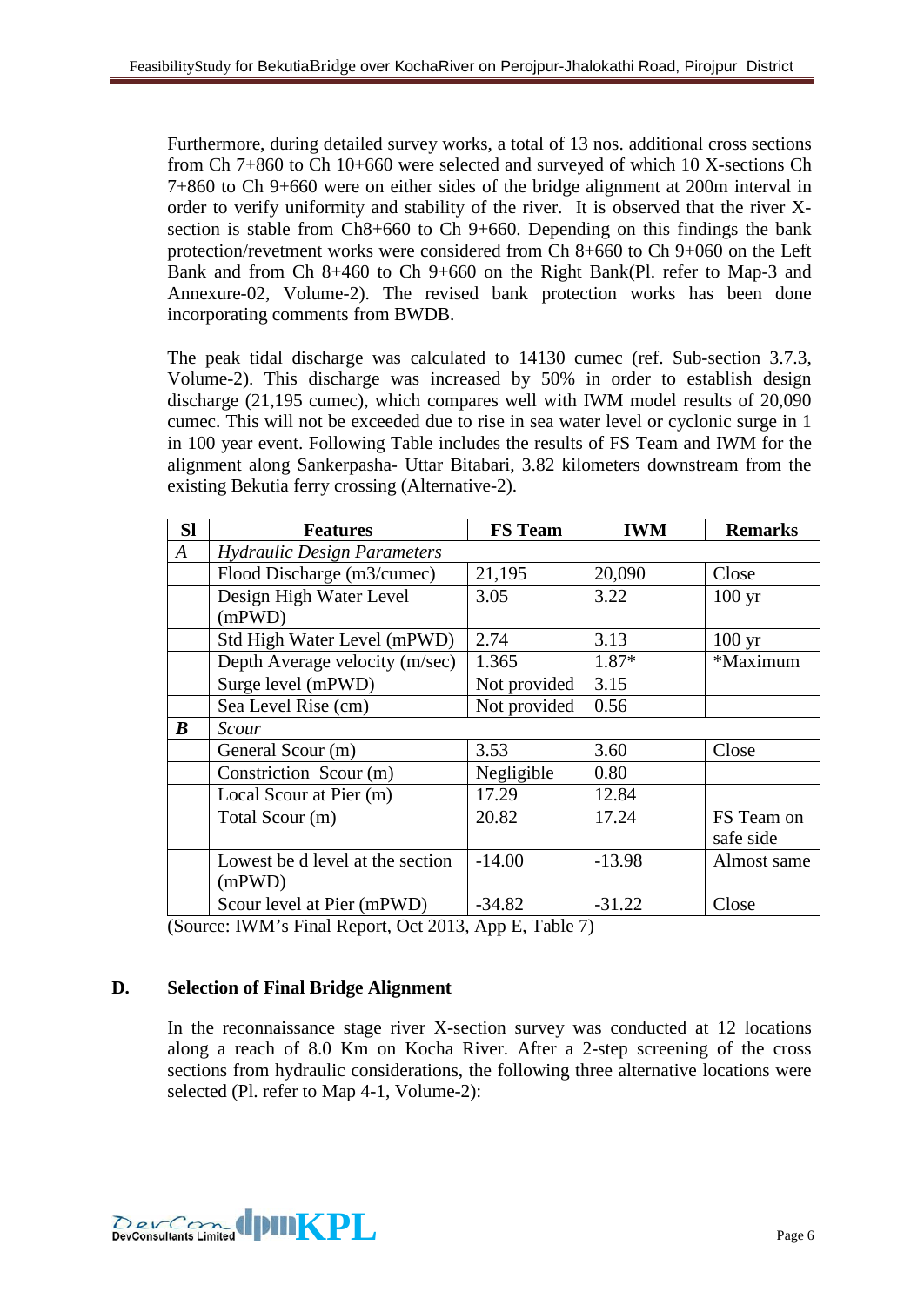- **Alternative-1:** This is located along **Machimpur-Krishnanagar-Dumurtola-Bekutia,** 250 meters downstream from the existing Bekutia Ferry crossing.
- **Alternative-2:** This alignment is along **Sankerpasha-HorinaGazipur-Zolagati-Uttar Bitabari,** 3.82 kilometers downstream from the existing Bekutia ferry crossing and 5.25 km upstream from Charkhali Ferry crossing.
- **Alternative-3:** This one is along **Badura-BaieenGali-South Gazipur-Uttar Bitabari-MidiabadhBitabari,** 1.00 kilometer upstream from the existing Charkhali Ferry crossing.

The alternative alignments were then evaluated for technical feasibility and economic viability in an indicative manner (for details refer to Sub-section 4.3.2, Volume-2). For the purpose of indicative economic analysis, all structural and financial data are used from secondary sources. The prices were increased to represent the Project Cost at implementation year 2015-16 (assumed).

It is evident that total cost of project in an indicative manner is different for the three Alternatives. Again, the benefit will be different for each individual Alternative. A simple indicative economic analysis (at discount rate of 12% applicable during study) shows the following values of economic indicators (Pl. refer to Annexure-04, Volume-2 for details):

- Net Present Value (NPV) for: Alternative-1 = Tk.496 million Alternative- $2 = Tk.5165$  million Alternative- $3 = Tk.1180$  million
- Benefit Cost Ratio (BCR) for: Alternative- $1 = 1.03$ Alternative- $2 = 2.47$ Alternative- $3 = 1.28$
- Economic Internal Rate of Return (EIRR) for: Alternative- $1 = 12.20\%$ Alternative- $2 = 22.19\%$ Alternative- $3 = 14.245\%$

Considering the above-mentioned technical aspects and economic returns, **Alternative-2** (i.e. **Sankerpasha-Uttar Bitabari),** located 3.82 km downstream of existing Bekutia Ferry Ghat, is recommended as final location of the bridge.

# **E. Preliminary Design Criteria**

The analysis and design of the bridge is in accordance with AASHTO LRFD Bridge Design Specification published by the American Association of State Highway and Transportation Officials (AASHTO) – Second Edition 1998.

# **F. Selection of Bridge Types**

Detailed alignment survey was carried out along the final location Sankerpasha**-HorinaGazipur-Zolagati-Uttar Bitabari** (Alignment -2) at 3.82 kilometers downstream from the existing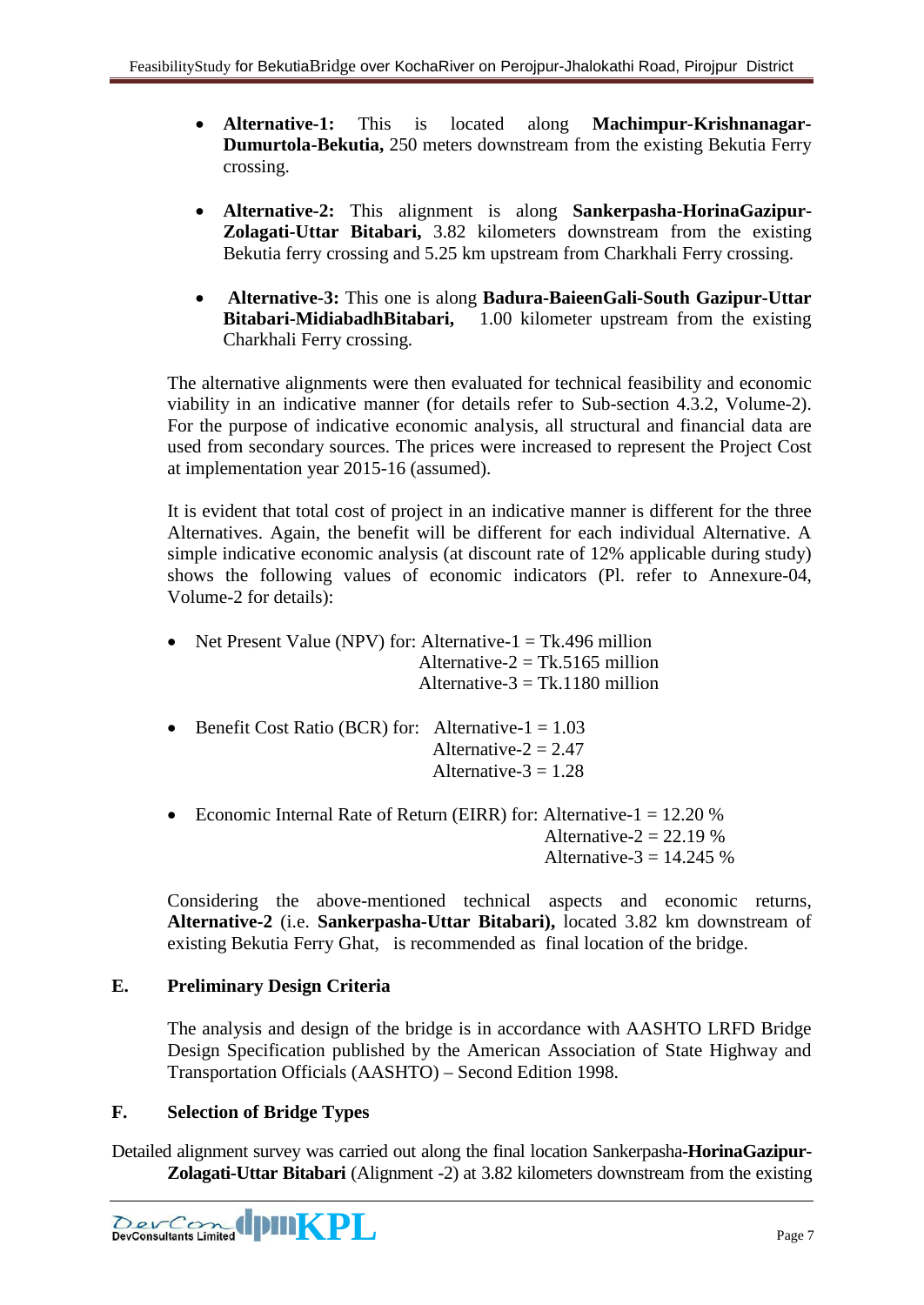Bekutia ferry ghat. From the alignment survey, **7.31 km** was found as total length bridge and its approaches are as follows:

- i. Bridge including both end viaducts: 2.00 km
- ii. Approach road at Perojpur-end: 2.60 km; and
- iii. Approach road at Jhalokathi-end: 2.71 km.

Three alternative types of bridge have been considered together with the following span arrangements:

| Option   | <b>Span Arrangement and Lanes</b>          | <b>Est Cost (Taka)</b> | <b>Remarks</b>               |
|----------|--------------------------------------------|------------------------|------------------------------|
| Option 1 | $400.0$ m East End Viaduct + 11-100m       | 5,643,936,186.00       | Recommended                  |
|          | spans plus 2-50m end spans+400m            |                        | Option and the               |
|          | West End Viaduct $\Rightarrow$ Total 2000m |                        | values of                    |
|          | length.                                    |                        | economic                     |
|          |                                            |                        | <i>indicators (NPV,</i>      |
|          | 2 lane single carriage way                 |                        | <b>BCR</b> and <b>EIRR</b> ) |
|          |                                            |                        | are shown in                 |
|          |                                            |                        | Tables K-1 and               |
|          |                                            |                        | $K-2$ .                      |
| Option 2 | $400.0$ m East End Viaduct + 9-120m        | 5,757,563,370.00       |                              |
|          | spans plus 2-60m end spans+400m            |                        |                              |
|          | West End Viaduct $\Rightarrow$ Total 2000m |                        |                              |
|          | length.                                    |                        |                              |
|          | 2 lane single carriage way                 |                        |                              |
| Option 3 | 400.0m East End Viaduct $+ 7-150m$         | 5,757,563,370.00       |                              |
|          | spans plus $2-75m$ end spans $+400m$       |                        |                              |
|          | West End Viaduct $\Rightarrow$ Total 2000m |                        |                              |
|          | length.                                    |                        |                              |
|          | 2 lane single carriage way.                |                        |                              |
|          |                                            |                        |                              |

## **G. Environmental Impact Assessment**

In accordance with GOB's environmental policies, Initial Environmental Examination (IEE) was carried out to assess the environmental impacts due to the proposed Bekutia bridge at the final location and to ensure compliance with their respective rules and policies. Thereafter, Environmental Impact Assessment (EIA) was made and finally, Environmental Management Plan (EMP) has been prepared to avoid/minimize any impact during construction and operation-maintenance phases, and that will enable integration of environmental provisions and management measures for the bridge.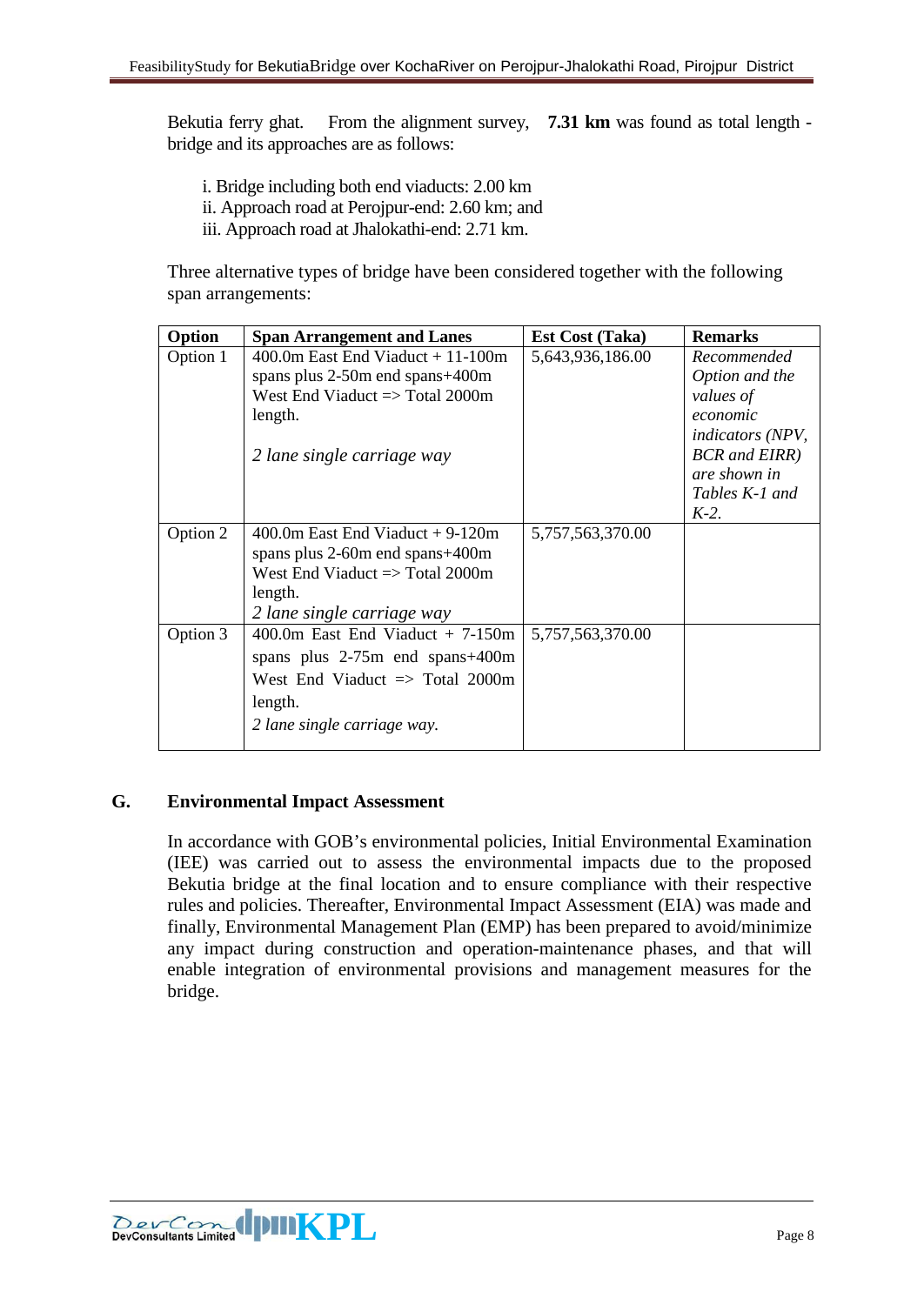The Project will have overall positive impacts with some negative impacts. Most of these negative impacts are mainly construction related and can be mitigated by the successful implementation of the EMP. This environmental assessment fully meets the harmonized environmental and socio-economic development in the area (for details see Volume 1, Appendix A).

The Project area is not adjacent to or within any environmentally sensitive areas like: Protected areas, Wetland, Mangrove, Estuaries, Buffer zone of protected area or any other Special area for protecting bio-diversity or Forest area. The bridge will facilitate on the movements of traffic and people. There will be some noise/disturbances during the construction period, and those will bring some inconvenience in living conditions in/near the project area due to noise/ vibration/ blasting etc, some chances of ecological degradation due to increased river bank erosion. Chance of water logging, Impact on Forest Area, Incidents of waterborne diseases, and Deterioration of surface water, Air Pollution etc and those will be minimized through environmental management plan. Direct and indirect benefits of employment generation will be there during the construction works and after construction. Through the project activities; potential Environmental Impact, Mitigation Measures, etc will be followed as part of environmental management plan during construction.

# **H. Resettlement and Land Acquisition**

A detailed resettlement and land acquisition survey for the selected Bridge Alignment (Alternative-2) was conducted from October 18-28, 2011 for assessment of cost of compensation and relocation of affected persons and properties. The survey was conducted in the immediate vicinity of the final bridge alignment and both side approach road alignments.

Construction of Bekutia Bridge with viaduct and approach road will require land acquisition and displacement of residential households, shops and common properties. A total of 50 meter wide right of way (RoW) has been considered during detailed survey and it requires acquisition of about 33 ha land with displacement of 46 households of which 28 households are within the RoW and the others are on and/or close to the boundary, 3 shops and 4 community properties including land, structures, trees. No squatter households found within the right of way.

The total estimated cost for implementation of the RP is BDT 127,295,859 *(one hundred twenty seven million, two hundred ninety five thousand, eight hundred and fifty nine only*) equivalent to USD=1,697,278. It includes payment of compensation for structure & resettlement benefits with other allowances, operation cost of the RP implementing agency and independent monitoring and reviewing of the RP implementation. Resettlement funds will be provided based on the financing plan agreed by the Government and Donor Agency. The total estimated budget is shown in the Table EX 2, Appendix-B2.

# **I Toll Collection System**

As mentioned in the ToR the bridge will be a toll bridge. Toll money collection will start after opening of the Bridge (estimated after year 2018). The infrastructure for toll collection will be on one end of the Bridge. It should be operated and maintained by

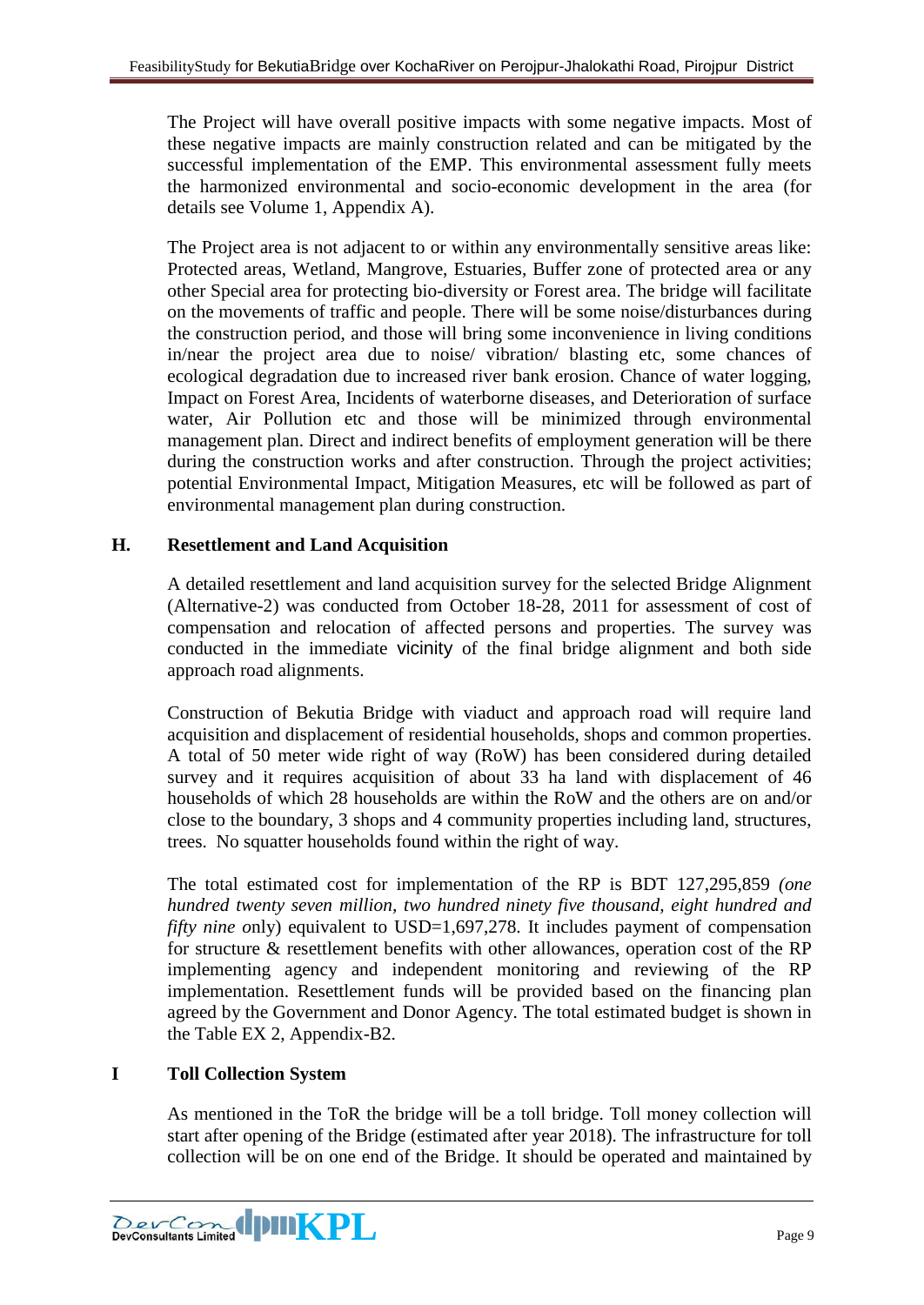qualified Operator. Necessary cost of implementation, operation and maintenance has been incorporated in the cost stream of financial and economic analyses.

The toll rate for Truck, Bus and Light vehicles are considered at the existing rate in ferry crossing system. To be conservative in the benefit side these existing rates have been considered as starting toll rate in 2019. The toll collection money from 2019 through 2048 has been shown in the Sub-section 7.3.4which has been considered in the benefit stream of financial and economic analyses.

# **J Operation and Maintenance**

Operation and Maintenance of different components of main bridge, viaducts, services and other ancillary structures of the Bekutia Bridge will be an essential activity in order to ensure long time durability and service of the bridge. The activities will include routine inspections in weekly or monthly basis, general inspection every two years' time and principal inspection every five years interval.

However, the Construction Company with due agreement and concurrence of Supervision Consultant and Manufacturer's specifications will prepare necessary Operation and Maintenance manual for the Main Bridge and Viaducts and its connections, supports, services and other ancillary structures. The Manuals will be detailed enough to be followed by qualified Operation and Maintenance Operator.

## **K Economic Evaluation**

An economic appraisal of the proposed Bekutia Bridge project was carried out within the broad framework of cost-benefit analysis. The analysis was undertaken with and without project situation. It implies two scenarios: (i) first, a bridge will be constructed over the Kocha River with necessary approach roads and appurtenant structures considering an economic life span of 30 years, and (ii) second no bridge will be constructed and the ferry systems will continue in Bekutia and Charkhali Ferry Ghats.

The project costs and benefits have been identified and valued in monetary terms, using economic prices. The economic prices were calculated by applying a standard conversion factor 0.85 used for road sector in Bangladesh and accepted by RHD for economic evaluation of projects in recent years.

The annual stream of project costs and benefits in financial and economic terms were calculated over an **evaluation period of 30 years** which is normally considered for bridge structures. Discounted Cash flow (DCF) technique was used at a 15% discount rate for determining Net Present Value (NPV), Benefit Cost Ratio (BCR), Economic Internal Rate of Return (EIRR) and Financial Internal Rate of Return (FIRR). **The respective values are shown in Table-K1 and Table-K2.**

Apart from the above and to check economic viability of 4-lane dual carriageway bridge, the annual stream of project costs and benefits in economic terms were calculated over an **evaluation period of 50 years** which is not normally considered

**EXECONDER IN THE PLAN PLAN PROPERTY AND RELATED PAGE 10**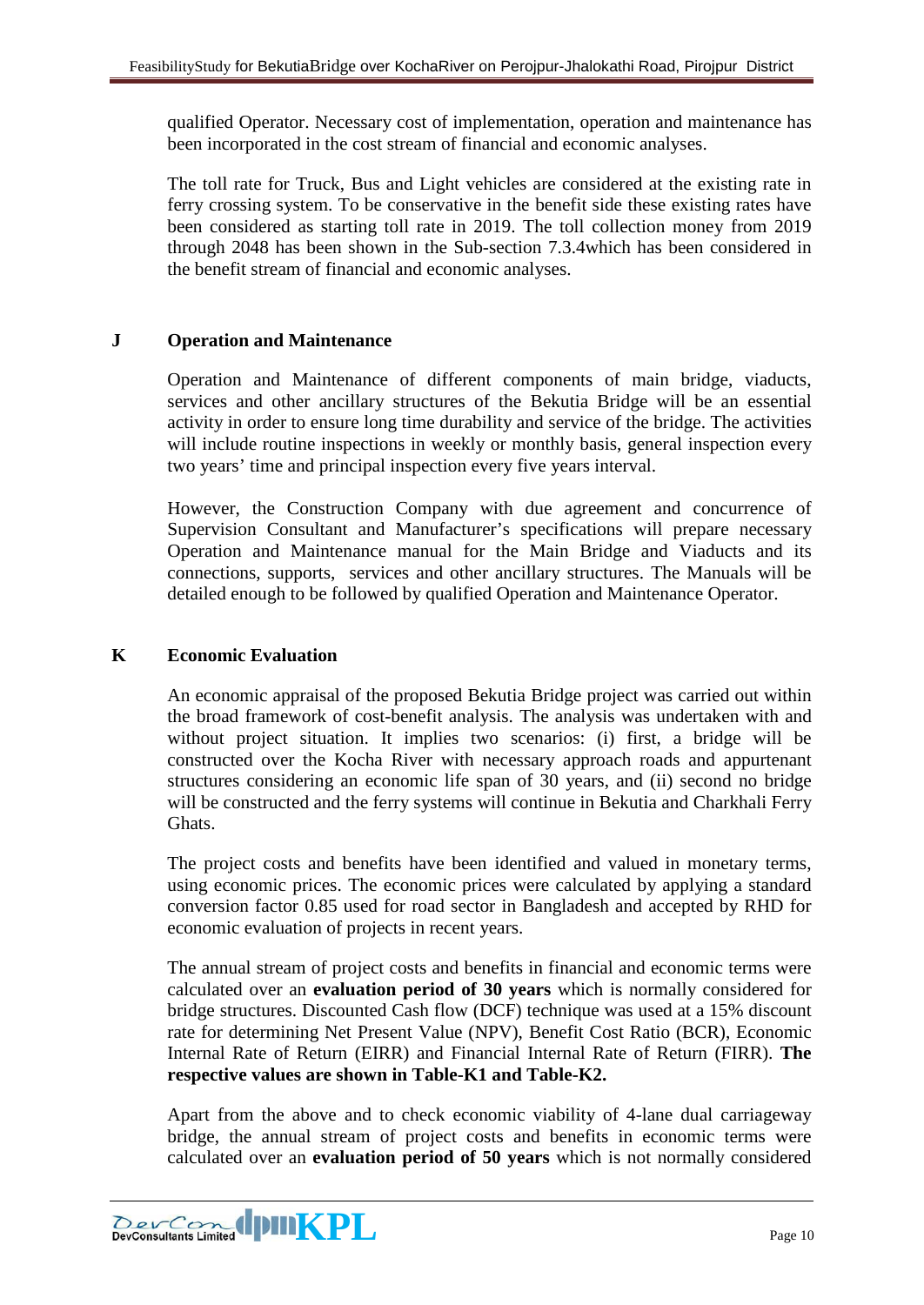for bridge structures. Discounted Cash flow (DCF) technique was used at 15% discount rate for determining Net Present Value (NPV), Benefit Cost Ratio (BCR) and Economic Internal Rate of Return (EIRR) considering the Base Case only. The respective values are shown in Table-K3.

For Economic justification of 150m span extra dosed bridge with 2-lane single carriageway, the annual stream of project costs and benefits in economic terms were calculated over an evaluation period of 50 years at discount rate of 15% which is presented in Table K-4.

The Project Cost has been applied in installment of 15%, 35%, 35% and 15% during  $1<sup>st</sup>$ ,  $2<sup>nd</sup>$ ,  $3<sup>rd</sup>$  and  $4<sup>th</sup>$  year of implementation respectively. The maintenance costs are recurring costs applicable after completion (2018) of the Project. So the maintenance cost has been duly applied from 2019. Both the annual routine maintenance and periodic maintenance costs are approximated to 0.2% of the Project cost

The benefits to be accrued out of the project for an economic life span of 30 years were evaluated for the following components:

- Cost savings from replacement of ferry system and time delay;
- Cost savings from ferry operation closure for bad weather condition;
- Cost savings from vehicle operating costs (VOC) due to reduced distance; and
- Toll Collection.

The sensitivity analysis was conducted for the following limits of change in benefit and cost streams of economic and financial values:

- Benefit reduced by 10% and Cost at the base value;
- Cost increase by 10% and benefit at the base value; and
- Benefit reduced by 10% and Cost increased by 10%.

**Table K-1:** The *Economic indicators* NPV, BCR and EIRR for base case including sensitivity analysis are presented below:

| Sl. | <b>Economic Evaluation</b>                    | NPV (Million Tk.) | <b>BCR</b> | EIRR $(\%)$ |
|-----|-----------------------------------------------|-------------------|------------|-------------|
| No. |                                               |                   |            |             |
|     | <b>Base Case</b>                              | 1983              | 1.36       | 18.115      |
| 2.  | Benefit 10% reduced                           | 1231              | 1.22       | 16.985      |
| 3.  | Cost 10% increased                            | 1429              | 1.23       | 17.09       |
| 4.  | Benefit 10% reduced and<br>Cost 10% increased | 676               | 1.11       | 16.015      |

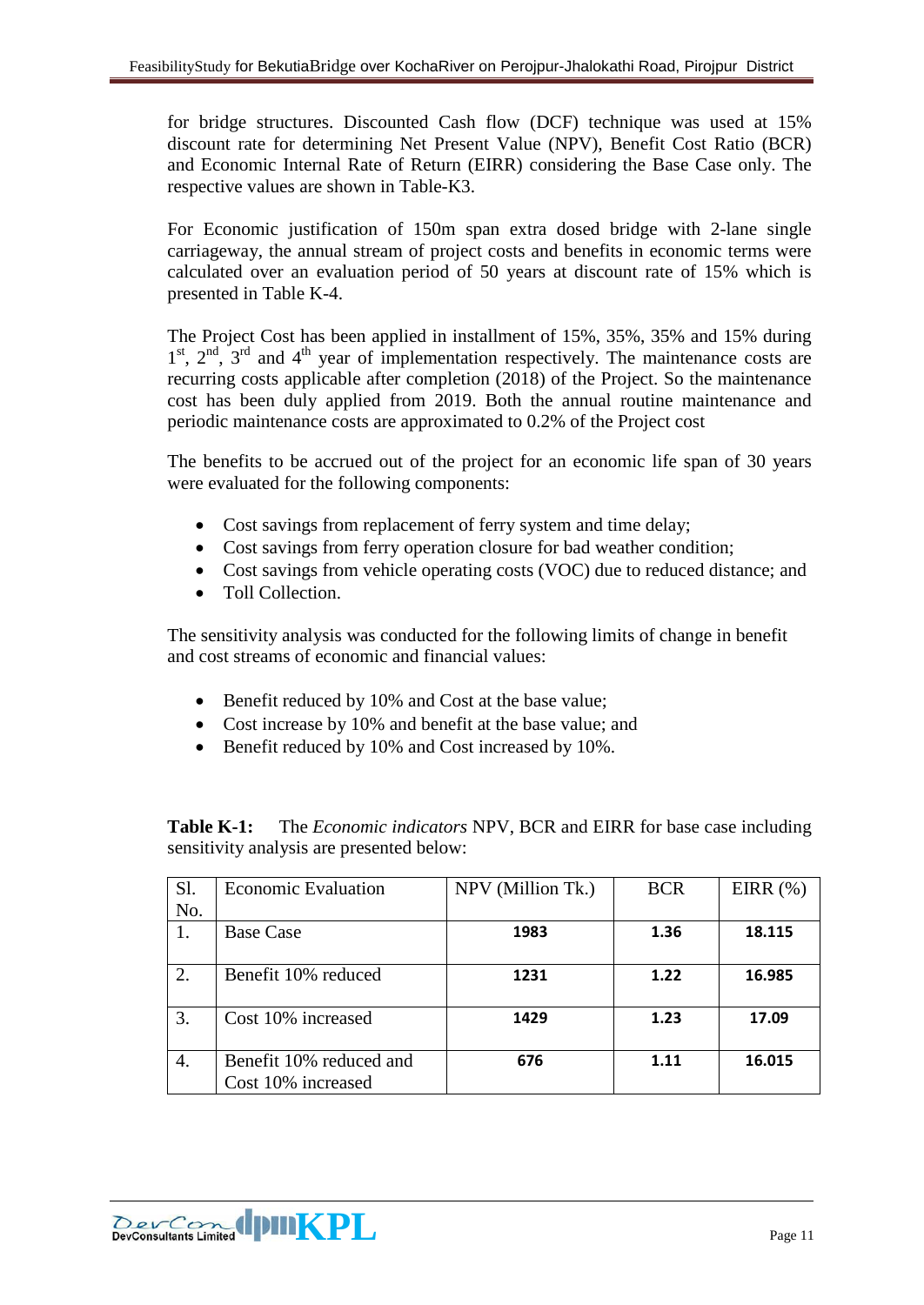**Table K-2:** The *Financial indicators* NPV, BCR and FIRR for base case including sensitivity analysis are presented below:

| Sl. | <b>Financial Evaluation</b> | NPV (Million Tk.) | <b>BCR</b> | FIRR $(\%)$ |
|-----|-----------------------------|-------------------|------------|-------------|
| No. |                             |                   |            |             |
| 1.  | <b>Base Case</b>            | 1772              | 1.25       | 17.225      |
|     |                             |                   |            |             |
| 2.  | Benefit 10% reduced         | 887               | 1.13       | 16.143      |
| 3.  | Cost 10% increased          | 1064              | 1.14       | 16.244      |
| 4.  | Benefit 10% reduced and     | 178               | 1.02       | 15.214      |
|     | Cost 10% increased          |                   |            |             |

**Table K-3:** The *Economic indicators* NPV, BCR and EIRR evaluated for Base Case only for *4-lane dual carriageway bridge* are presented below:

| $\sqrt{C}$ | <b>Economic Evaluation at</b> | NPV (Million Tk.) | BCR  | EIRR $(% )$ |
|------------|-------------------------------|-------------------|------|-------------|
| No.        | discount rate of              |                   |      |             |
|            | 5%                            | $-2800$           | 0.75 | 12.827      |

**Table K-4:** The *Economic indicators* NPV, BCR and EIRR evaluated for Base Case only for 150 m span *Extra dosed Bridge with 2-lane single carriageway bridge*  are presented below:

|     | <b>Economic Evaluation at</b> | NPV (Million Tk.) | <b>BCR</b> | EIRR $(\% )$ |
|-----|-------------------------------|-------------------|------------|--------------|
| No. | discount rate of              |                   |            |              |
|     | 5%                            | $-2213$           | 0.77       | 13.028       |

It appears from the **Table-K1 and Table-K2** that the NPV, BCR and EIRR/FIRR are *within acceptable limit* for the sensitivity analysis of Base Case, Benefit 10% reduced, Cost 10% increased, and Benefit 10%reduced and Cost 10%increased for a *2-lane single carriageway Bridge Project.*

Again, it appears from the **Table-K3** that the NPV, BCR and EIRR/FIRR *are not in acceptable limit for a 4-lane dual carriageway Bridge* Project. Moreover, it is important to note that in Barisal Division and around all long bridges, in terms of span length and total length, whether old or new, are 2-lane single carriageway bridges.

It also appears from the **Table-K4** that the NPV, BCR and EIRR/FIRR are not within the acceptable limit for a 150m span 2-lane single carriageway Extra dosed Bridge.

**Over all, above economic analyses suggest that Option 1 (2-lane single carriageway bridge having 400.0m East End Viaduct + 11-100m spans plus 2- 50m end spans+400m West End Viaduct => Total 2000m length) is viable for the proposed Bridge.**

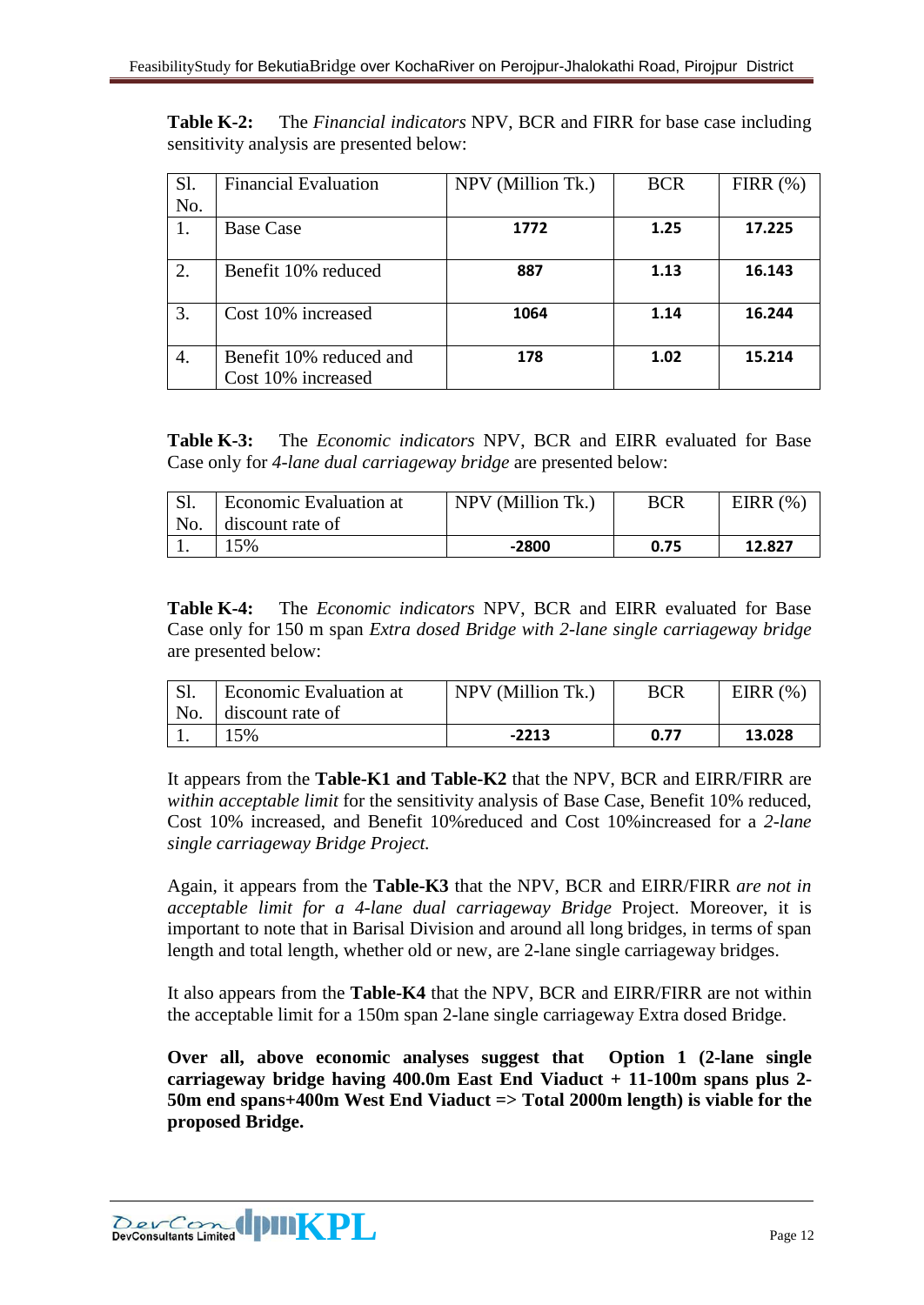# **L CONCLUSION AND RECOMMENDATION**

#### **Project Description**

Alignment-2 ( **Sankerpasha-HorinaGazipur-Zolagati-Uttar Bitabari), located at** 3.82 kilometers downstream from the existing Bekutia ferry crossing and 5.25 kilometers upstream from Charkhali Ferry crossing is finally selected (refer to Map 4-1, Volume-2). Total alignment is of 7.31 km long - bridge and its approaches are as follows:

- i. Bridge including both end viaducts: 2.00 km
- ii. Approach road at Perojpur-end: 2.60 km;
- iii. Approach road at Jhalokathi-end: 2.71 km;

## **Bridge Type**

Out of three types, Post-tensioned Precast Segmental Box Girder bridge (Option 1) was considered to best suit the purpose on the basis of cost comparison. The Bridge will have the following span arrangement:

**Option-1**: 400m East End Viaduct + 11-100m spans plus 2-50m end spans+400m West End Viaduct  $\Rightarrow$  Total 2000m length.

The East & West End Viaducts consists of 16 nos. 25.0m span deck-girder spans and the Main Bridge consists of:

- East End Module, 3-100m spans + 1-50m span'
- Middle Module, 5-100m spans; and
- West End Module, 3-100m spans + 1-50m span.

The support system for the Viaducts and the main bridge are as follows:

- *The Viaducts*: Pier bent consisting of pier cap, pier columns and pile cap supported on 600mm dia cast-in-situ bored piles. Short stem abutment with approach slab supported on elevated 600mm dia cast-in-situ bored piles.
- *The Main Bridge*: Pier bents consist of pier cap, pier wall(s) and pile cap supported on 1500mm dia cast-in-situ bored piles.

#### **Navigation Clearance**

The middle 5-span module will provide full navigation clearance of 76.22m horizontal distance and 18.30m vertical height as required by BIWTA Standard Class-I for Kocha River. The pile caps are setback to a distance of about 6.0m and 16.0m respectively from the 76.22mx18.30m navigation envelop for providing fender protection around pile caps.

However, the other two end modules will also provide navigation clearance between BIWTA Standard Class-I and Class-II. Specifically, only the end 100m spans of end modules are in BIWTA Standard Class-II. Thus, BekutiaBridge over KochaRiver will provide clear, safe and unfettered pass for all BIWTA Classified vessels.

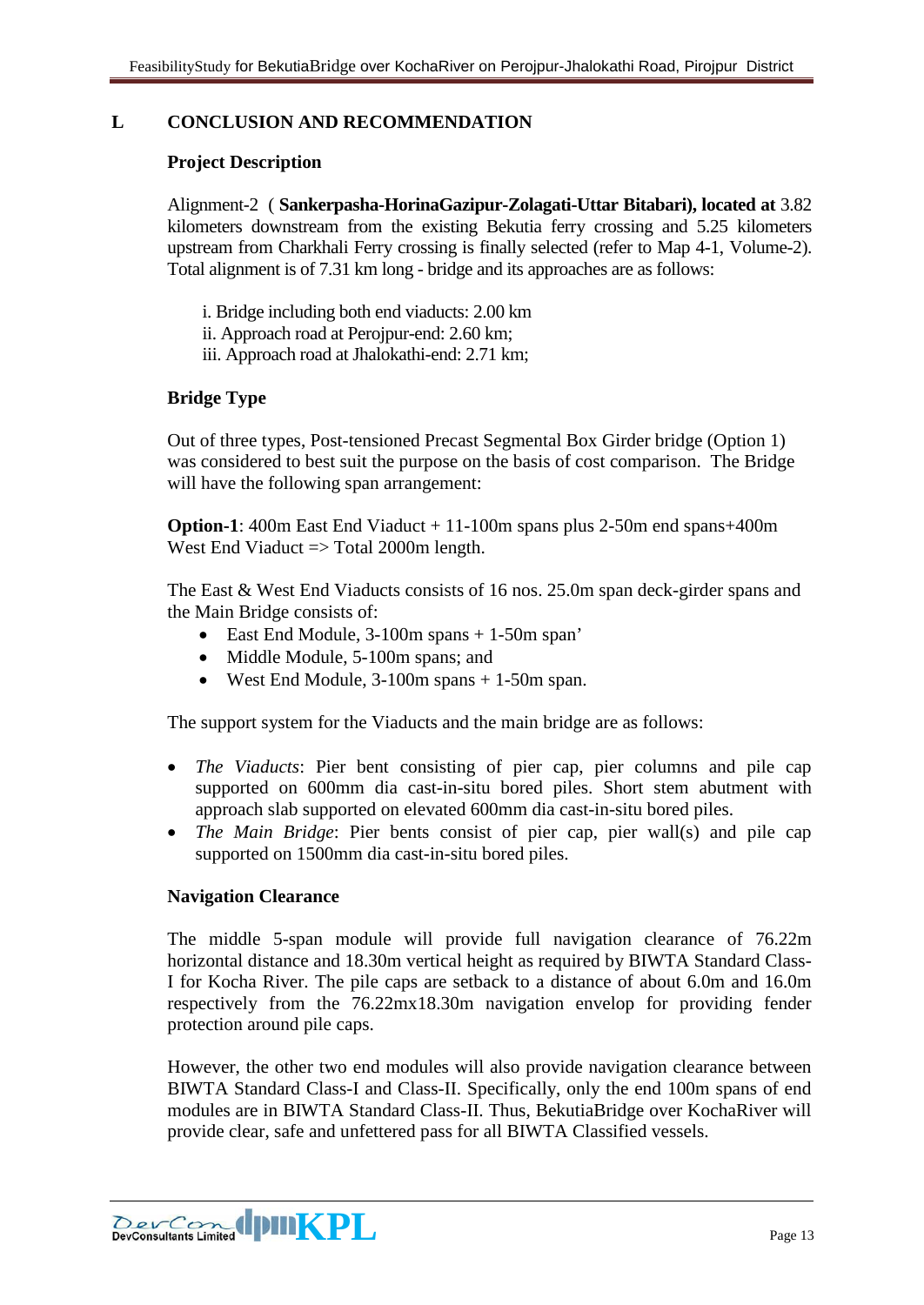# **Project Cost**

The Table below shows the Project cost by component:

| S1  | Description                                | Amount (BD Tk.)   | Remark                                         |
|-----|--------------------------------------------|-------------------|------------------------------------------------|
| No. |                                            |                   |                                                |
| 01. | <b>Construction Cost</b>                   | Tk. 6,391,860,328 |                                                |
| 02. | <b>Engineering Cost:</b>                   |                   |                                                |
|     | <b>Detailed Design</b><br>a)               | Tk. 159,796,508   | 2.5% of Sl No. 01                              |
|     | b) Construction Supervision                | Tk. 223,715,111   | 3.5% of S1 No. 01                              |
| 03. | Land Acquisition, Resettlement and<br>EMP. | Tk. 118,216,000   |                                                |
| 04. | <b>Administrative Cost</b>                 | Tk. 50,172,762    | 10% of S1 No. 02<br>and $03$ .                 |
| 05. | <b>Physical Contingencies</b>              | Tk. 958,779,049   | 15% of Sl No. 01                               |
| 06. | <b>Price Contingencies</b>                 | Tk. 386,707,550   | 15% of Sl No. 01,<br>02 and 05.                |
| 07. | VAT, TAX and DUTIES                        | Tk. 294,728,680   | $14\%$ for<br>importation @<br>30% of S101&02. |
|     | <b>Total Project Cost:</b>                 | Tk. 8,583,975,989 |                                                |

The Maintenance cost, both routine and periodic are considered as 0.2 percent of the Project cost, except Price Contingencies, VAT, TAX and DUTIES.

The Project Cost for the Bekutia Bridge, Post-tensioned Precast Segmental Box Girder Bridge of 100m Span (Option 1), is Tk. 858.4crores.  $(USD<sup>2</sup> 111.00$  $(USD<sup>2</sup> 111.00$  $(USD<sup>2</sup> 111.00$  million equivalent))

## **Recommendation**

Based on overall considerations, the Consultants reconfirm its recommendation for implementing 2.00 km long Bekutia Bridge across the Kocha River along Sankerpasha-HorinaGazipur-Zolagati-Uttar Bitabari (Alternate -2), located 3.82 kilometers downstream from the existing Bekutia ferry crossing with a bridge type as per Option-1 ( 400m East End Viaduct + 11-100m spans plus 2-50m end spans+400m West End Viaduct => Total 2000m length). Estimated cost is about Tk. 858.00 crore (2012 price)**.** For base case, EIRR is about 18%, while benefit-cost ratio is about 1.36.

On the other hand, BBA may consider another alignment in course of Detailed Design Stage before taking a final decision, along Alternative -1 through existing Bekutia ferry crossing, which was considered by FS Consultant and recommended by IWM as well.

<u>.</u>

<span id="page-13-0"></span><sup>2</sup> Exchange Rate: Tk77.25 = USD 1.00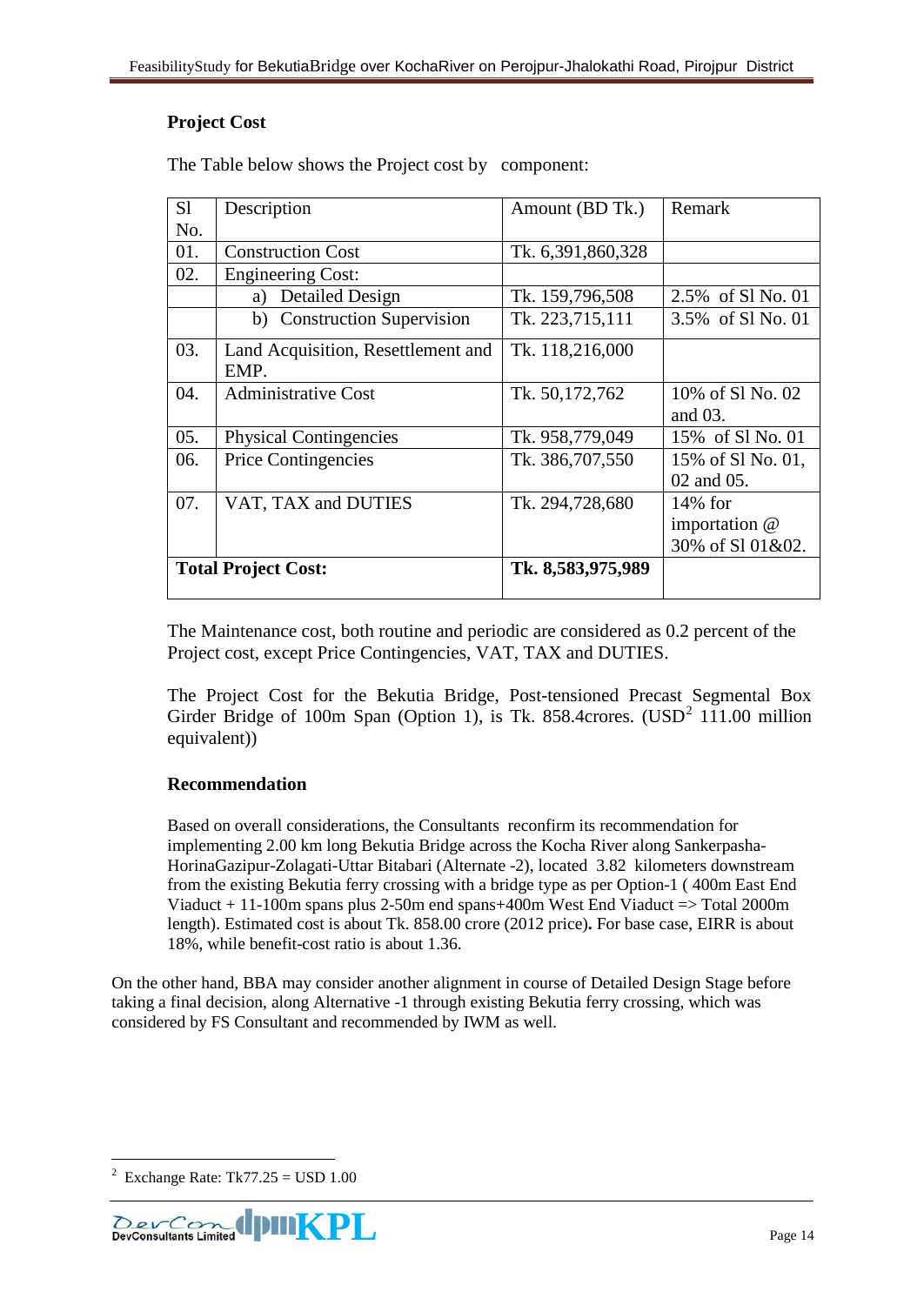# **INTRODUCTION**

<span id="page-14-0"></span>Bangladesh being a riverine country is having an intricate network of tidal canals, rivers and estuaries in the south-western region, especially in the Barisal Division. Specifically, somewide discontinuities on the roadway at the intersection of tidal rivers having ferry services are hampering communication due to long delay in river crossing and limited ferry operating time. Moreover, natural calamities and mechanical problems of ferry create tremendous suffering to the motorists. These types of uncertainties are hampering trade, travel etc. and hindering development of educational institutions and other industrial developments.

Furthermore, construction of PadmaBridge will open a new horizon of all communications between project influence area and the eastern part of Bangladesh including the capital city Dhaka. Thus, development and improvement of road communication network within districts and divisional level appears to be a prerequisite in fulfilling important objectives and outcome of PadmaBridge.

As such, the Government of Bangladesh represented by Bangladesh Bridge Authority (BBA)intends to construct BekutiaBridge over KochaRiver on Perojpur-Jhalokathi road in order to replace existing ferry crossing along Perojpur–Naikati-Rajapur Road (Z8702). Construction of this bridge is expected to divert and generate increased volume of traffic along the route, remove the ferry crossing, reduce travel time and upgrade socio economic condition of that region.

The project area is characterized by peat basins, tidal flood plains and the Ganges floodplain. But tidal floodplain is predominant in the area. The tidal floodplain is bounded in the north by the Ganges floodplain and in the south by the south-coast, crisscrossed by numerous tidal creeks and canals. The tidal floodplain is strongly influenced by tide, salinity and rainfall. The average tide difference in KochaRiveris more than two meters. Most of the areas are between one to three meters above mean sea level and have a southward regional slope. The water and soil are saline due to tidal effect but in the rainy season salinity becomes low. Upland flow of fresh water from the upstream regions and the tides normally control the salinity of this region.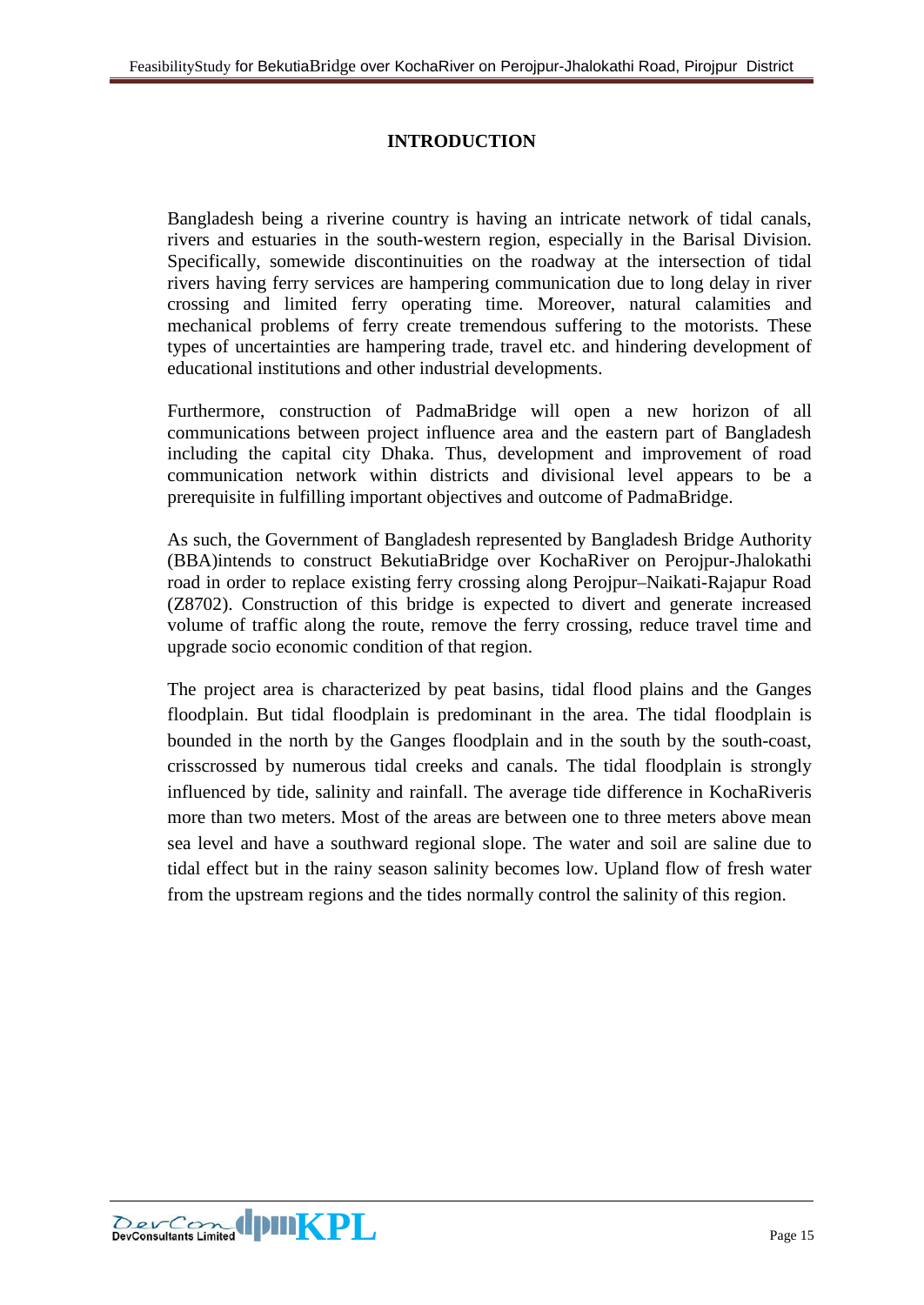#### **1.** TECHNICAL ASPECTS

#### <span id="page-15-1"></span><span id="page-15-0"></span>1.1 **Traffic Survey and Study**

The main objective of traffic survey and analysis is to establish the extent of traffic demand on a road project. The results of this process formulate the basis for traffic forecast and projection on the road project.

The details of the methodology, primary surveys, analysis, forecast and projection are included in Volume-2 of Final Feasibility Report.

#### <span id="page-15-2"></span>**2.1.1 Summary of Study Findings**

The summary of the study findings starting from traffic survey through traffic projection are as follows:

- o From traffic projection of total motorized traffic (**Table 2-13**, Volume-2) it is found that AADT in the year 2047 is 36003 veh/day which exceeds 35000 veh/day, the saturated capacity of 2-lane carriageway (Ref: ADB TA # 4821- BAN 2009).
- o From traffic projection of total non-motorized traffic (**Table 2-14**, Volume-2) it is found that AADT in terms of PCU/hr in the year 2048 is 193 PCU/hr which is far less than 400 PCU/hr, the minimum requirement for provision of NMV lane.
- o From traffic projection of total motorized traffic (*Table 2.1-2*, below) it is found that AADT in the year 2068 is 75056 veh/day which just exceeds 75000 veh/day, the saturated capacity of 4-lane carriageway bridge (Ref: ADB TA # 4821-BAN 2009). The Traffic growth rate considered for economic life span of 50 years is shown in Table 2.1-1.
- o For justification of 4-lane carriageway in economic life span of **50 years** nonmotorized traffic projection was not considered.

From the traffic survey, forecast and projection it may be concluded that the bridge together with both side approach roads is feasible for 2-lane single carriageway bridge considering economic life span of 30 years. The traffic projection made for NMV up to the end of economic life span of 30 years could not justify provision of NMV lane. On the other hand, traffic forecast and projection made considering **economic life span of 50 years** justifies provision of 4-lane dual carriageway bridge under that perspective only.

| Tuble 2.1 T. Trulle Stowart Rate Considered for 30 years I rejection |       |     |                |  |  |
|----------------------------------------------------------------------|-------|-----|----------------|--|--|
| Period                                                               | Truck | Bus | Light vehicles |  |  |
| 2019-23                                                              | 7%    | 9%  | 9%             |  |  |
| 2024-28                                                              | 7%    | 8%  | 8%             |  |  |

Table 2.1-1: Traffic Growth Rate Considered for 50 years Projection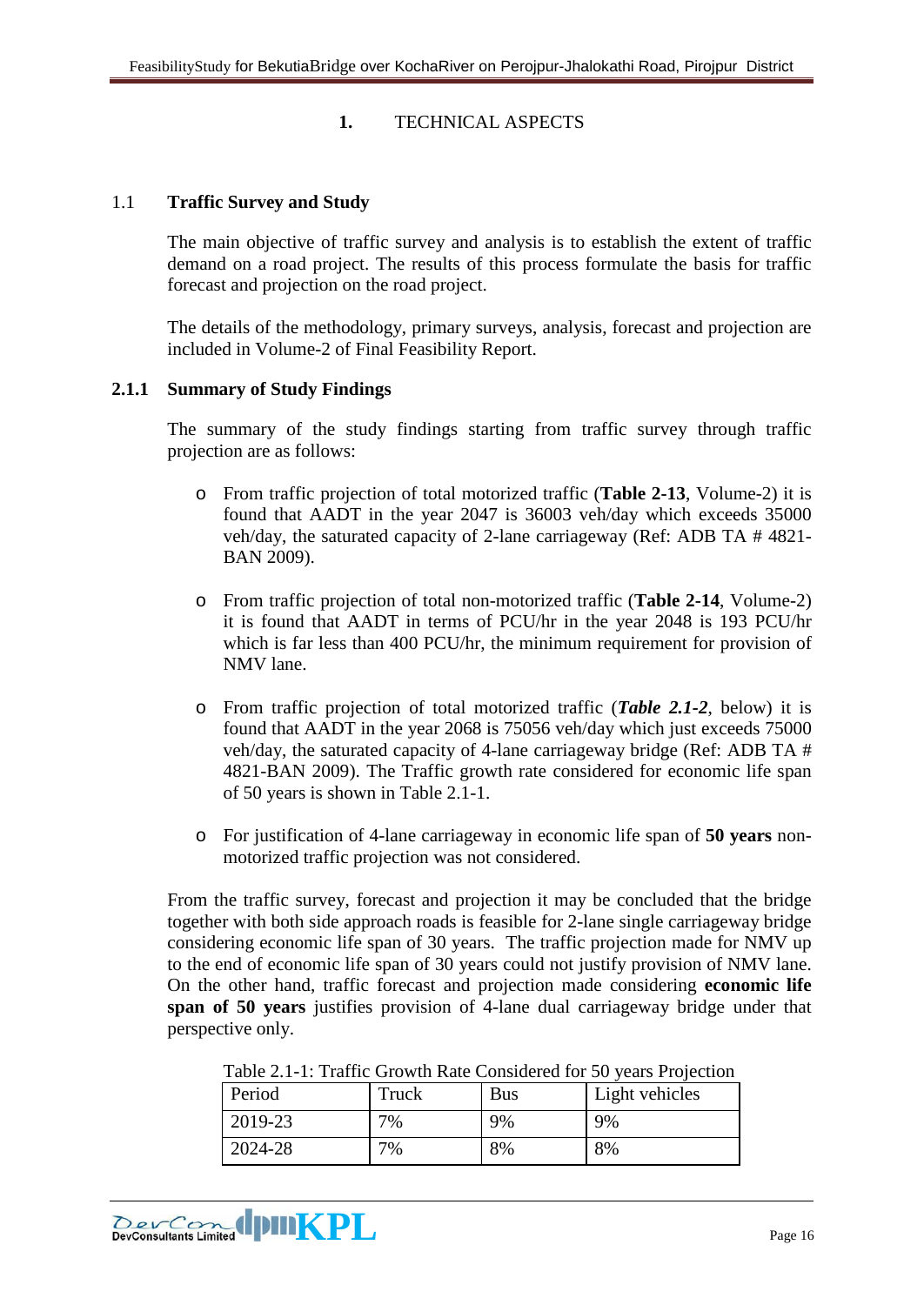| Period  | Truck | <b>Bus</b> | Light vehicles |
|---------|-------|------------|----------------|
| 2029-33 | 6%    | 8%         | 8%             |
| 2034-38 | 6%    | 7%         | 7%             |
| 2039-43 | 5%    | 6%         | 6%             |
| 2044-48 | 5%    | 6%         | 6%             |
| 2049-53 | 4%    | 5%         | 5%             |
| 2054-58 | 3%    | 4%         | 4%             |
| 2059-63 | 2%    | 3%         | 3%             |
| 2064-68 | 1.5%  | 2%         | 2%             |

| Table 2.1-2: Projected Total Traffic |              |            |               |                        |  |  |  |
|--------------------------------------|--------------|------------|---------------|------------------------|--|--|--|
| Year                                 | <b>Truck</b> | <b>Bus</b> | Light Vehicle | <b>Total Motorized</b> |  |  |  |
| 2018                                 | 425          | 529        | 3767          | 4720                   |  |  |  |
| 2019                                 | 455          | 576        | 4105          | 5136                   |  |  |  |
| 2020                                 | 486          | 627        | 4474          | 5587                   |  |  |  |
| 2021                                 | 520          | 683        | 4876          | 6079                   |  |  |  |
| 2022                                 | 556          | 744        | 5314          | 6614                   |  |  |  |
| 2023                                 | 594          | 810        | 5792          | 7196                   |  |  |  |
| 2024                                 | 635          | 874        | 6255          | 7764                   |  |  |  |
| 2025                                 | 679          | 943        | 6755          | 8377                   |  |  |  |
| 2026                                 | 726          | 1018       | 7295          | 9039                   |  |  |  |
| 2027                                 | 776          | 1099       | 7878          | 9753                   |  |  |  |
| 2028                                 | 830          | 1186       | 8508          | 10524                  |  |  |  |
| 2029                                 | 879          | 1280       | 9188          | 11347                  |  |  |  |
| 2030                                 | 931          | 1382       | 9923          | 12236                  |  |  |  |
| 2031                                 | 986          | 1492       | 10716         | 13194                  |  |  |  |
| 2032                                 | 1045         | 1611       | 11573         | 14229                  |  |  |  |
| 2033                                 | 1107         | 1739       | 12498         | 15344                  |  |  |  |
| 2034                                 | 1173         | 1860       | 13372         | 16405                  |  |  |  |
| 2035                                 | 1243         | 1990       | 14308         | 17541                  |  |  |  |
| 2036                                 | 1317         | 2129       | 15309         | 18755                  |  |  |  |
| 2037                                 | 1396         | 2278       | 16380         | 20054                  |  |  |  |
| 2038                                 | 1479         | 2437       | 17526         | 21442                  |  |  |  |
| 2039                                 | 1552         | 2583       | 18577         | 22712                  |  |  |  |
| 2040                                 | 1629         | 2737       | 19691         | 24057                  |  |  |  |
| 2041                                 | 1710         | 2901       | 20872         | 25483                  |  |  |  |
| 2042                                 | 1795         | 3075       | 22124         | 26994                  |  |  |  |
| 2043                                 | 1884         | 3259       | 23451         | 28594                  |  |  |  |
| 2044                                 | 1978         | 3454       | 24858         | 30290                  |  |  |  |
| 2045                                 | 2076         | 3661       | 26349         | 32086                  |  |  |  |
| 2046                                 | 2179         | 3880       | 27929         | 33988                  |  |  |  |
| 2047                                 | 2287         | 4112       | 29604         | 36003                  |  |  |  |

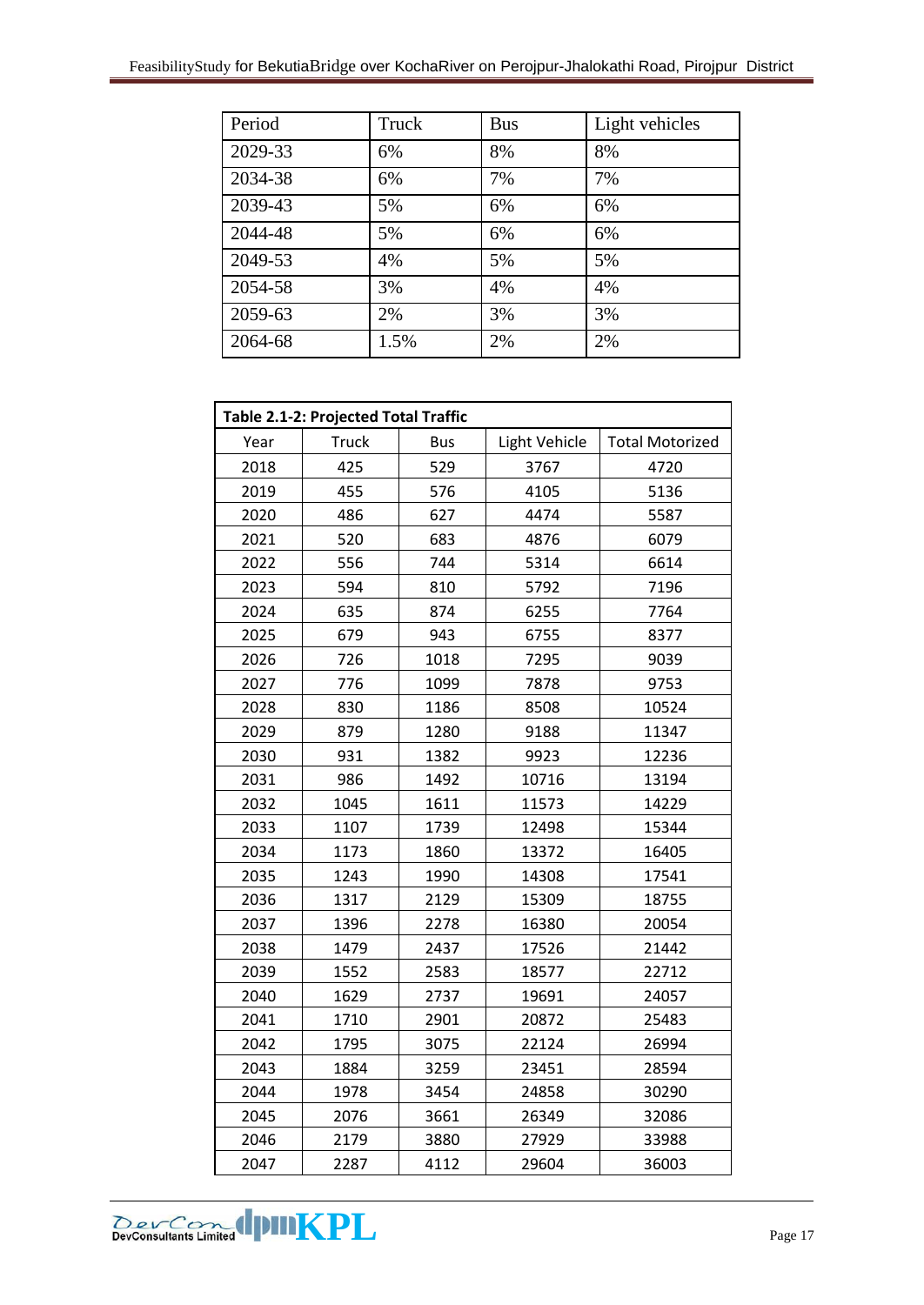| Table 2.1-2: Projected Total Traffic |              |            |               |                        |  |  |  |  |
|--------------------------------------|--------------|------------|---------------|------------------------|--|--|--|--|
| Year                                 | <b>Truck</b> | <b>Bus</b> | Light Vehicle | <b>Total Motorized</b> |  |  |  |  |
| 2048                                 | 2401         | 4358       | 31380         | 38139                  |  |  |  |  |
| 2049                                 | 2497         | 4576       | 32949         | 40022                  |  |  |  |  |
| 2050                                 | 2597         | 4805       | 34596         | 41998                  |  |  |  |  |
| 2051                                 | 2701         | 5045       | 36326         | 44072                  |  |  |  |  |
| 2052                                 | 2809         | 5297       | 38143         | 46249                  |  |  |  |  |
| 2053                                 | 2921         | 5562       | 40050         | 48533                  |  |  |  |  |
| 2054                                 | 3009         | 5785       | 41652         | 50445                  |  |  |  |  |
| 2055                                 | 3099         | 6016       | 43318         | 52433                  |  |  |  |  |
| 2056                                 | 3192         | 6257       | 45050         | 54499                  |  |  |  |  |
| 2057                                 | 3288         | 6507       | 46853         | 56647                  |  |  |  |  |
| 2058                                 | 3386         | 6767       | 48727         | 58880                  |  |  |  |  |
| 2059                                 | 3454         | 6970       | 50188         | 60613                  |  |  |  |  |
| 2060                                 | 3523         | 7179       | 51694         | 62396                  |  |  |  |  |
| 2061                                 | 3594         | 7395       | 53245         | 64233                  |  |  |  |  |
| 2062                                 | 3666         | 7616       | 54842         | 66124                  |  |  |  |  |
| 2063                                 | 3739         | 7845       | 56487         | 68071                  |  |  |  |  |
| 2064                                 | 3795         | 8002       | 57617         | 69414                  |  |  |  |  |
| 2065                                 | 3852         | 8162       | 58770         | 70783                  |  |  |  |  |
| 2066                                 | 3910         | 8325       | 59945         | 72180                  |  |  |  |  |
| 2067                                 | 3968         | 8492       | 61144         | 73604                  |  |  |  |  |
| 2068                                 | 4028         | 8661       | 62367         | 75056                  |  |  |  |  |

## <span id="page-17-0"></span>1.2 **River Hydrology and Hydraulic Study**

The proposed bridge is located in Jhalokathi District under Barisal Division which is in the south-western region of Bangladesh. All rivers and canals in the region carry tidal flow during high tide, and the flow adds up with overland flow in low tide, especially, during monsoon season. The proposed bridge will be across KochaRiver which is tidal river and is dominated by ebbing effect of flowing water with high velocity and volume of discharge.

## <span id="page-17-1"></span>**1.2.1 River System**

KochaRiveroriginates from the confluence of the two prominent rivers Swarupkathi (Sandha) and Kaliganga then meets the Boleswar river at a short distance (within 10km). The BoleswarRiver falls into the bay at a distance of about 70km. Because of the obvious nature of coastal river, the hydrology of the area is dominated by inflows from the rivers in the upstream and tide propagation from the bay.

## <span id="page-17-2"></span>**1.2.2 River Morphology**

Morphology of KochaRiver is governed by the tidal flow and upland flow that results in alternate erosion and deposition of non-cohesive (sand/silt)materials on river bed. Being a tidal riverKocha is having flood tide and ebb tide in a semi diurnal manner.

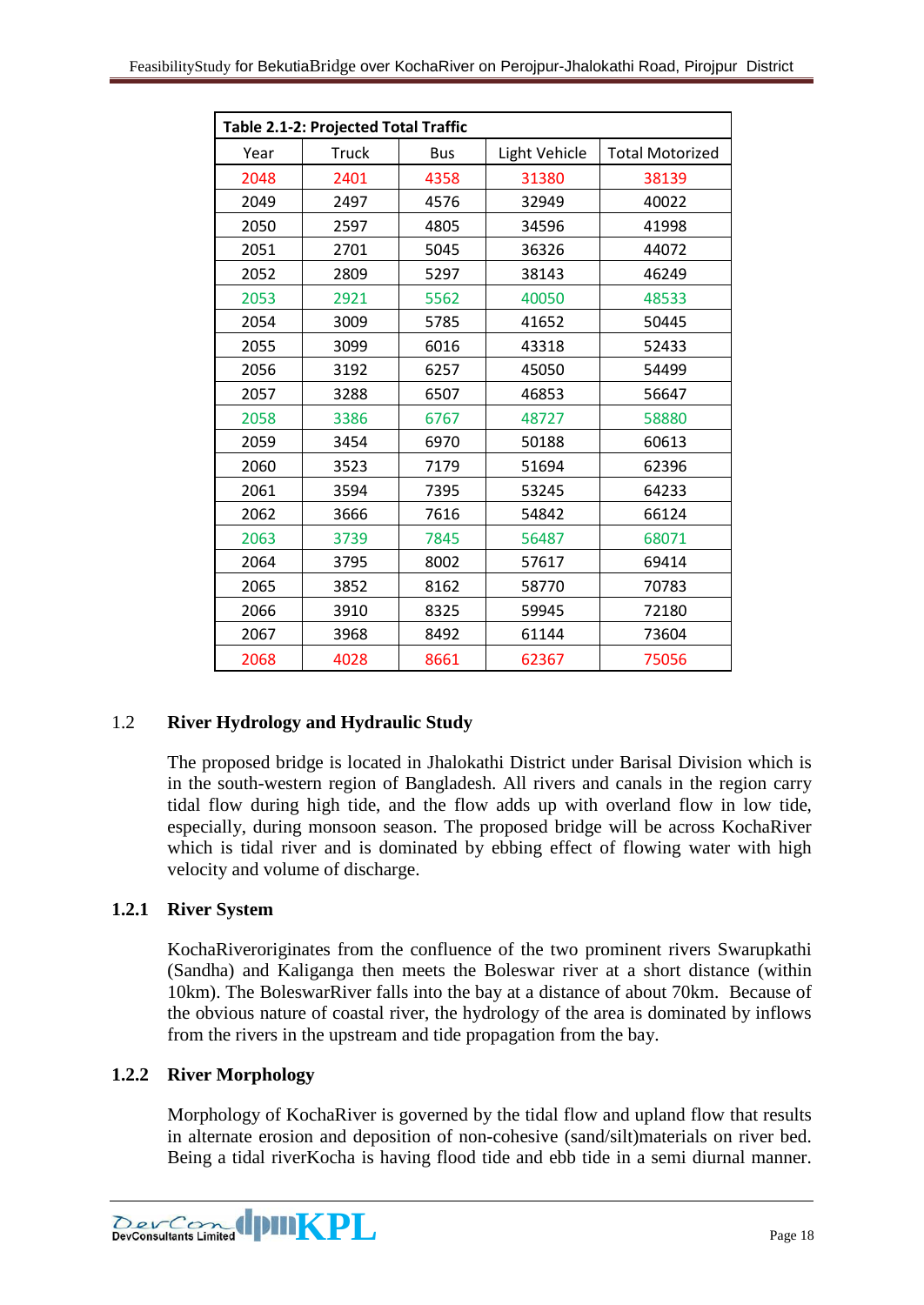The difference in water level ranges from 1.90m to 2.50m between the tides depending on lunar effect and upland flow towards this tidal river.The hydrodynamic action of reversible tidal flow implicates some bank erosion and sediment deposition in an alternate manner which causes widening of the waterway. Erosion was observed to have taken place alternately along the opposite banks in a sinusoidal manner.

The project area does not experience seasonal flooding similar to other northern and north-eastern part of Bangladesh.Possibilities of unexpected changes in the course and alignment of the rivers due to tidal flow accompanied by cyclonic surge has been under active consideration. Tide in the coast of Bangladesh is semi-diurnal in nature having two high andtwo low tides in about 24 hours time period. Therefore, the river bed is subjected to alternate erosion and deposition depending on the limiting condition of scouring and silting velocities of tidal flow, sediment load and grain size of non-cohesive bed materials. In long run such type of channel is expected to attain a tidal regime condition. But certain changed condition like rise in sea water level and higher discharge from the upland flow can cause high volume of tidal discharge and thereby the channel regime may change in such a condition.

# <span id="page-18-0"></span>**1.2.3 River Cross Section Survey**

In course of the cross section survey, 12-cross sections were surveyed across the Kochariver between Hularhat and Charkhali ferry ghat (Pl refer to Map 3-2 in Volume-2). Out of 12-cross section surveyed along 8.0 km length of study reach, some of these cross sections were superimposed on the secondary cross section of Jan 2011 conducted by IWM.It is observed that some siltation (0.5m to 3.0m) was taken place in those sections at a time interval of six (6) months. However, there has been little scour in some scattered locations (Pl refer to Volume-2)

The 12 X-sections surveyed were screened to sort out hydraulically stable and betterhighway connectivity and relevant structural requirements.

The screening process ends with the following three X-sections of KochaRiver to be considered as hydraulically suitable alternative locations for further processing together with connecting approach road alignment.

| X-section<br>ID | Water<br>Level<br>(m) | Wateway<br>width $(m)$ | Maximum<br>depth(m) | Slope<br><b>Bank</b> | of Remark     |
|-----------------|-----------------------|------------------------|---------------------|----------------------|---------------|
| Kocha-003       | 1.82                  | 940/920*               | $16.5/15.93*$       | 1:3.0                | Alternative-3 |
| Kocha-006       | 1.25                  | 1200                   | 15.2                | 1:4.0                | Alternative-2 |
| Kocha-009       | 0.50                  | 840/1400*              | $20.0/20.75*$       | 1:3.0                | Alternative-1 |

\* Linear waterway width at water level 1.25m PWD

## <span id="page-18-1"></span>**2.2.4 Determination of Design Water Level**

The extreme tidal water levels (highest and lowest) were collected from BIWTA for Kawkhali Station on KochaRiver (only one station on Kocha river) from 1988 through 2007. The yearly highest and lowest water level data were analyzed using

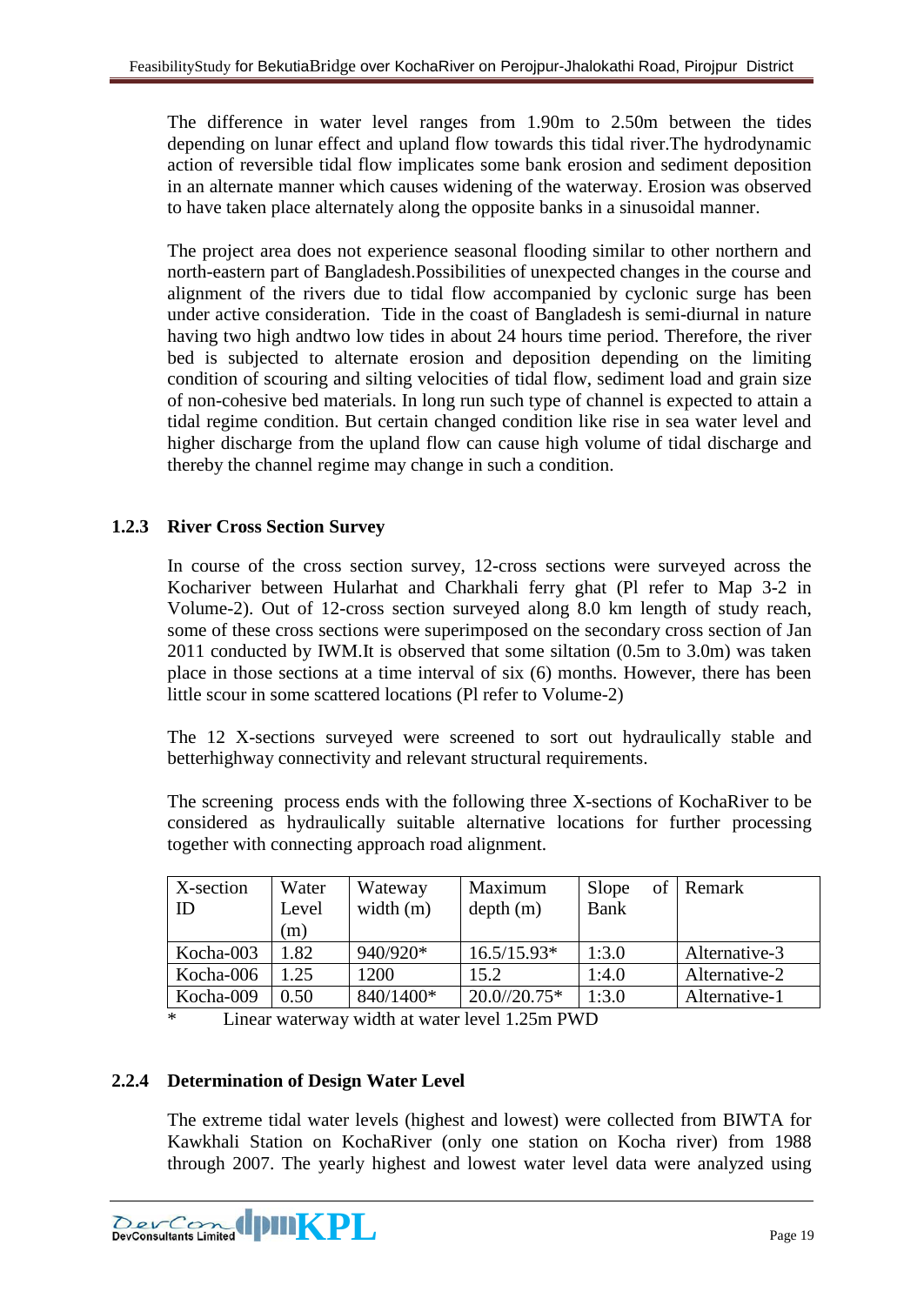Gumbel Extreme Value Type I distribution for 5, 10, 25, 50 and 100 year return period water levels.

It is observed from the frequency analysis that the highest water level in 100 year return period is 3.05m PWD.The Standard High Water Level (SHWL) for the Kawkhaliis**2.74mPWD** (GEVT1)and Standard Low Water Level (SLWL) is **(- )0.21mPWD.** These values of water levelshave beenconsidered for design of the BekutiaBridge.

# <span id="page-19-0"></span>**2.2.5 Determination of Design Discharge**

In tidal channel the velocity of flow at the highest water level tends to zero. The velocity reaches a maximum value at a lower water level which varies from channel to channel. In KochaRiver this level has been adopted as 1.25m PWD.

Calculation of tidal discharge is complicated due to addition of upland flow of river water together with overland flow of water from surrounding flood plain through tidal canal and creeks into the river water during ebb flow. Thus, discharge during ebb tide is higher than the flood tide during dry season and much higher during monsoon season.

The calculated peak tidal discharge through Kocha river is 14130 cumec. And the corresponding velocity is 1.365 m/sec.

# <span id="page-19-1"></span>**2.2.6 Waterway Width under Bridge**

Due consideration was given to the eventualities of sea water level rise near the coast of Bangladeshandcyclonic surge in distant future. Rise in sea water level by one meter will raise water level in Kocha river which in turn will increase inundation of more flood plain area, increased discharge and velocity of water. However, it has been estimated that an increase in maximum tidal discharge by 50 per cent might be reasonable to provide hydraulic stability of the proposed bridge against the foregoing hazards (Reference: Preliminary Report, volume 2,Dapdapia Bridge on Barisal Patuakhali Road, Clause 3.3.7, Page 9 of 19 where, X-sectional area increased by 20% and velocity by 25% that results in discharge increased by 50%).

The peak tidal discharge is 14130cumec and an increase in discharge by 50% results in 21195cumec discharge which will not be exceeded due to rise in sea water level or cyclonic surge in 1 in 100 year event. The linear waterway or wetted perimeter required for this magnitude of discharge is,  $W = 4.8\sqrt{(21195)} = 698.8$ m. The regime approach of computation of linear waterway width (698.8m) together with flow constriction for about 14nos of 12.0m wide pile caps/piles (total 866.8m)is less than the existing water way width measured at Alternative-1: 1400m, Alternative-2: 1200m and Alternative-3: 940m. So, the anticipated maximum discharge would be accommodated within the existing waterway width in all three Alternatives.

## <span id="page-19-2"></span>**2.2.7 Scour Depth**

Potential scour can be a significant factor in analyzing a river crossing system, such as a bridge. The design of river crossing system involves an acceptable balance between

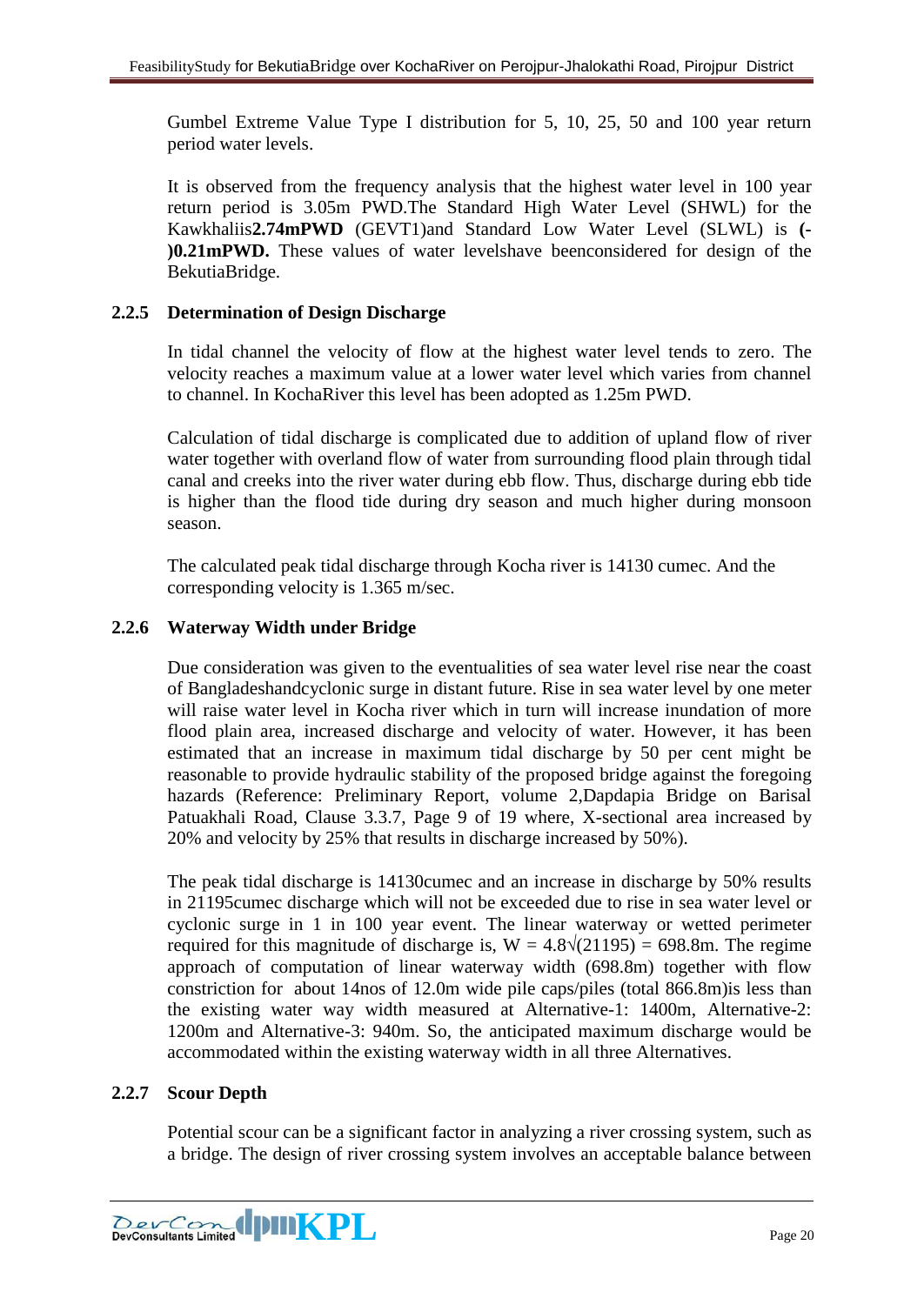undue damage caused by backwater and undue damage caused by scour. It also should not cause high river crossing profile for traffic service.

The calculated total scour consists of general scour, constriction scour and local scour at bridge site is 20.82mfrom river bed level -14.0mPWD.

# <span id="page-20-0"></span>**2.2.8 Afflux**

For the proposed bridge across KochaRiver, the existing linear waterway is far greater than the calculated regime width from the peak/max discharge. So, there will be negligibleflow afflux caused by construction of the proposed bridge.

## <span id="page-20-1"></span>**2.3 Navigation Standard and Clearance**

Navigation Standards for classified, perennial waterways must cover the main dimensions of design vessels, waterways, navigation locks and clearances of bridges and overhead (power) lines.

According to the BIWTA requirement of navigation clearance, movement of ship, vessel etc.in the route of KochaRiverunder the proposed bridge will be Class I.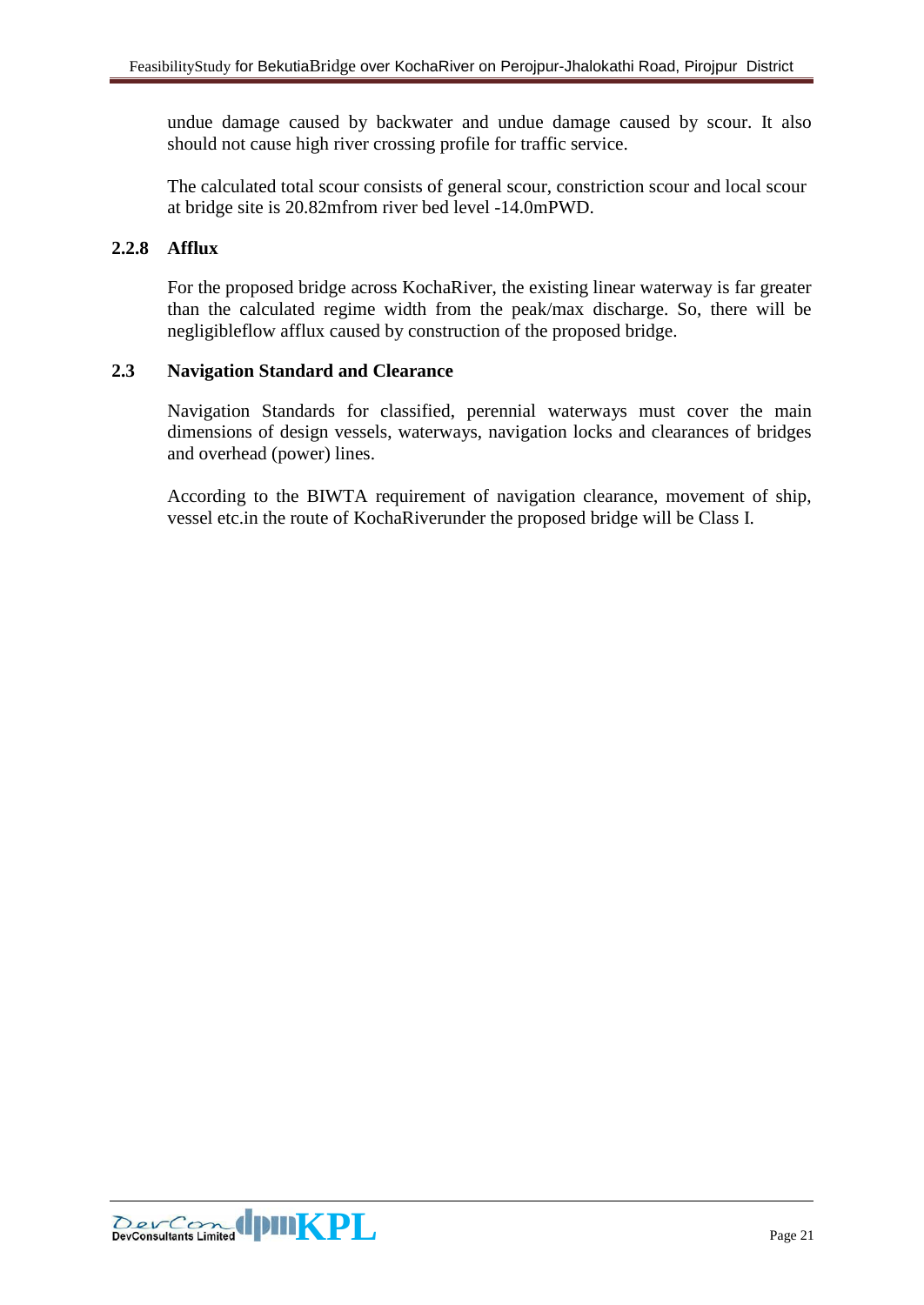# **2. SELECTION OF FINAL ALIGNMENTS**

#### <span id="page-21-1"></span><span id="page-21-0"></span>**3.1 Bridge Location Study**

The bridge location study consists of identifying suitable locations for preliminary study and comparing the identified locations on technical and economical aspects for selecting the final alignment. Section 3.2elaborates the study aspects and a 2- step screening of twelve (12) X-sections for selecting three alternative bridge locations. Each of the three selected bridge locations together with appropriate connecting access road alignment was assessed fortechnical feasibility, social and environmental impacts, land acquisition and resettlement requirements and economic viability. The Methodology of selecting bridge location is in Volume-2.

#### <span id="page-21-2"></span>**3.2 Results of the Study**

#### <span id="page-21-3"></span>**3.2.1 Screening Results**

• Evaluation and Comparison of Cost

The summary of evaluation and comparison of economic cost for each Alternative is presented below:

| Sl.            | Alterna | Location       | Length   | Length  | Indicative | Indicative | Total       |
|----------------|---------|----------------|----------|---------|------------|------------|-------------|
| N <sub>o</sub> | tive    |                | of       | οf      | Cost of    | Cost of    | Indicative  |
|                |         |                | bridge   | approac | bridge,    | Resettlem  | Cost of     |
|                |         |                | and      | h road  | viaducts,  | ent        | the Project |
|                |         |                | viaduct  | (m)     | RTW and    | (million,  | (million,   |
|                |         |                | (m)      |         | approach   | Tk.)       | Tk.)        |
|                |         |                |          |         | roads      |            |             |
|                |         |                |          |         | (millon,   |            |             |
|                |         |                |          |         | Tk.)       |            |             |
| 1.             | Alterna | Near           | $1400m+$ | 6.524   | 4157.72    | 57.511     | 4215.23     |
|                | tive-1  | Bekutia        | 2x200m   | km      |            |            |             |
| 2.             | Alterna | <b>Between</b> | $1200m+$ | 6.60    | 3481.6     | 54.859     | 3536.459    |
|                | tive-2  | 1&83           | 2x200m   | km      |            |            |             |
| 3.             | Alterna | Near           | $1000m+$ | 6.667k  | 3357.52    | 55.6155    | 3413.13     |
|                | tive-3  | Charkhali      | 2x300m   | m       |            |            |             |

• Evaluation and Comparison of Benefits

The main benefit of this project is closely related to replacement of ferry services. Alternative-1 is 250m downstream fromBekutia Ferry service, Alternative-2 is in between the locations of Bekutia Ferry and Charkhali Ferry Ghat and Alternative-3 is 5.25km upstream from Charkhal Ferry service. For the purpose of indicative economic analysis the following ferry system and services cost has been considered:

- Replacement of ferry system and services; and
- Cost savings due to time delay in ferry crossing;

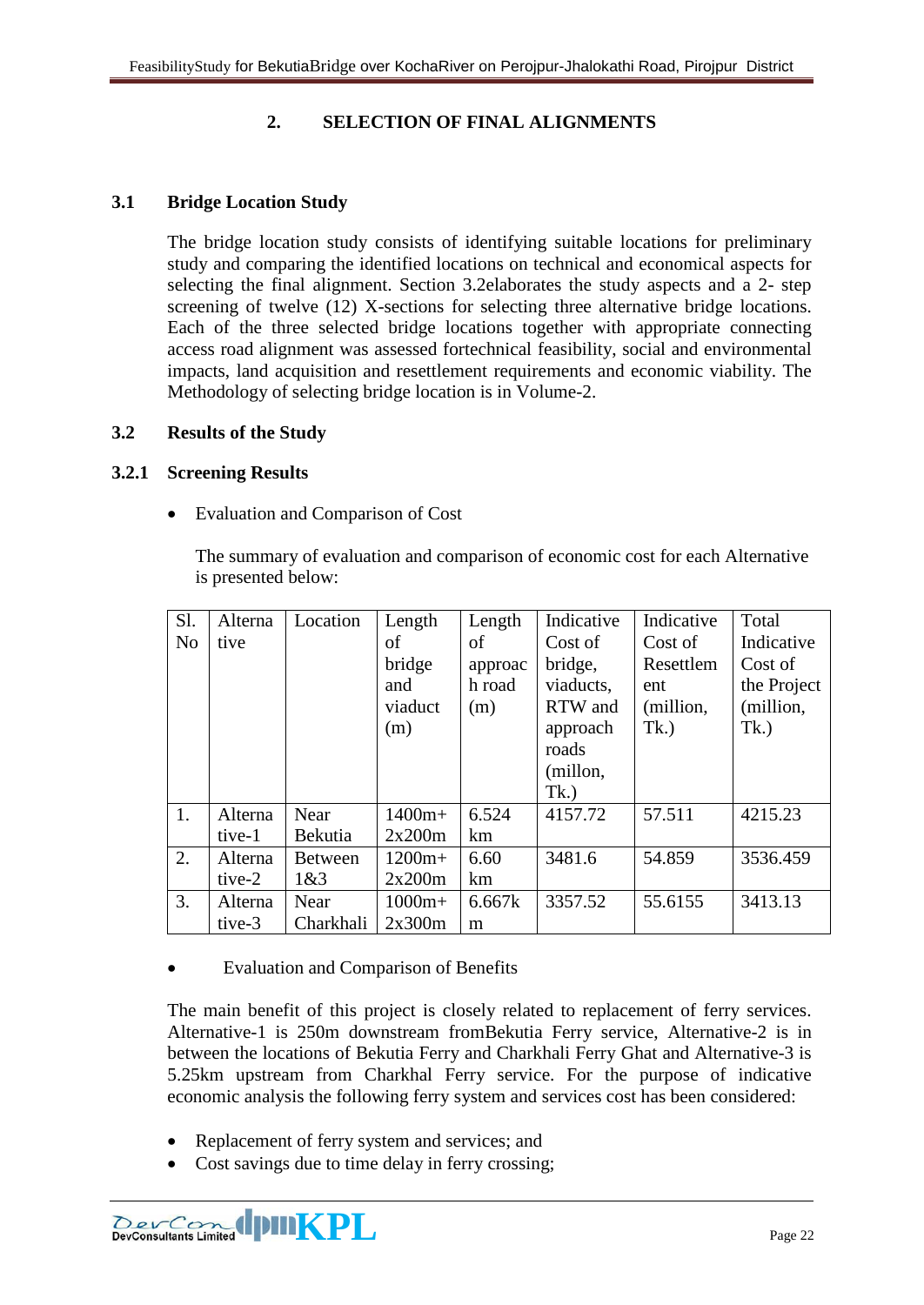# <span id="page-22-0"></span>**3.2.2 Selection of FinalBridge Location**

**Alternative-1:** the name of the proposed alignment is **Machimpur-Krishnanagar-Dumurtola-Bekutia**250m downstream from the existing Bekutia Ferry crossing (refer to Map 4-1, Volume-2). The salient features of the location are as follows:

- Hydraulically the river X-section has a minimum waterway width of 840m from existing bank to bank at a river stage of 0.50 mPWD. But the width is 1400m at maximum water level. The maximum depth of water is 20.0m skewed to the right bank.
- At this location of bridge a very minimum length of approach road (0.633 km) is required for Bekutia end (west side/ left bank of Kocha river). A realignment **of**  5.891km is required for the east side/right bank of Kocha river (Kumirmara end).
- Construction of bridge at this location will replace the ferry system between Kumirmara and Bekutia vise-versa.
- About 90% of the boat services will be converted into road traffic after construction and opening of the bridge.

**Alternative-2:**the name of the proposed alignment is **Sankerpasha-HorinaGazipur-Zolagati-Uttar Bitabari**3.82 kilometers downstream from the existing Bekutia ferry crossing and upstream from Charkhali Ferry crossing (refer to Map 4-1, Volume-2). The salient features of the location are as follows:

- Hydraulically the river X-section has a waterway width of 1200m from existing bank to bank. The maximum depth of water is 15.20m at about middle of the Xsection. The X-section is symmetrical about maximum depth of water.
- At this location of bridge 2.60 km length of approach road is required for the west side/ left bank of Kocha river. A length of2.71 kmis required for the east side/ right bank of Kocha river.
- Construction of bridge at this location will replace both Bekutia and Charkhali ferry system.
- About 50% of the boat services from both ferry ghat will be converted into road traffic after construction and opening of the bridge.

**Alternative-3:**the name of the proposed alignment is **Badura-BaieenGali-South Gazipur-Uttar Bitabari-MidiabadhBitabari**5.25kilometersupstream from the existing Charkhali Ferry crossing (refer to Map 4-1, Volume-2). The salient features of the location are as follows:

- Hydraulically the river X-section has a waterway width of 940m from existing bank to bank. The maximum water depth is 16.50m skewed to the right bank.
- At this location of bridge 3.238 km length of approach road is required for the west side/ left bank of Kocha river. Another approach road of 3.429 kmis required for the east side/right bank of Kocha river.
- Construction bridge at this location will replace the Charkhaliferry system between Bhandariaand Zianagarvise-versa.
- About 90% of the boat services will be converted into road traffic after construction of the bridge.

**EXECUTE IN THE PLAN PLAN PLAN PRESSURING THE PRESSURING PAGE 23**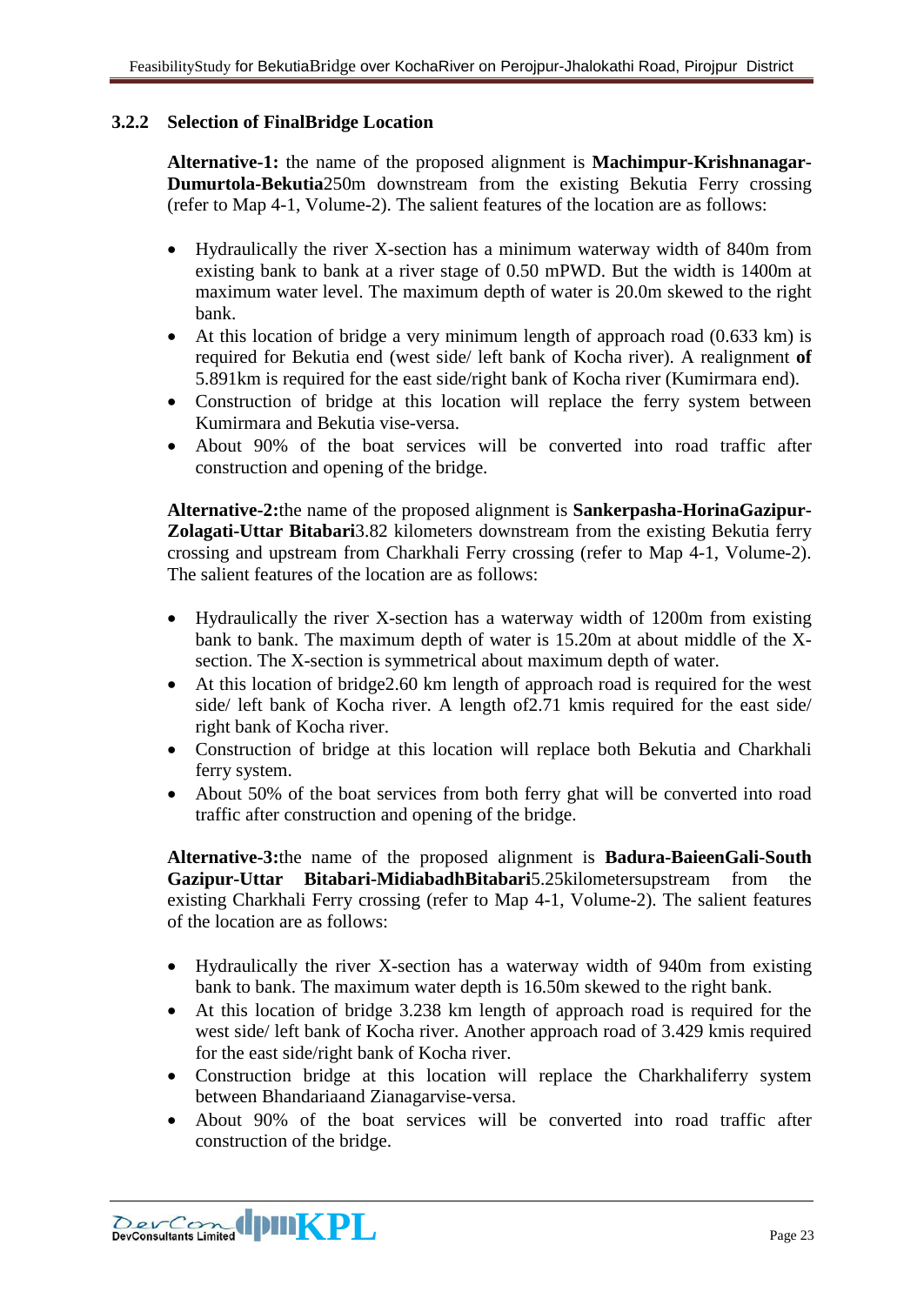For the purpose of indicative economic analysis, all structural and financial data are from secondary sources. The prices were increased to represent the Project Cost at implementation year 2015-16.

It is evident that total cost of project even in an indicative manner is different for the three Alternatives. Again, the benefit will be quite different for each individual Alternative. A simple indicative economic analysis shows the following values of economic indicators (Pl. refer to Annexure-04 for details):

- Net Present Value (NPV) for: Alternative- $1 = Tk.496$ million Alternative-2= Tk.5165million Alternative- $3 = Tk.1180$ million
- Benefit Cosst Ratio (BCR) for: Alternative- $1 = 1.03$ Alternative- $2 = 2.47$ Alternative- $3 = 1.28$
- Economic Internal Rate of Return (EIRR) for: Alternative- $1 = 12.20\%$ Alternative- $2 = 22.19\%$ Alternative- $3 = 14.245\%$

Considering the above-mentioned technical aspects and economic returns of each Alternative, the final location of the bridge is Alternative-2.

## <span id="page-23-0"></span>**3.3 Survey and Investigations at Selected Locations**

After selection of the final bridge location, the Consultant conductedthe following detailed survey and investigation on the final bridge alignment.

- Topographic survey along the final bridge alignment;
- Geotechnical investigation of sub-soil in the river bed for main bridge and on the banks for both side approach viaducts;
- Land acquisition plan and resettlement action plan required for the final alignment.

#### **3.3.1 Topographic Survey**

A detailed topographic survey was conducted along the final alignment of Sankerpasha-HorinaGazipur-Zolagati-Uttar Bitabari, In detailed survey the total length of alignment is 7.31 Km while it was 7.116 Km during reconnaissance survey. The alignment drawing has been presented in Appendix-C.

#### **3.3.2 Sub-soil Investigation**

Sub-soil investigation was carried out at the location of east and west viaduct and main bridge location. Two bore holes at each viaduct location and two bore holes in the Kocha river. The sub-soil investigation report has been enclosed in Appendix-D.

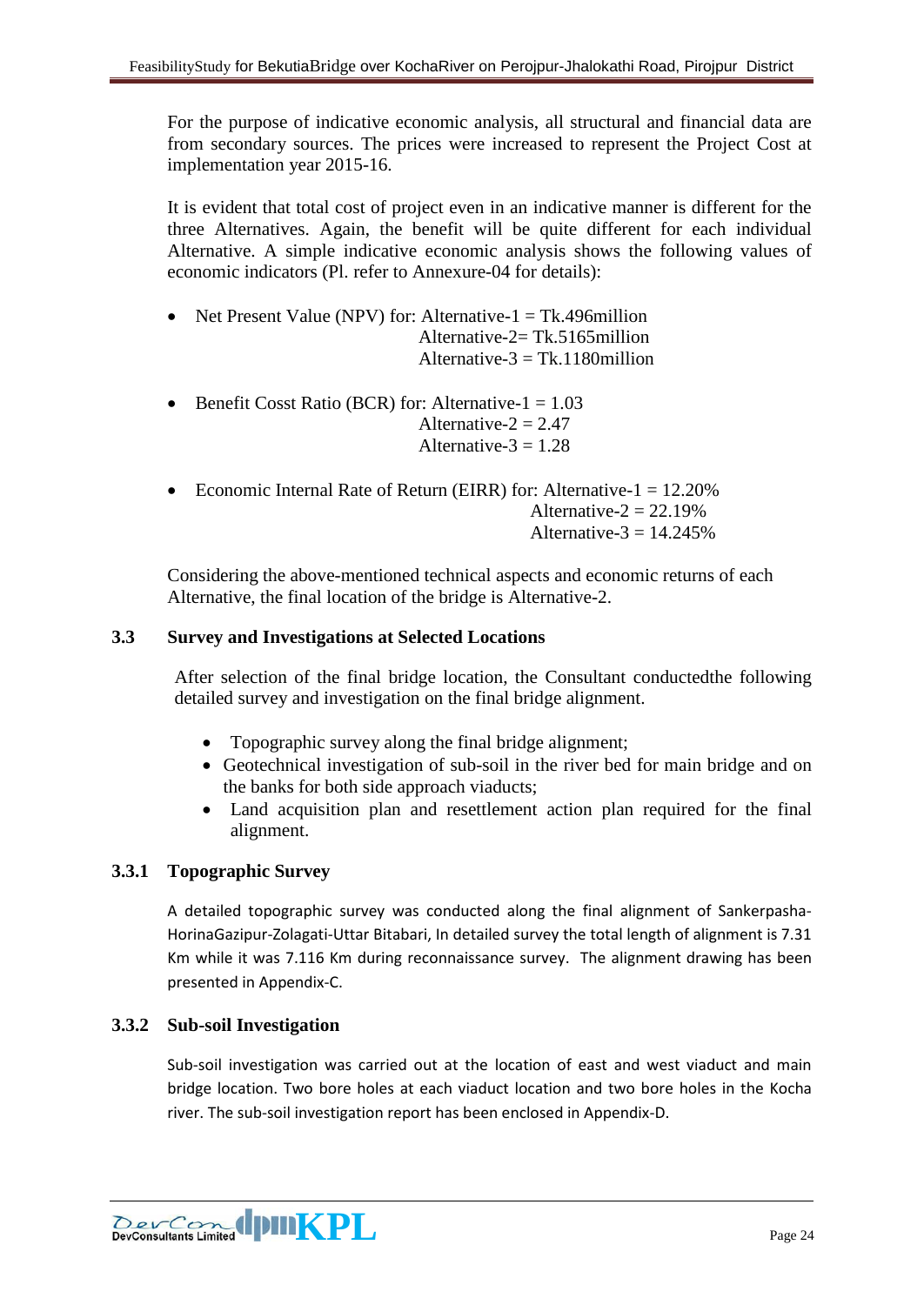# **3.3.3 Land Acquisition and Resettlement**

The land acquisition plan for the final alignment has been included in Appendix-BThe resettlement survey and action plan has been included in Chapter 6 of this volume.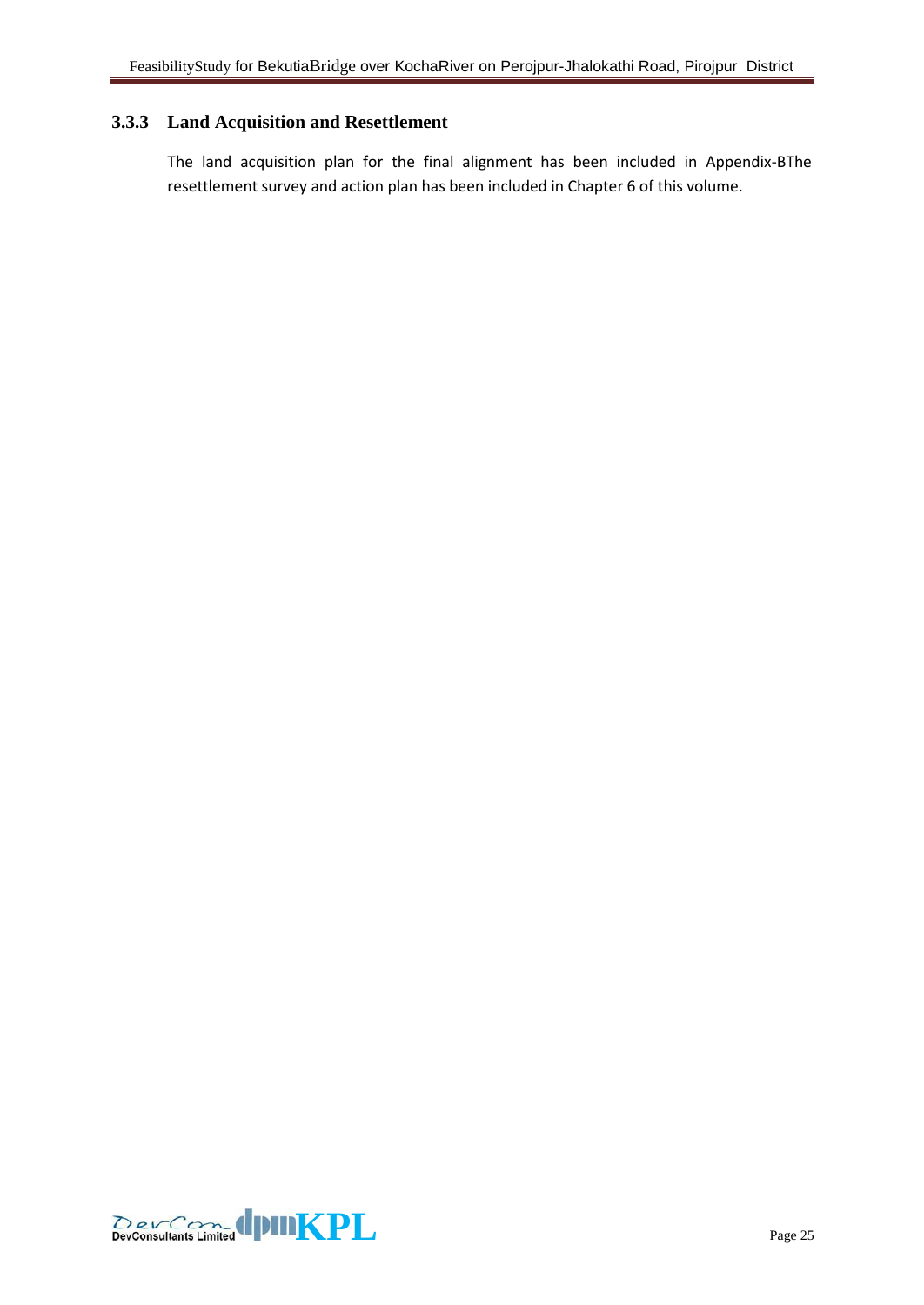# **4 PRELIMINARY DESIGN**

#### <span id="page-25-1"></span><span id="page-25-0"></span>**4.1 Design Standard**

The analysis and design of the bridge isin accordance with AASHTO LRFD Bridge Design Specification published by the American Association of State Highway and Transportation Officials (AASHTO) – Second Edition 1998.

#### <span id="page-25-2"></span>**4.2 Design Life**

The design life of the bridge isin accordance with AASHTO-LRFD Specification.

According to the AASHTO-LRFD Specification design life of the proposed bridge is**75** years based on statistical derivation of transient loads.

#### <span id="page-25-3"></span>**4.3 Permanent Loads**

The permanent dead loads are considered in accordance with Clause 3.5, AASHTO-LRFD. However, the permanent dead loads of the proposed bridge include self weight of the following items:

- a) Bridge Superstructure
	- Prestressed concrete bridge superstructure, single cell box girder, and its associated components.
	- All superimposed dead loads (SDLs) such as, parapet/railing, footway, curb, light posts, utilities lines and its supportson superstructure. Wearing surface provided on the purposeddeck running surface.
- b) Bridge Substructure
	- Self weight of pier cap and associated SDLs of Bearings and Seismic device, working/inspection etc. These SDLs are light weight compared to DL of substructure of long span bridge.
	- Self weight of pier column/wall, tie beam/bracings etc., and
	- Self weight of pile cap.
- c) Bridge Foundation
	- Pile group.

However, earth pressure, surcharge loads and down drag loads are considered as permanent dead loads.

Density of the construction materials considered is shown in the following Table.

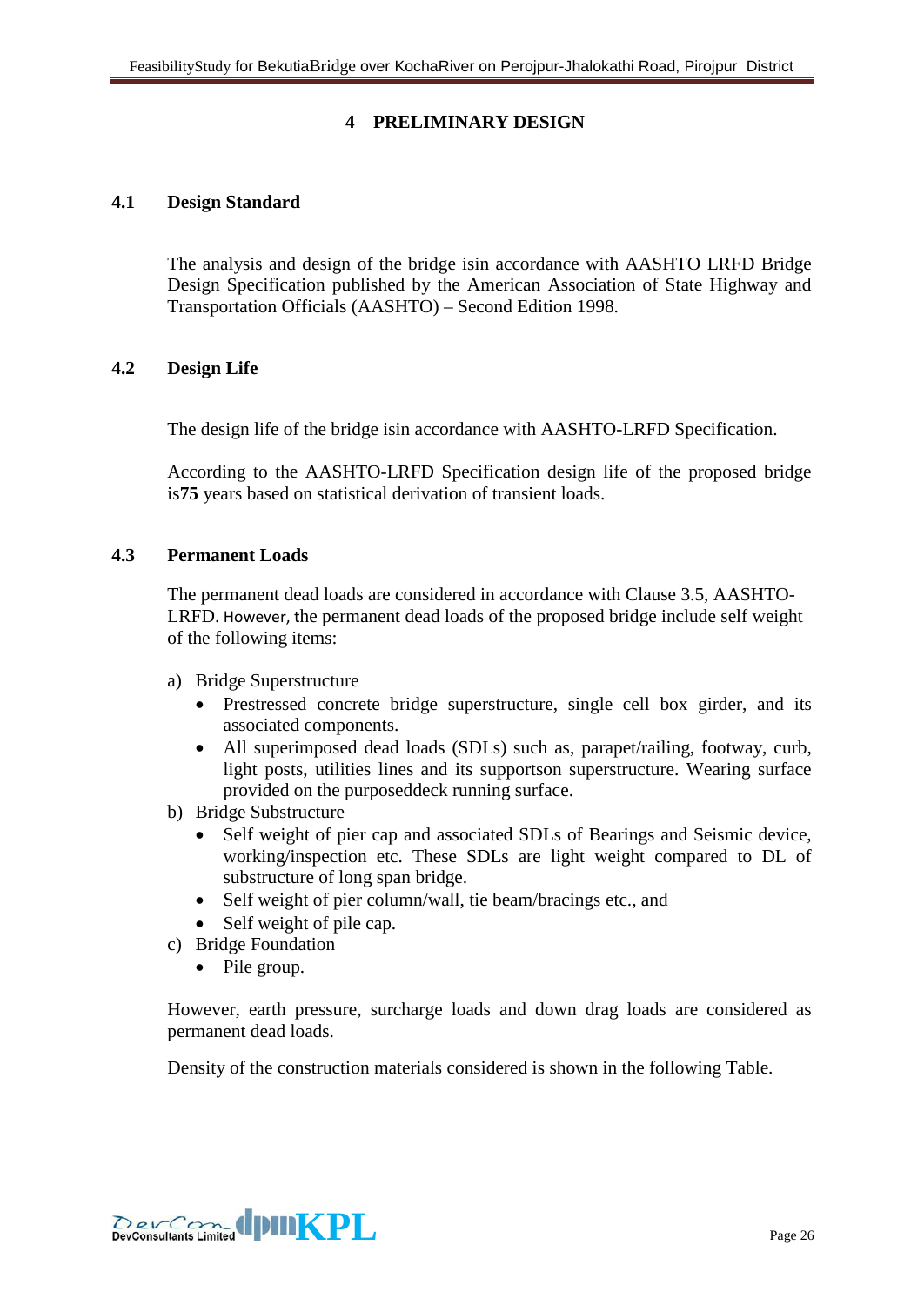#### **Table 1 Densities of the materials**

| <b>Material</b>                   | Density in $kg/m3$ |
|-----------------------------------|--------------------|
| <b>Bituminous Wearing Surface</b> | 2250               |
| Compacted sand, silt and clay     | 1925               |
| Loose sand, silt or gravel        | 1600               |
| Concrete – Normal density         | 2400               |
| Rolled gravel, Macadam or Ballast | 2250               |
| Steel                             | 7850               |
| <b>Stone Masonry</b>              | 2725               |
| Water                             | 1000               |

#### <span id="page-26-0"></span>**4.4 Live Loads**

#### **Vehicular Live Load**

Design conforms to vehicular live loading AASHTO HL 93 which consists of:

- i. Design truck;
- ii. Design tandem; and
- iii. Lane load

#### **i) Design truck**

The vehicle configurations (HL93 Truck - axle weights, spacing, etc) covered by this loading are described in the AASHTO standard is shown below:



**Figure 1 Characteristics of AASHTO HL-93 design truck**

## **ii) Design Tandem**

The design tandemconsists of a pair of 110 000 N axles spaced 1200 mm apart. The transverse spacing of wheels is taken as 1800 mm

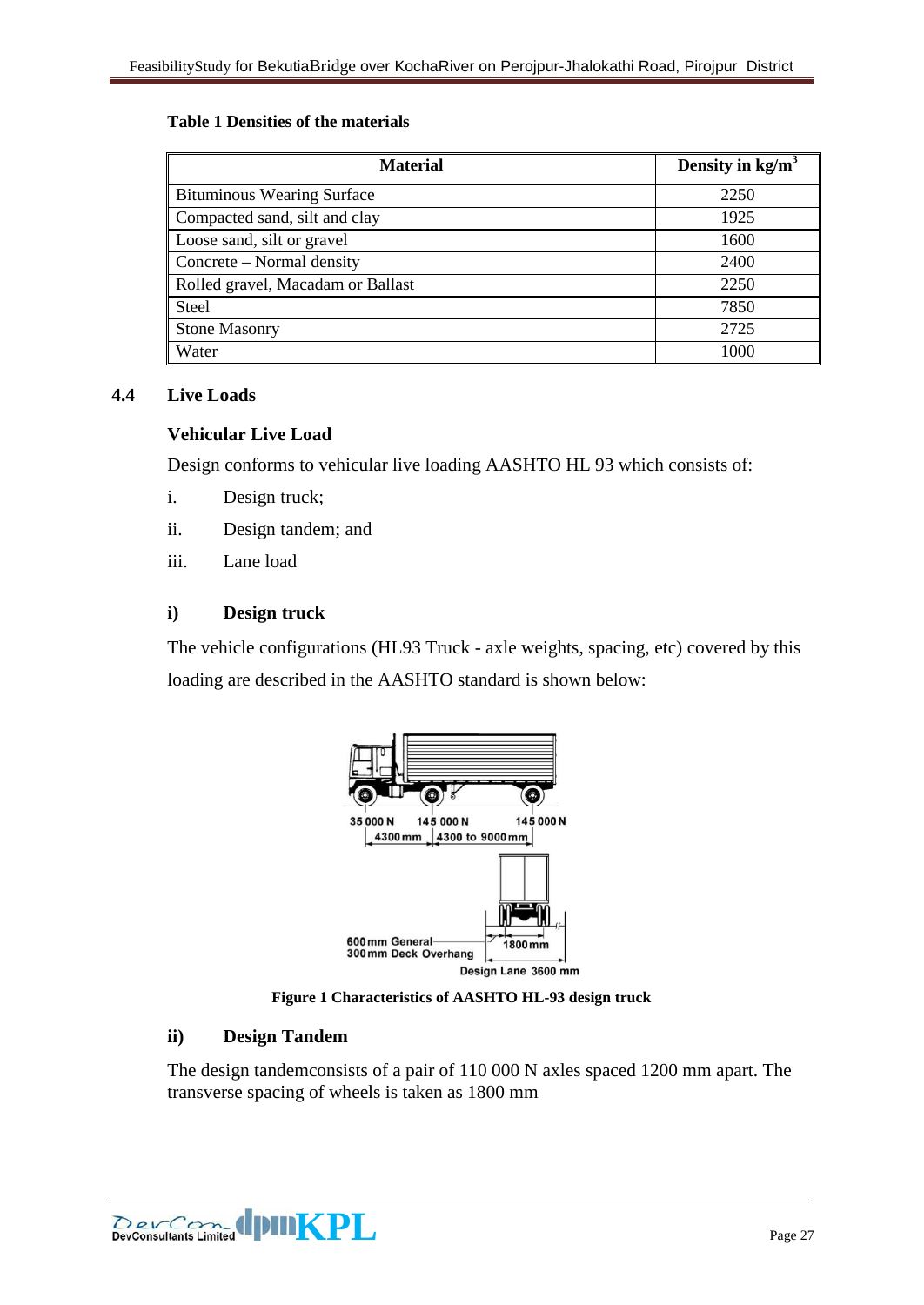# **iii) Design Lane Load**

The design lane load consists of a load of 9.3 N/mm uniformly distributed in the longitudinal direction. The design lane load shall be assumed to be uniformly distributed over a width of 3000 mm in the transverse direction.

# <span id="page-27-0"></span>**4.5 Dynamic Allowance**

Dynamic allowance of the live load considered as 33% [not applicable for lane load].

## <span id="page-27-1"></span>**4.6 Water Loads (WA)**

The Water Loads (WA) of flowing water on the pier stem, pile cap and piles are considered in accordance with Clause 3.7, AASHTO-LRFD.

## <span id="page-27-2"></span>**4.7 Wind Load (WL and WS)**

The Wind Load (WL and WS) shall be in accordance with Clause 3.8, AASHTO-LRFD.

- Clause 3.8.1 Horizontal Wind Pressure
- Clause 3.8.2 Vertical Wind Pressure

The basic wind speed in the project area is 240km/hr in accordance with the Bangladesh National Building Code 1993 (BNBC, 1993). The Wind Speed map of the Code is presented in Figure no. 5-1 and enclosed in Annexure-03, Volume 2

Wind load acting on the superstructure is based on the bridge elevation exposed to the wind which consists of height from top of parapet up to soffit of box girder. Wind load on structure is calculated considering wind velocity of 240 km/hr.

## **Wind Pressure on Structures: WS**

Design wind pressure, in MPa may be determined as

 $P_D = P_B x V^2_{DZ}/25600$ 

 $P_D =$  Design wind pressure

 $P_B$  = base wind pressure specified in the following table design wind velocity in

$$
V_{DZ} = \ km/h
$$

Base pressure  $P_B$  corresponding to  $V_B = 240$ km/h

|                      | Windward load, MPa   Leeward load, MPa |  |
|----------------------|----------------------------------------|--|
| Structural Component |                                        |  |
| <b>Beams</b>         | 0.0024                                 |  |
|                      |                                        |  |
| Larger flat surfaces | 0.0019                                 |  |

## <span id="page-27-3"></span>**4.8 Seismic Loading**

The site of the proposed bridge is located within Zone 1 of the seismic zoning Map given in the BNBC, 1993. The zone coefficient of this area is 0.075..The Zoning Map of the Code is presented in Figure No. 5-2 and enclosed in Annexure-03, Volume 2.

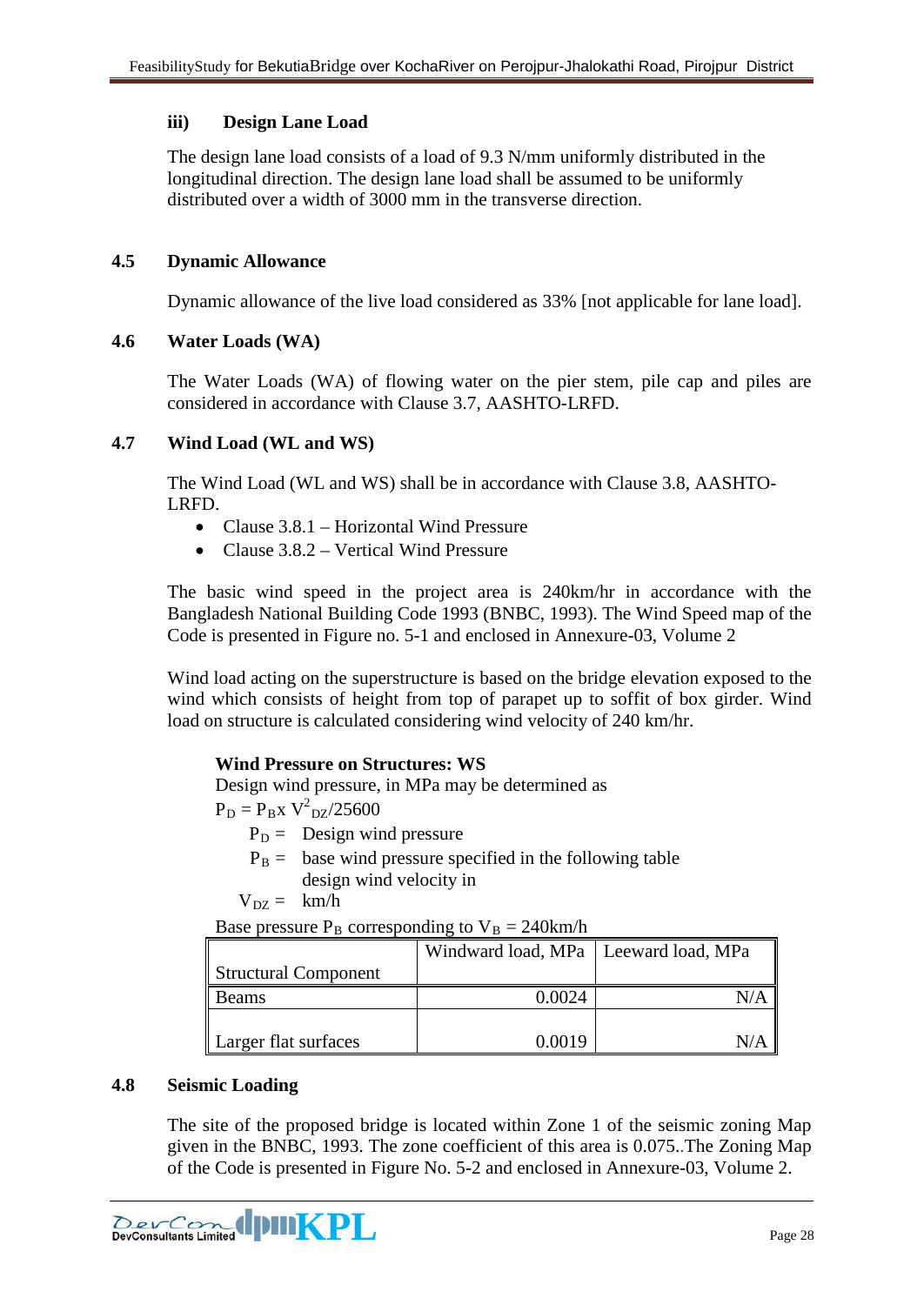The design is based on Clause 3.10, AASHTO LRFD with due regard for the Acceleration Coefficient (A).Earthquake acceleration is considered in two perpendicular planner directions. Vertical acceleration is not considered in the design.

## <span id="page-28-0"></span>**4.9 Secondary Forces**

#### **Temperature**

The change in temperature and/or variation of temperature across the depth of a structural member causes thermal strains and consequent internal forces in the member. The thermal strain is calculated from  $\varepsilon_t = \alpha(T_2 - T_1)$ . Where,  $\alpha$  is the linear thermal expansion coefficient for Concrete. The following parameters are considered for the design:

- Coefficient of thermal expansion,  $\alpha$  for Concrete : 12.0x10<sup>-6/0</sup>C
- Femperature difference : 35<sup>0</sup>C

#### **Shrinkage**

Shrinkage effectsare considered in construction stage analysisand serviceability limit stress checking. CEB-FIP is followed to estimate Shrinkage strain. Other variable considered in Shrinkage effect analysis are:

- Relative humidity 70 %
- Ordinary Portland Cement
- Age of Concrete at the beginning of Shrinkage 7days

## **Creep**

Creep effects are considered in construction stage analysis and serviceability limit stress checking. CEB-FIP Code is generally followed to estimate of Creep coefficient. Other variable in Creep effect analysis are:

- Relative humidity 70 %
- Ordinary Portland Cement
- Age of Concrete at the beginning of loading- 10 days

#### **Pre-stress**

Prestressing steel considered are low-relaxation 7-wire strand conform to the requirements of AASHTO M 203M (ASTM A 416M), Grade 270 (1860mPa). The strands are 12.7mm nominal diameter with 98.7 mm<sup>2</sup> area.

Ultimate stress,  $f_{\text{pu}}$  = 1860 mPa Maximum stress applied,  $= 0.7$  x  $f_{\text{pu}} = 1300$  MPa Wobble coefficient,  $k = 0.00066/m$ Friction coefficient,  $\mu = 0.25$ Anchorage pull-in  $=$  6mm

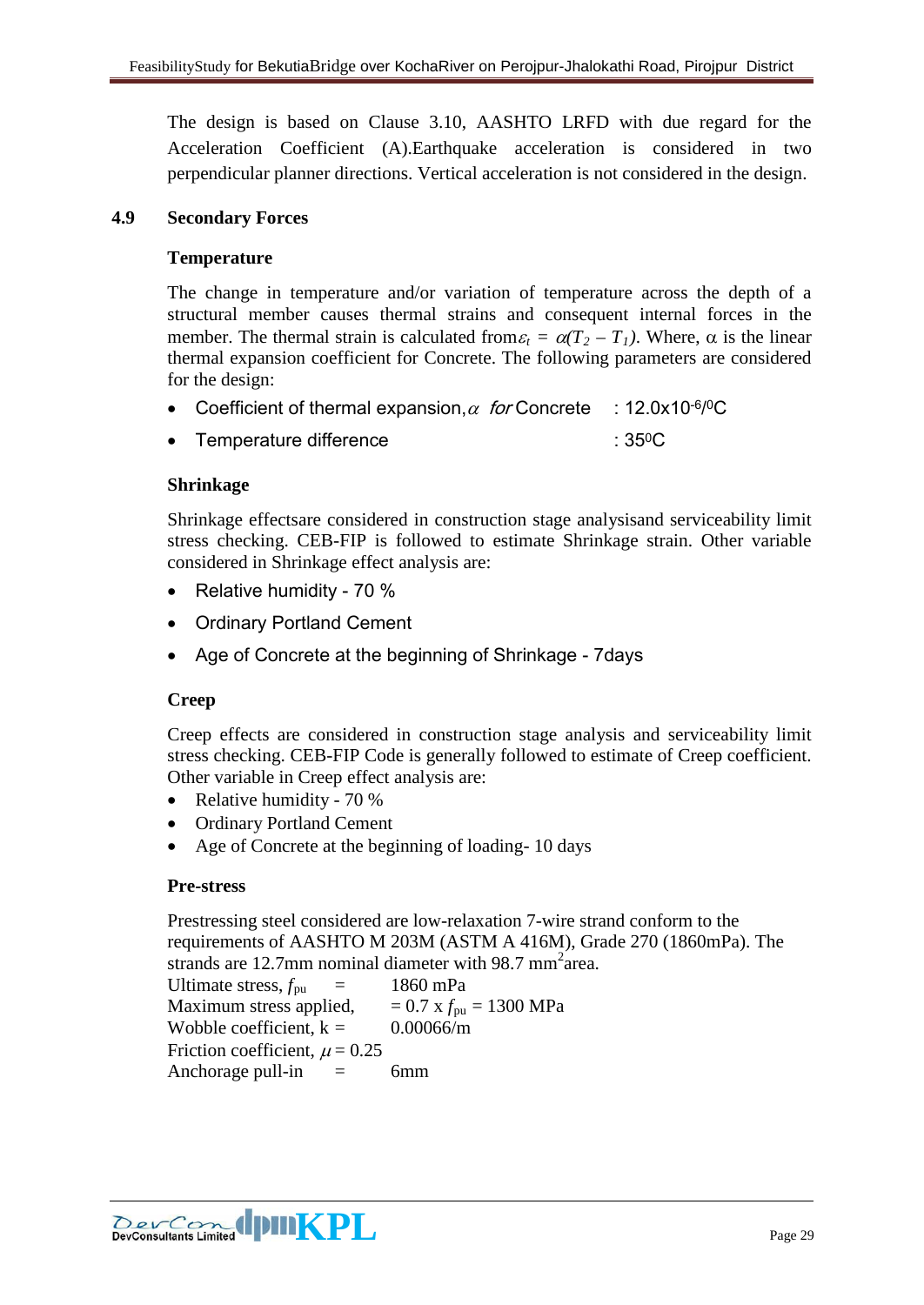#### <span id="page-29-0"></span>**4.10 Other Loads**

#### **Construction load**

Construction loads are considered as per the provision of Art. 5.14.2.3.2 of AASHTO LRFD. However, the dead load of Form Traveller for cast-in-situ box segment construction is 1100kN and live load is  $0.5$  kN/m<sup>2</sup>

## <span id="page-29-1"></span>**4.11 Construction Method**

The following construction methods are considered suitable for specific type of MainBridge box girder:

- Launching Girder (Truss).
- Form Traveller.

## <span id="page-29-2"></span>**4.12 Load Combinations**

The bridge components are designed to satisfy the requirements of service and strength for load combinations specified in AASHTO Specifications

|                                   | DC<br>DD       | LL       |      |      |     |                          |           |                 |               |      |      | Use One of These at a Time |      |
|-----------------------------------|----------------|----------|------|------|-----|--------------------------|-----------|-----------------|---------------|------|------|----------------------------|------|
|                                   | DW<br>EΗ       | IΜ<br>СE |      |      |     |                          |           |                 |               |      |      |                            |      |
| Load                              | EV             | BR       |      |      |     |                          | TU        |                 |               |      |      |                            |      |
| Combination                       | ES             | PL       |      |      |     |                          | CR        |                 |               |      |      |                            |      |
| <b>Limit State</b>                | EL             | LS       | WA   | WS   | WL  | FR                       | SΗ        | ТG              | SE            | EQ   | IC   | $_{CT}$                    | CV   |
| <b>STRENGTH</b><br>I (unless      | $\gamma_p$     | 1.75     | 1.00 |      |     | 1.00                     | 0.50/1.20 | T G             | 'SE           |      |      |                            |      |
| noted)                            |                |          |      |      |     |                          |           |                 |               |      |      |                            |      |
| <b>STRENGTH</b><br>П              | $\gamma_p$     | 1.35     | 1.00 |      |     | 1.00                     | 0.50/1.20 | T G             | 'SE           | -    | -    | -                          |      |
| <b>STRENGTH</b><br>Ш              | $\mathbb{Y}_P$ |          | 1.00 | 1.40 |     | 1.00                     | 0.50/1.20 | $T_{TG}$        | $\gamma_{SE}$ |      | -    |                            |      |
| <b>STRENGTH</b><br>IV             | $\gamma_p$     |          | 1.00 |      |     | 1.00                     | 0.50/1.20 | $\qquad \qquad$ |               |      |      | $\overline{\phantom{a}}$   |      |
| <b>STRENGTH</b><br>V              | $\mathbb{Z}_p$ | 1.35     | 1.00 | 0.40 | 1.0 | 1.00                     | 0.50/1.20 | $\pi$           | ''ss          |      |      |                            |      |
| <b>EXTREME</b><br><b>EVENT I</b>  | $\gamma_p$     | /EO      | 1.00 |      |     | 1.00                     |           |                 |               | 1.00 |      | -                          |      |
| <b>EXTREME</b><br><b>EVENT II</b> | $\mathbb{Z}_p$ | 0.50     | 1.00 |      |     | 1.00                     |           |                 | -             |      | 1.00 | 1.00                       | 1.00 |
| <b>SERVICE I</b>                  | 1.00           | 1.00     | 1.00 | 0.30 | 1.0 | 1.00                     | 1.00/1.20 | T G             | ''ss          |      |      |                            |      |
| <b>SERVICE II</b>                 | 1.00           | 1.30     | 1.00 |      |     | 1.00                     | 1.00/1.20 |                 | -             |      |      |                            |      |
| <b>SERVICE III</b>                | 1.00           | 0.80     | 1.00 |      |     | 1.00                     | 1.00/1.20 | $\pi$           | ''ss          |      |      |                            |      |
| <b>SERVICE IV</b>                 | 1.00           |          | 1.00 | 0.70 |     | 1.00                     | 1.00/1.20 |                 | 1.0           |      |      |                            |      |
| FATIGUE-                          |                | 0.75     |      |      | -   | $\overline{\phantom{a}}$ |           |                 |               |      |      |                            |      |
| LL. IM & CE                       |                |          |      |      |     |                          |           |                 |               |      |      |                            |      |
| ONLY                              |                |          |      |      |     |                          |           |                 |               |      |      |                            |      |

**Table 1 Load combination and Load factors [As per AASHTO]**

**Table 2 Load factors for permanent load**, γ**<sup>p</sup> [As per AASHTO]**

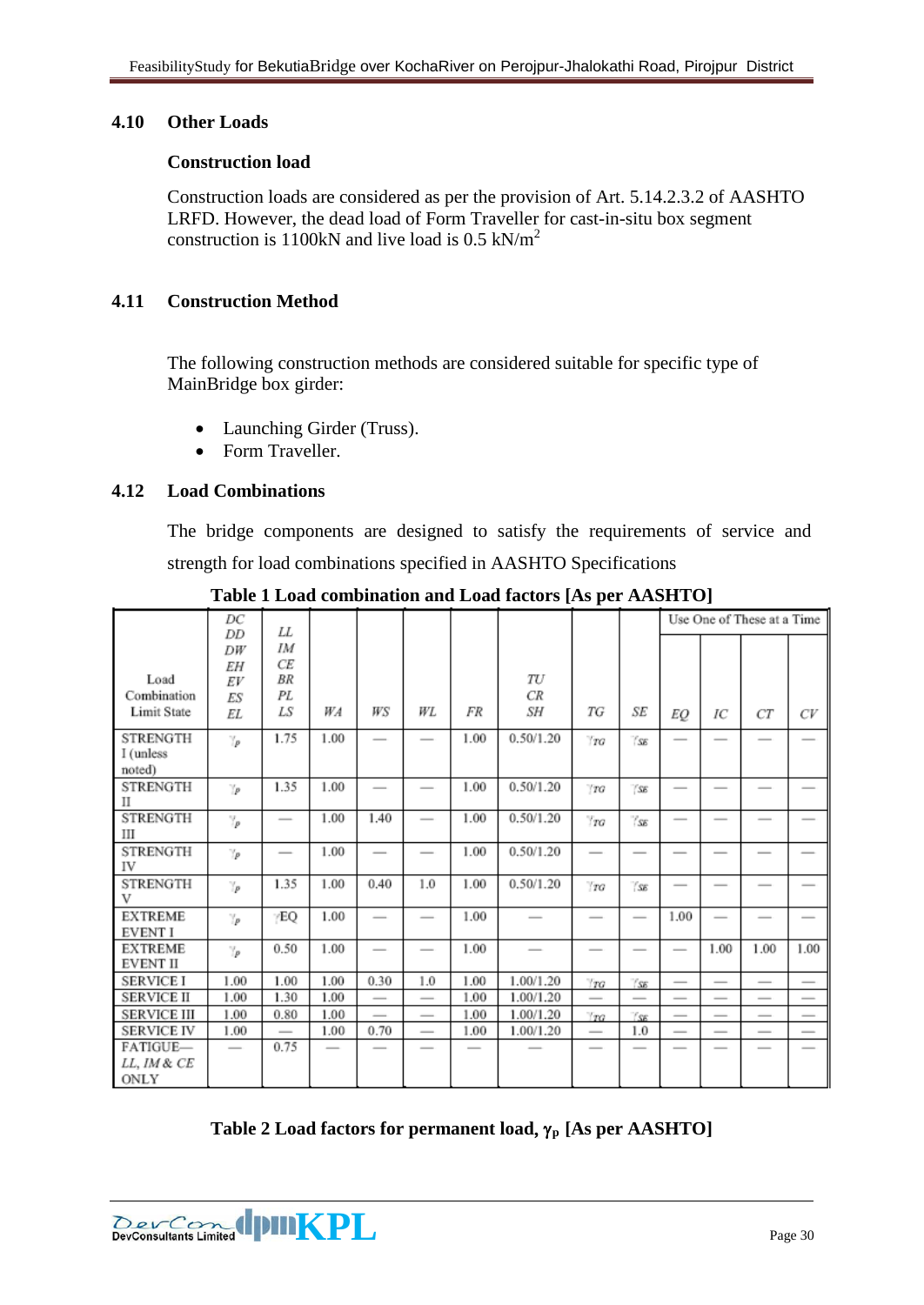| Type of Load, Foundation Type, and                            |         | Load Factor |
|---------------------------------------------------------------|---------|-------------|
| Method Used to Calculate Downdrag                             | Maximum | Minimum     |
| DC: Component and Attachments                                 | 1.25    | 0.90        |
| DC: Strength IV only                                          | 1.50    | 0.90        |
| DD: Downdrag<br>Piles, a Tomlinson Method                     | 1.4     | 0.25        |
| Piles, Method                                                 | 1.05    | 0.30        |
| Drilled shafts, O'Neill and Reese (1999) Method               | 1.25    | 0.35        |
| DW: Wearing Surfaces and Utilities                            | 1.50    | 0.65        |
| EH: Horizontal Earth Pressure                                 |         |             |
| Active                                                        | 1.50    | 0.90        |
| At-Rest                                                       | 1.35    | 0.90        |
| AEP for anchored walls<br>٠                                   | 1.35    | N/A         |
| EL: Locked-in Erection Stresses                               | 1.00    | 1.00        |
| EV: Vertical Earth Pressure                                   |         |             |
| Overall Stability<br>٠                                        | 1.00    | N/A         |
| Retaining Walls and Abutments<br>٠                            | 1.35    | 1.00        |
| Rigid Buried Structure<br>٠                                   | 1.30    | 0.90        |
| <b>Rigid Frames</b><br>٠                                      | 1.35    | 0.90        |
| Flexible Buried Structures other than Metal Box Culverts<br>٠ | 1.95    | 0.90        |
| Flexible Metal Box Culverts<br>٠                              | 1.50    | 0.90        |
| ES: Earth Surcharge                                           | 1.50    | 0.75        |
|                                                               |         |             |

#### **Materials**

Design of concrete structures is based on the material properties cited herein and on the use of material properties that conform to the AASHTO-2007.Emphasis is given to locally available materials.

#### **Strength of Concrete**

The following characteristic strength of concrete is considered for the cast-in-situ and precast elements of the bridge:

- Precast segmental box girder  $= 50Mpa$
- Precast I-girder  $= 40Mpa$
- Deck concrete  $= 30Mpa$
- Railing/parapet, footway  $= 30Mpa$
- Pier head and Pier stem  $= 40$  Mpa
- Pile cap and Piles = 35Mpa

## **Reinforcing Steel**

Steel reinforcing bars are deformed bars. Reinforcing bars conform to the requirements of AASHTO M31, Grade 60 (ASTM A-615 Grade 60) with 420.0 Mpa yield strength. Reinforcing bars to be referred to in the contract plans and specifications by diameter and vary in size from 10mm to 32mm.

Prestressing steel shall be low-relaxation 7-wire strand conform to the requirements of AASHTO M 203M (ASTM A 416M), Grade 270 (1860mPa).

#### **Design Considerations**

The bridge components are designed following the requirements of service and strength limit

state for load combinations specified in AASHTO Specifications

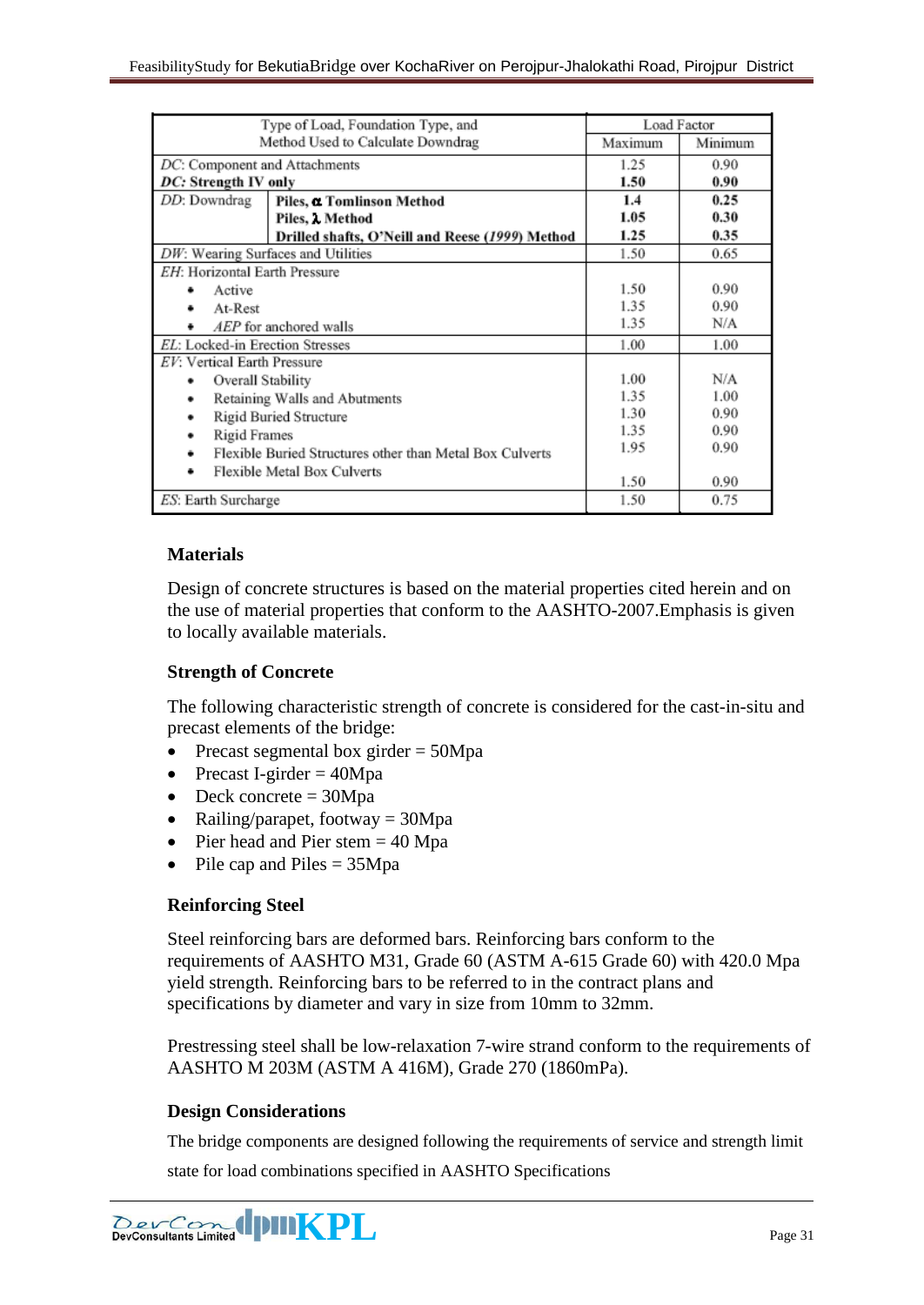#### **ServiceLimitState**

Concrete stresses, deformations, and cracking, distribution of reinforcement, deflection and camber has been investigated at service limit state.

#### **StrengthLimitState**

Axial, Flexural, Shear strength and stability of concrete components have been investigated at strength limit state. Resistance factors that have been used were based on AASHTO Specifications

#### **Resources**

The following categories of resources are considered in the design process:

- Technology available;
- Skills for the various bridge construction processes:
- **Available materials; and**
- Standard practice in the region.

#### <span id="page-31-0"></span>**4.13 Pavement Design**

The pavement section is designed following the AASHTO Guide for Design of Pavement Structures 1993. The estimated cumulative ESA is 5.0 millions over 10 years design life and it will be 10 million after 15 years.

As flexible pavement design allows stage construction, the proposed pavement is designed for 10 years design life. Thereafter an overlay will need to be provided so that the pavement can provide satisfactory level of service an increased duration of 5 years.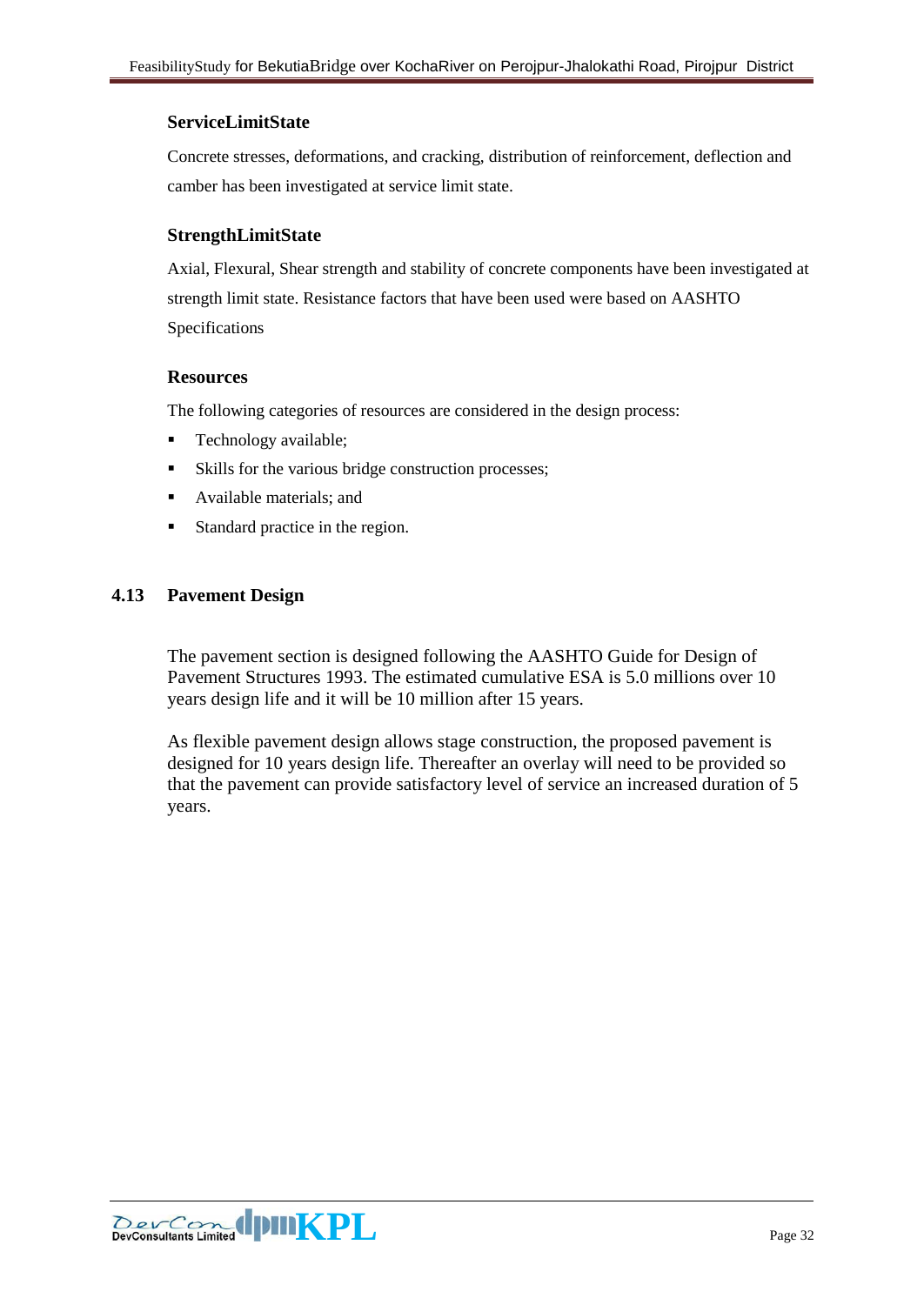# **5 ALTERNATIVE BRIDGE TYPES**

#### <span id="page-32-1"></span><span id="page-32-0"></span>**5.1 The Proposed Bridge Location**

The final location of the proposed bridge is along **Sankerpasha-HorinaGazipur-Zolagati-Uttar Bitabari** which is a few kilometers downstream from the existing Bekutia ferry crossing and upstream from Charkhali Ferry crossing (refer to Map 4- 1,Volume-2). The total length of the alignment is 7.116 km of which 2.842 km is .on the Perojpur end, 1.70 km is total length of proposed bridge and the 2.574 km road alignment is on the other side of KochaRiver.

#### <span id="page-32-2"></span>**5.2 AlternativeBridge Types**

Three alternative types of bridge have been selected together with the following span arrangements:

- a) Option-1: 400m East End Viaduct + 11-100m spans plus 2-50m spans+400m West End Viaduct => Total 2000m length;
- b) Option-2: 400m East End Viaduct + 9-120m spans plus 2-60m spans+400m West End Viaduct => Total 2000m length; and
- c) Option-3: 400m East End Viaduct + 7-150m spans plus 2-75m spans+400m West End Viaduct  $\Rightarrow$  Total 2000m length.

Standard and typical drawings for all three Options are presented in the Volume-3, Preliminary Design Drawings.

#### <span id="page-32-3"></span>**5.2.1 Bridge Superstructure**

In the Option-1: the East & West End Viaducts consists of 16 nos. 25.0m span deckgirder spans and the MainBridge consists of:

- East End Module, 3-100m spans + 1-50m span'
- Middle Module, 5-100m spans; and
- West End Module,  $3-100m$  spans  $+1-50m$  span.

In the Option-2: the East & West End Viaducts consists of 16 nos. 25.0m span deckgirder spans and the MainBridge consists of:

- East End Module, 2-120m spans + 1-60m span'
- Middle Module, 5-120m spans; and
- West End Module, 2-120m spans + 1-60m span.

In the Option-3: the East & West End Viaducts consists of 16 nos. 25.0m span deckgirder spans and the MainBridge consists of 7-150m + 2-75m Extradosed Posttensioned Precast Segmental Box Girder spans.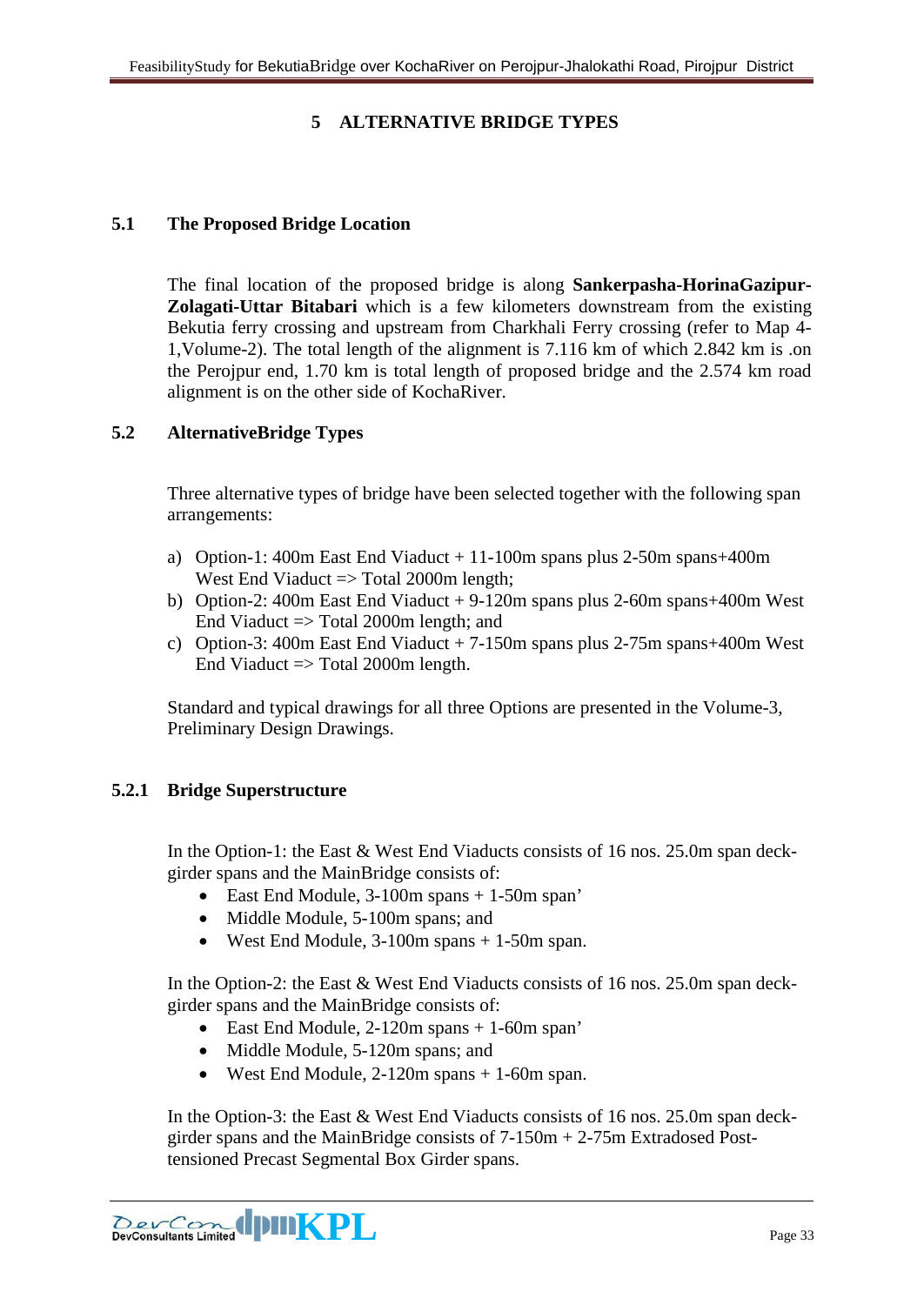Standard and typical drawings for all three Options are presented in the Volume-3, Preliminary Design Drawings.

# <span id="page-33-0"></span>**5.2.2 Bridge Substructure and Foundation**

The support system for the Viaducts and the main bridge are as follows:

- The Viaducts: Pier bent consisting of pier cap, pier columns, tie beam and pile cap supported on 600mm diacast-in-situ bored piles. Short stem abutment with approach slab supported on elevated 600mm diacast-in-situ bored piles.
- The MainBridge: for Option-1 and Option-2 Pier bents consist of pier cap, pier wall(s) and pile cap supported on 1500mm diacast-in-situ bored piles. There will be 4 nos. of double-wall type pier for housing the modular expansion-contraction joints between middle and end modules, and between end modules and viaducts. Moreover, the end pier cap will provide access platform for entering inside the box for Inspection and Maintenance purposes.
- For Option-3 Pier bents consist of stay cable tower, pier cap, pier wall(s) and pile cap supported on 2500mm dia cast-in-situ bored piles. There will be 4 nos. of double-wall type pier for housing the modular expansion-contraction joints between middle and end modules, and between end modules and viaducts. Moreover, the end pier cap will provide access platform for entering inside the box for Inspection and Maintenance purposes.

Standard and typical drawings for all three Options are presented in the Volume-3, Preliminary Design Drawings.

## <span id="page-33-1"></span>**5.2.3 Navigation Clearance**

In Option-1 and Option-2, the middle 5-span module will provide full navigation clearance of 76.22m horizontal distance and 18.30m vertical height as required by BIWTA Standard Class-I for KochaRiver. The pile caps are setback to a distance of about 6.0m and 16.0m respectively from the 76.22mx18.30m navigation envelop for providing fender protection around pile caps.

However, the other two end modules will also provide navigation clearance between BIWTA Standard Class-I and Class-II. Specifically, only the end 100m spans of end modules are in BIWTA Standard Class-II. Thus, BekutiaBridge over KochaRiver will provide clear, safe and unfettered pass for all BIWTA Classified vessels.

In Option-3, the middle 5-span module will provide full navigation clearance of far greater than 76.22m horizontal distance and 18.30m vertical height as required by BIWTA Standard Class-I for KochaRiver.

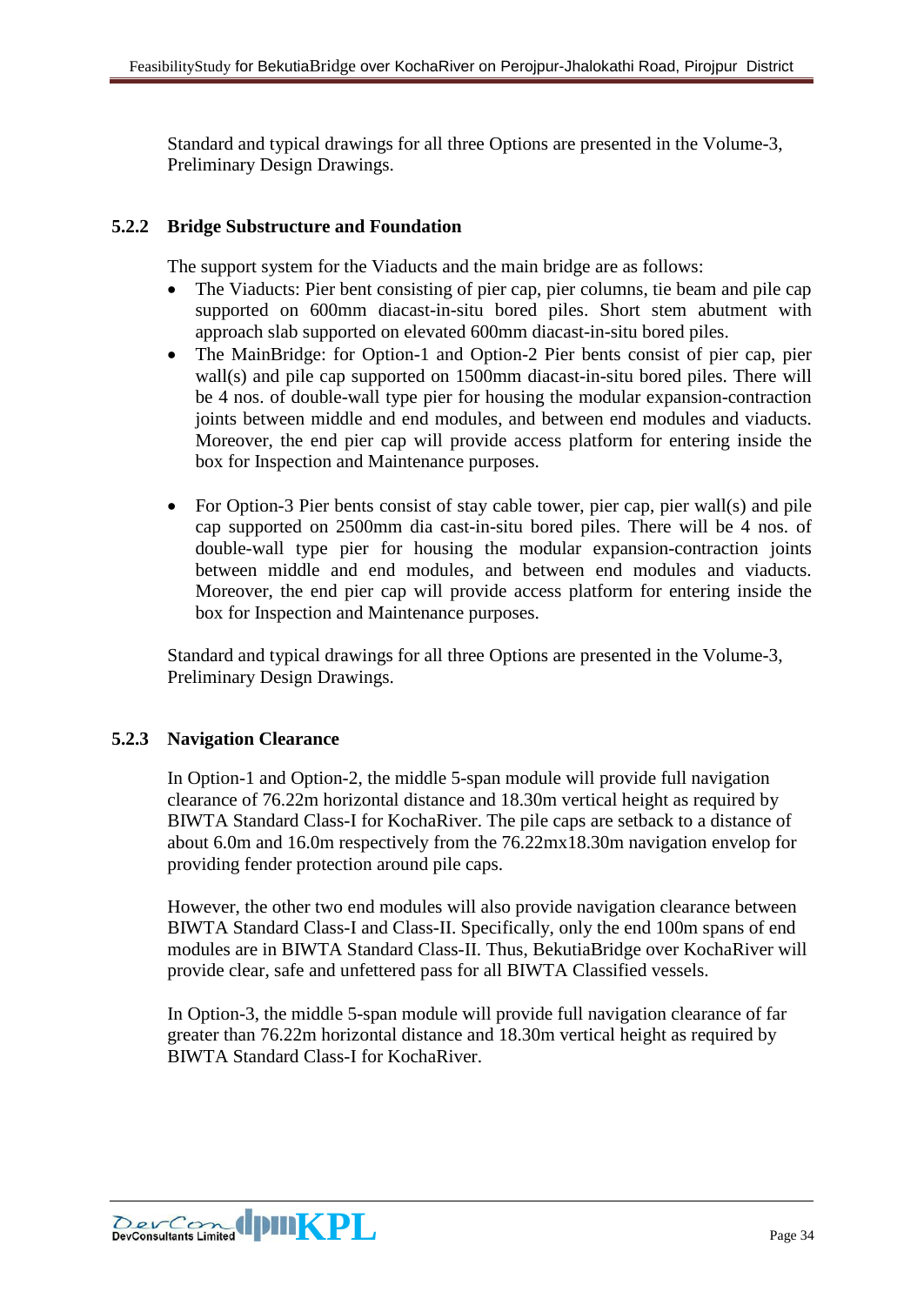## <span id="page-34-0"></span>**5.3 Approach Road Alignment**

The road alignment will be a 2-lane single carriageway on both sides of the bridge having the following components:

- Width of pavement is 7.3m (2x2.65m);
- Width of hard shoulder is 1.50m on both sides of pavement;
- Width of verge is 1.0m on both sides of the hard shoulder;
- Cross slope of pavement and hard shoulder drainage is 3% and of verge is 5%; and
- Road embankment side slope is 1(vertical): 2(horizontal) on both sides.

Both side Approach Road Alignment Drawing /Plan Profile Drawings are shown in the Volume-3, Preliminary Design Drawings.The design cross-section of the road pavement and embankment is shown in Figure-5.3.

The roadway will be within a Right of Way (RoW) width of 50m. The selection of RoW is based on future extension of roadway to 4-lane. However, in order to provide a smooth vertical gradient of 1.50% between ends of viaducts and approach roads a transition length of 740 m will be required where the RoW requirement will vary from 100m at abutment location to 50m at approach road end.

The existing road alignment starting from road intersection after BoleswarBridge, Perojpur to Sankarpasha and from Uttar Bhitabari to Chowmuhani and Naikati is in poor condition. These road sections will need improvement during or after implementation of the proposed bridge project.

## <span id="page-34-1"></span>**5.4 Comparison of Cost**

A detailed construction cost estimate has been prepared for the three alternative options in order to make a comparison of cost among the three options. The unit rates of items of work has been considered in USD(\$) . The summary has been presented in the **Table 5.4-1**below:

| Sl.            | Description of                    | Option-1           | Option-2              | Option-3              |
|----------------|-----------------------------------|--------------------|-----------------------|-----------------------|
| N <sub>0</sub> | Item                              |                    |                       |                       |
|                |                                   |                    |                       |                       |
| A.             | Main Bridge-<br>1200 <sub>m</sub> | \$52,599,308       | \$54,096,100          | \$119,671,954         |
|                |                                   | (Tk.4,063,296,578) | (Tk.4, 178, 923, 762) | (Tk.9, 244, 658, 419) |
| <b>B.</b>      | 2-Viaduct:<br>10@250m             | \$7,303,493        | \$7,303,493           | \$7,303,493           |
|                |                                   | (Tk.564, 194, 797) | (Tk.564, 194, 797)    | (Tk.564, 194, 797)    |
| $\mathbf{C}$ . | Approach<br>Road                  | \$13,057,862       | \$13,057,862          | \$13,057,862          |
|                |                                   | (Tk.1,008,719,811) | (Tk.1,008,719,811)    | (Tk.1,008,719,811)    |

| Table 5.4-1: Comparison of Construction Cost of Alternative Options |  |  |
|---------------------------------------------------------------------|--|--|
|                                                                     |  |  |

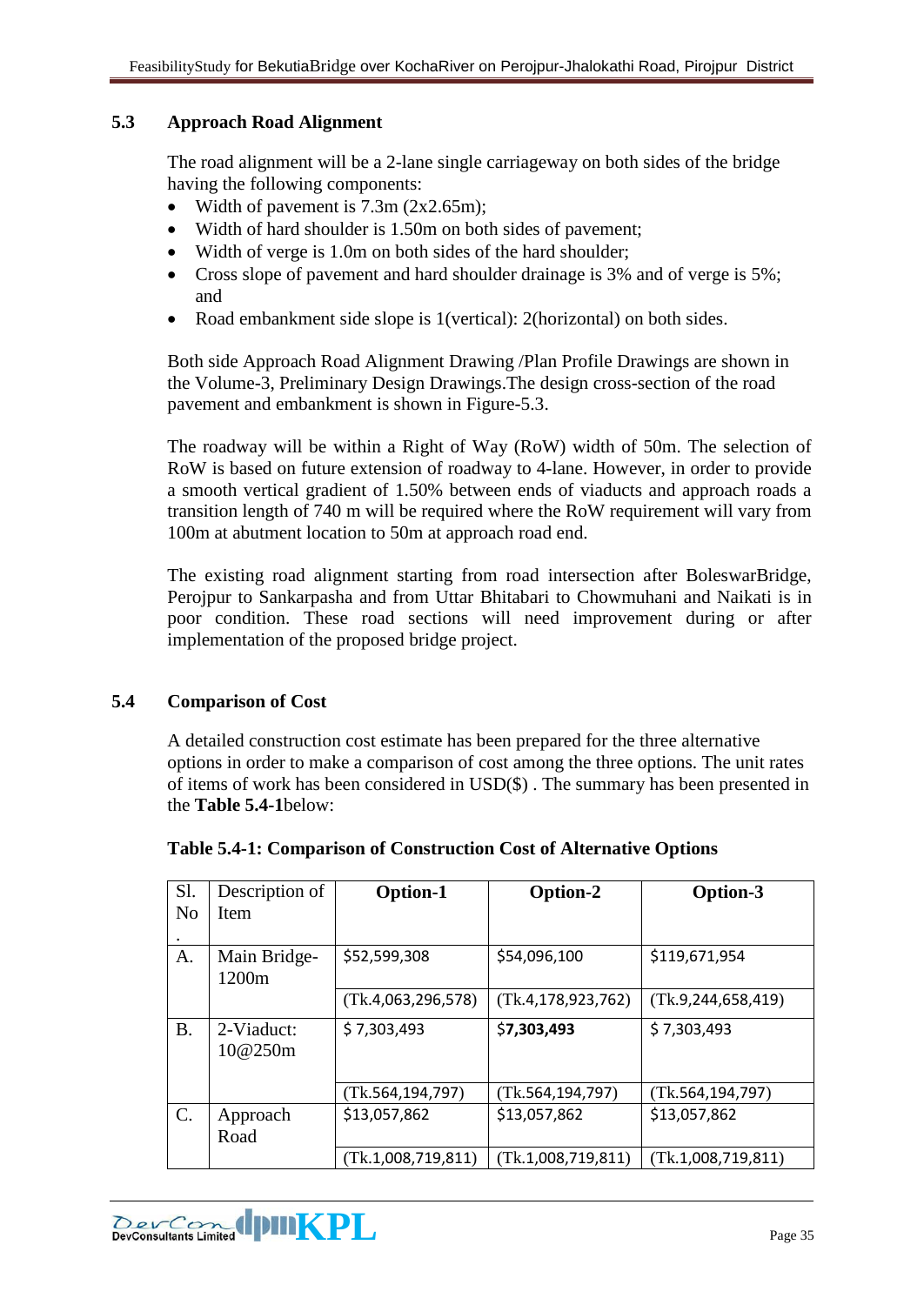| D.                 | <b>Toll System</b><br>\$100,000 |                     | \$100,000          | \$100,000           |
|--------------------|---------------------------------|---------------------|--------------------|---------------------|
|                    |                                 | (Tk.7, 725, 000)    | (Tk.7, 725, 000)   | (Tk. 7, 725, 000)   |
|                    |                                 |                     |                    |                     |
| <b>TOTAL COST:</b> |                                 | \$73,060,663        | \$74,557,455       | \$140,133,308       |
|                    |                                 | (Tk. 5,643,936,186) | (Tk.5,759,563,370) | (Tk.10,825,298,028) |

The alternative options are selected only for the main bridge part (Sl. No. A in the Table 5.4-1) and keeping the others (Sl. No. B to F in the Table 5.4-1)remaining the same for three options.

It is obvious from the above Table 5.4-1 that **Option-1** is the lowest cost of construction of the bridge.

However, considering minimum width of waterway obstruction and adoption of stateof-the art technological application, the Option-3 has been considered for economic analysis. The values of economic indicators (NPV, BCR and EIRR) are shown in Table K-4.

## <span id="page-35-0"></span>**5.5 Project Cost**

The Project Cost includes the following components of cost:

- 1. Total Construction Cost;
- 2. Engineering Cost (Cost provisions for Detailed Design Consultants and Construction Supervision Consultants);
- 3. Land Acquisition, Resettlement and EMP;
- 4. Administrative Cost;
- 5. Physical Contingencies.
- 6. Price Contingency; and
- 7. VAT, TAX and Duties.

The Maintenance cost, both routine and periodic are considered as 0.2 percent of the Project cost, except Price Contingencies, VAT, TAX and DUTIES.

However, the table below shows the cost of the components of the Project Cost:

| S <sub>1</sub> | Description                               | Amount (BD Tk.)   | Remark                |
|----------------|-------------------------------------------|-------------------|-----------------------|
| N <sub>o</sub> |                                           |                   |                       |
| 01.            | <b>Construction Cost</b>                  | Tk. 6,391,860,328 | Increased due to      |
|                |                                           |                   | revised bank protect. |
| 02.            | <b>Engineering Cost:</b>                  |                   |                       |
|                | <b>Detailed Design</b><br>$\mathcal{C}$ ) | Tk. 159,796,508   | 2.5% of Sl No. 01     |
|                | d) Construction Supervision               | Tk. 223,715,111   | 3.5% of S1 No. 01     |
| 03.            | Land Acquisition, Resettlement            | Tk. 118,216,000   |                       |

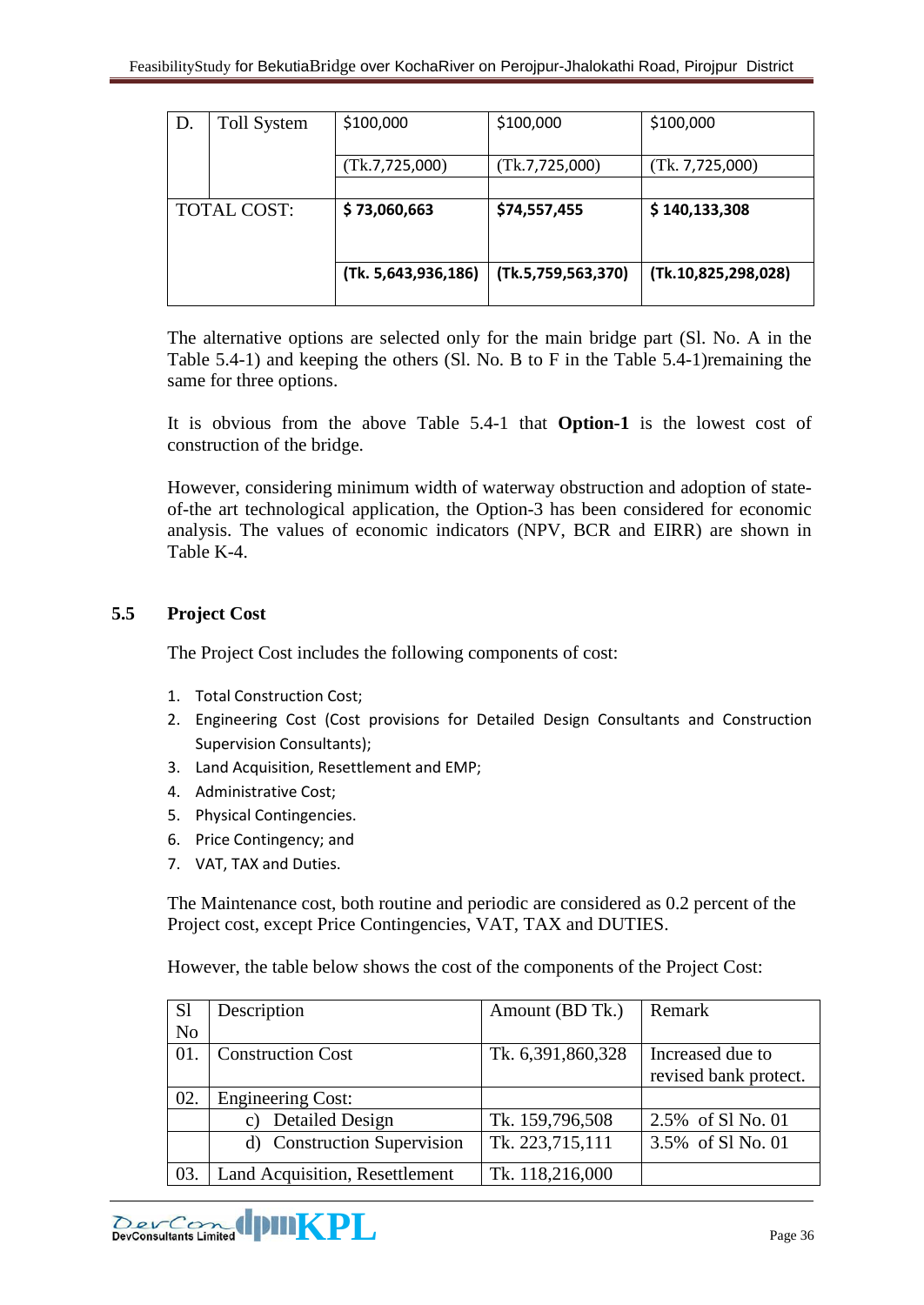| S <sub>1</sub>             | Description                   | Amount (BD Tk.)   | Remark               |
|----------------------------|-------------------------------|-------------------|----------------------|
| N <sub>0</sub>             |                               |                   |                      |
|                            | and EMP.                      |                   |                      |
| 04.                        | <b>Administrative Cost</b>    | Tk. 50,172,762    | 10% of S1 No. 02 and |
|                            |                               |                   | 03.                  |
| 05.                        | <b>Physical Contingencies</b> | Tk. 958,779,049   | 15% of S1 No. 01     |
| 06.                        | <b>Price Contingencies</b>    | Tk. 386,707,550   | 15% of S1 No. 01, 02 |
|                            |                               |                   | and 05.              |
| 07.                        | VAT, TAX and DUTIES           | Tk. 294,728,680   | 14% for importation  |
|                            |                               |                   | @ 30% of S101&02.    |
| <b>Total Project Cost:</b> |                               | Tk. 8,583,975,989 |                      |
|                            |                               |                   |                      |

The Project Cost for the Bekutia Bridge considering the Option-1, Post-tensioned Precast Segmental Box Girder Bridge of 100m Span, is Tk. 858.4crores. (USD 111.12 million, 1.0 USD = 77.25 Taka)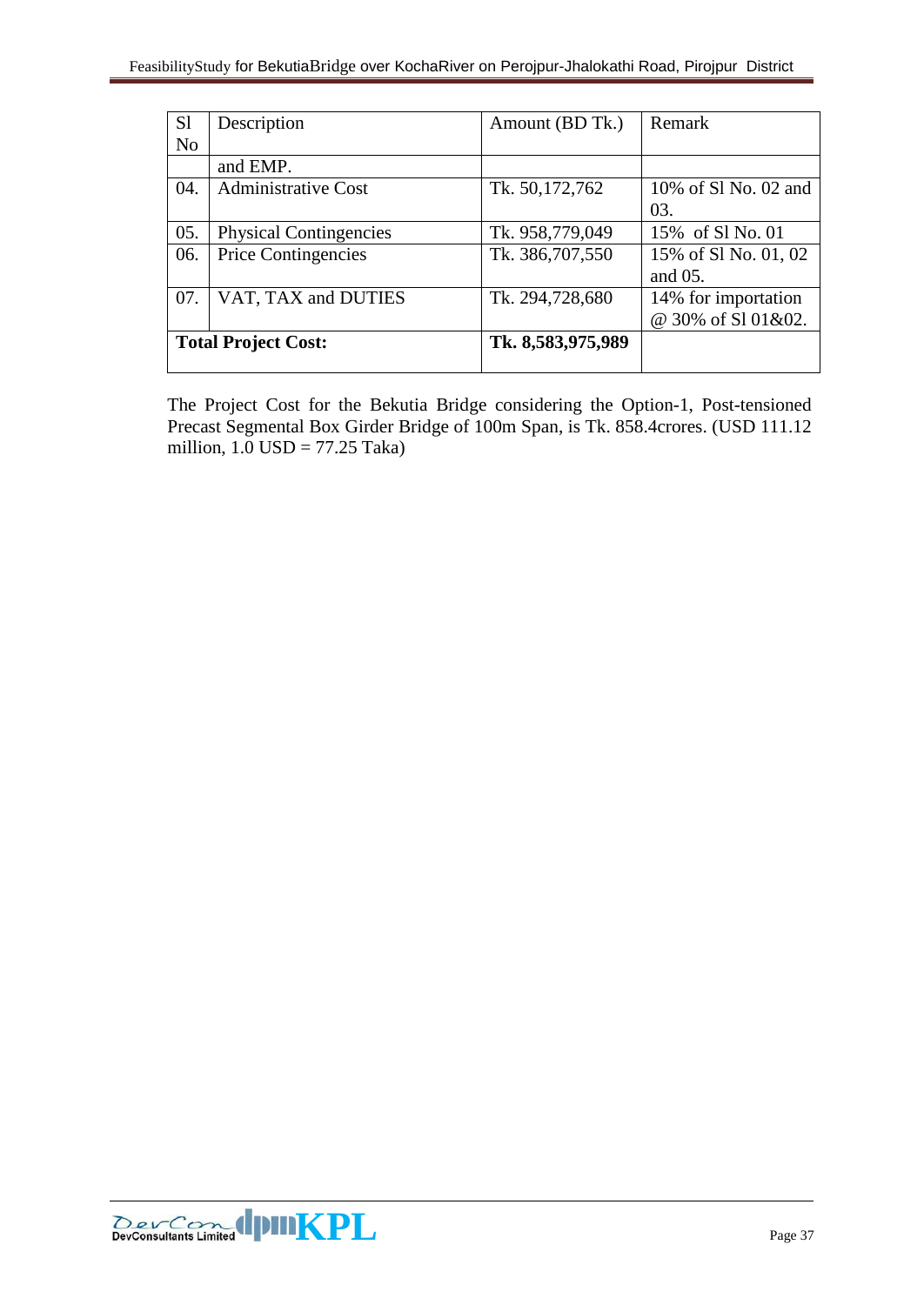# **6 RESETTLEMENT**

#### <span id="page-37-1"></span><span id="page-37-0"></span>**6.1 Introduction**

The Government of Bangladesh through the Bridges Division under Ministry of Communications has undertaken a project to construct a bridge at Bekutiaover the river Kotcha under Jhalokathi district. The Consultants have conducted preliminary survey in three alternative bridge locations to select one technically, socially and environmentally viable rout for the bridge. After screening the final bridge location was selected along **Sankerpasha-HorinaGazipur-Zolagati-Uttar Bitabari**a total length of 7.31 Km including 2.0 Km length for the Main Bridge and Viaducts.

## <span id="page-37-2"></span>**6.2 Objective of this survey**

The objective of this assignment is to conduct detailed survey of the selected Bridge Location for assessment of cost of compensation and relocation of affected persons and properties for the improvement of access roads in the immediate vicinity of the proposed bridge alignment.

## <span id="page-37-3"></span>**6.3 Methodology adopted for this Survey**

A team of experienced field staff comprising of Enumerators, Supervisors and the Field Coordinator were deployed to conduct a detailed study along the final bridge alignment by the Sub-Consultant from  $15<sup>th</sup>$  to  $28<sup>th</sup>$ October 2011 for collection of information of land, structure, trees, common property resources, etc. through a structured questionnaire. The survey was conducted following the Right of Way (RoW) as required for construction of main bridge, viaduct and approach roads in the immediate vicinity of the proposed bridge locations. The survey has been carried out within 50 meters width of the road alignments. The route of the final alignment and the length of coverage of access roads for the bridge areshown in Map 4-1 and in the Topographic Survey, Volume 2 of this report.

The list of affected structure (residential, commercial and common properties) type and ownership of land, category and species of trees, etc. were surveyed. Detailed report has been included in **Appendix-B2**.

Property valuation survey was conducted through a structured questionnaire by interviewing different types of people such as potential seller, potential buyer, trader, land broker, tree merchant, Imam, Teacher, etc. for determination of unit rate of affected land, structure and trees and preparation of budgetary cost estimate for the final alignment.

A total of 60 persons were interviewed. Average value of land structure and trees collected from the respondent has been considered for preparation of budgetary cost estimate. Land has been calculated in hectare, structures in square feet and trees in number.

#### <span id="page-37-4"></span>**6.4 Survey Findings**

The name of the final alignment is **Sankerpasha-HorinaGazipur-Zolagati-Uttar Bitabari**3.82 kilometers downstream from the existing Bekutia ferry crossing and 5.25 kilometers upstream from Charkhali Ferry crossing (refer to Map 4-1, Volume-2). At this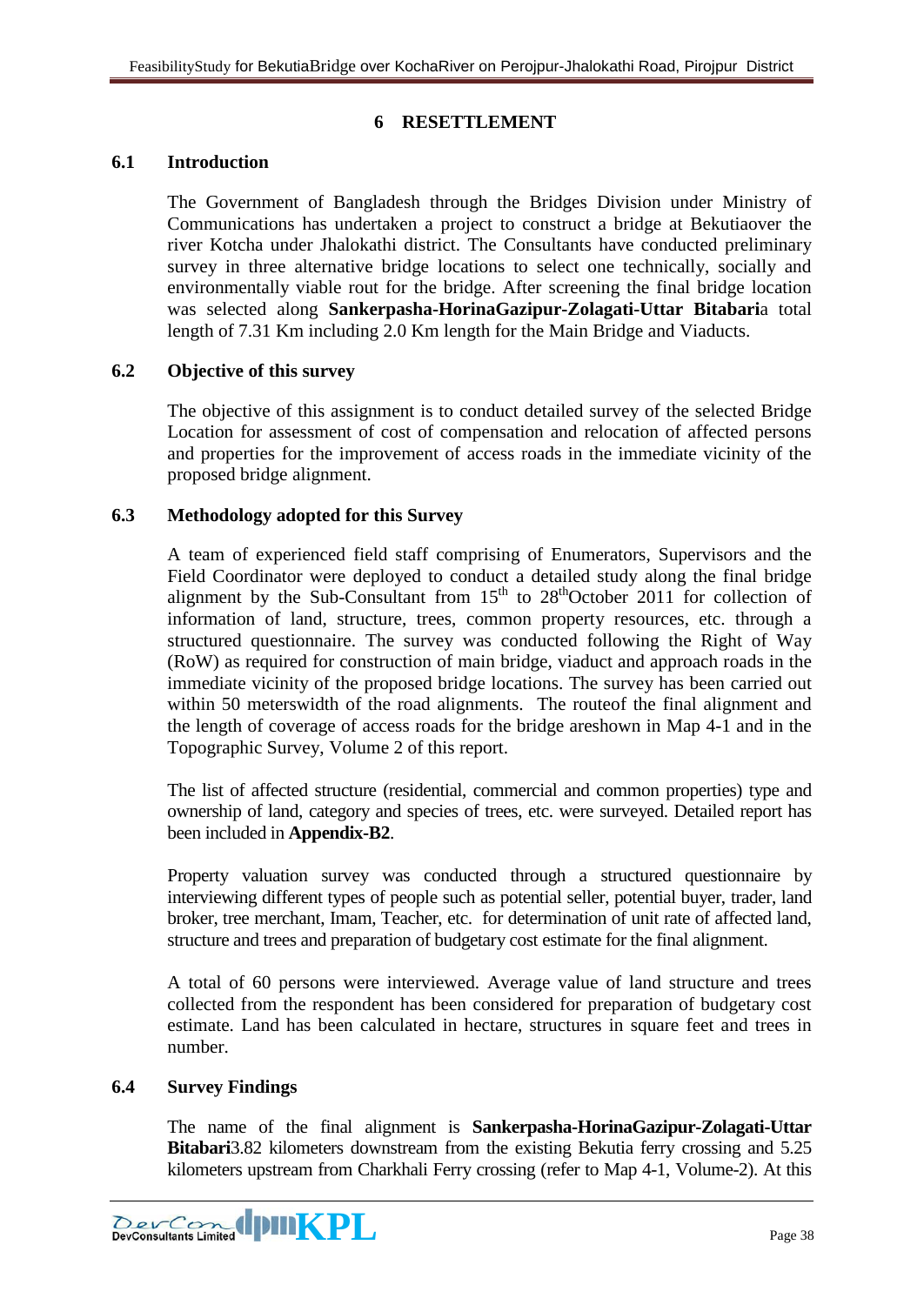location of bridge 2.60 km length of approach road is required for the west side/ left bank of Kocha river. A length of2.71 km is required for the east side/ right bank of Kocha river.

## <span id="page-38-0"></span>**6.5 Land acquisition**

In the final alignment a total of about 31.00ha land is needed to be acquired for approach road and viaduct of which about 3.50 ha homestead and orchard category, 0.75 ha others (ditch, road, water body, etc.) category and remaining are agriculture category of land.

A separate Land Acquisition Report has been enclose in Appendix-B.

# <span id="page-38-1"></span>**6.6 Rehabilitation and Other Impacts**

A total of 28 Households will experience significant impacts as a result of displacement including land and small businesses. There are no indigenous people (tribal or ethnic minorities) within the affected population.Mitigation of all impacts will be undertaken through implementation of this Resettlement Plan (RP). The RP identified, and proposed a number of remedial measures for addressing the gaps between national legislation and the requirements of the ADB Safeguard Policy Statement (SPS) 2009.

Details ofLand Acquisition and Resettlement Budget have been shown in Table 9.1, Appendix B2.

## <span id="page-38-2"></span>**6.7 Trees Affected**

Different species of trees (31,717), both fruit bearing and timber types have been affected in the right of way. A lot of bettle nut garden are affected and out of the total trees this species is more than 37%. Some commercially planted Mehoginin trees are affected. Out of the total affected trees (31717) about 14,444 fruit bearing, 11407 timber type, 3615 banana groves and 2251 bamboo bush got affected. This Resettlement Plan (RP) has kept provision for compensation for these trees owned by the people. Out of the total affected trees, 11616 are large, 8714 are medium, 7807 are small and 3580 are saplings by size. Table 2.6 & 2.7, Appendix-B2describe in detailed about the affected trees.

## <span id="page-38-3"></span>**6.8 Estimated Cost of Land Acquisition and Resettlement**

Considering land acquisition and resettlement issues a cost estimate has been prepared for the final alignment based on detailed survey data and property valuation survey result conducted during 15-28October 2011. All lands within 50m width of the alignment have been considered in preparing estimated budget. Cost estimate for land acquisition and resettlement requirement are shown in detail in Table 9.1, Appendix-B2.

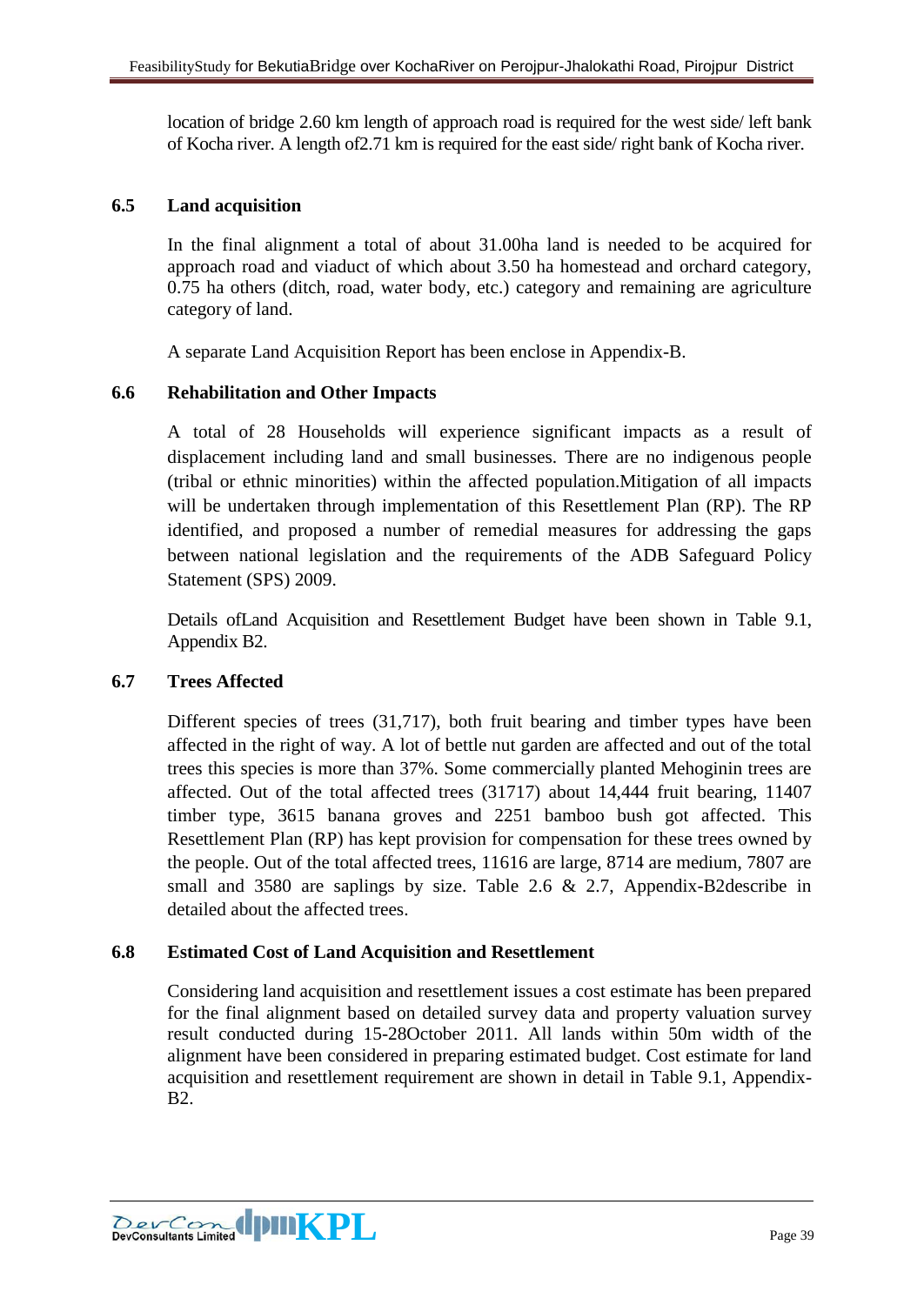# **7 ECONOMIC EVALUATION**

#### <span id="page-39-1"></span><span id="page-39-0"></span>**7.1 General**

An economic appraisal of the proposed BekutiaBridgeproject was carried out within the broad framework of cost-benefit analysis. The analysis was undertaken withand without project situation. It implies two scenarios first, a bridge will be constructed over the Kocha river with necessary approach roads and appurtenant structures considering an economic life span of 30 years, second no bridge will be constructed and the ferry systems will continue in Bekutia and Charkhali Ferry Ghats.

The project costs and benefits have been identified and valued in monetary terms, using economic prices. Economic prices are net of taxes, duties and royalties which are essentially in the nature of transfer payments of goods and services entering into project costs and benefits. The economic prices werecalculated by applying a standard conversion factor 0.85 used for road sector in Bangladesh and accepted by RHD for economic evaluation of projects in recent years.

The annual stream of project costs and benefits in financial and economic terms were calculated over an evaluation period of 30 years which is normally considered for bridge structures. Discounted Cash flow (DCF) technique was used at a 15% discount rate for determining Net Present Value (NPV), Benefit Cost Ratio (BCR), Economic Internal Rate of Return (EIRR) and Financial Internal Rate of Return (FIRR).

#### <span id="page-39-2"></span>**7.2 Estimation of Cost**

The project implementation cost comprises of Construction costs, Engineering costs, Land Acquisition, Resettlement, EMP, Administrative costs and Physical contingencies.The maintenance costs are recurring costs and will be applicable after completion (2018) of the Project, so the maintenance cost has been duly applied from 2019. Both the annual routine maintenance and periodic maintenance costs are approximated to 0.2% of the Project cost. The following Table shows the cost components considered for financial and economic analyses.

| S <sub>1</sub>     | Description                             | Amount (Million BD Tk.) |             |
|--------------------|-----------------------------------------|-------------------------|-------------|
| No.                |                                         | Financial               | Economic    |
| 01.                | <b>Construction Cost</b>                | Tk. 6391.86             | Tk. 5433.08 |
| 02.                | <b>Engineering Cost:</b>                |                         |             |
|                    | <b>Detailed Design</b><br>a)            | Tk. 159.80              | Tk. 135.83  |
|                    | b) Construction Supervision             | Tk. 223.72              | Tk.190.16   |
| 03.                | Land Acquisition, Resettlement and EMP. | Tk. 118.22              | Tk. 100.48  |
| 04.                | <b>Administrative Cost</b>              | Tk. 50.17               | Tk. 42.65   |
| 05.                | <b>Physical Contingencies</b>           | Tk.958.78               | Tk. 814.96  |
| 06.                | <b>Price Contingencies</b>              | Tk. 386.71              |             |
| 07.                | VAT, TAX and DUTIES                     | Tk. 294.73              |             |
| <b>Total Cost:</b> |                                         | Tk. 6993.243            | Tk. 6717.16 |

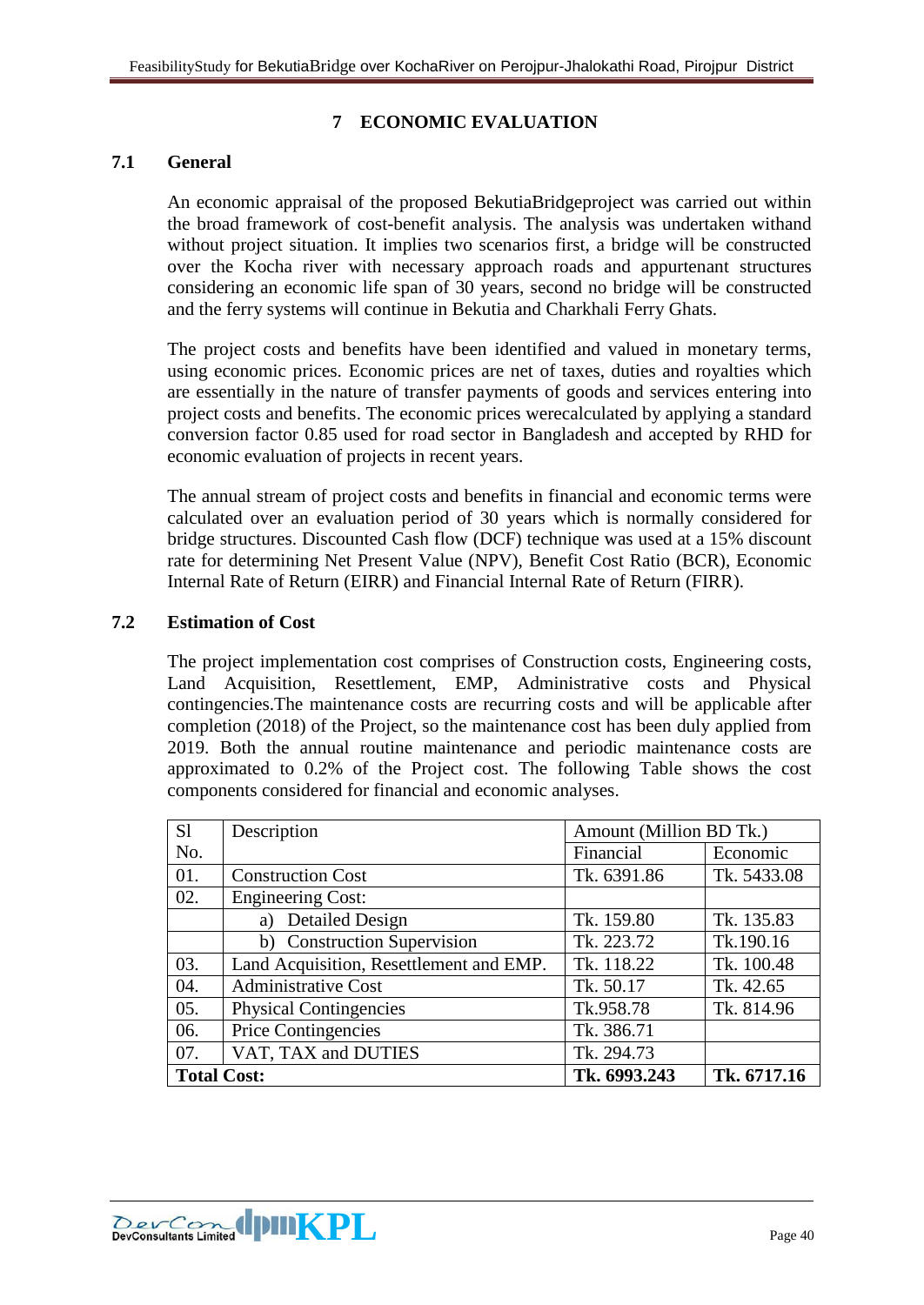#### <span id="page-40-0"></span>**7.3 Estimation of Benefits**

The benefits to be accruedout of the project consist of thefollowing components:

- Cost savings from replacement of ferry system and time delay;
- Cost savings from ferry operation closure for bad weather condition;
- Cost savings from vehicle operating costs (VOC) due to reduced distance; and
- Toll Collection.

#### <span id="page-40-1"></span>**7.3.1 Cost savings from replacement of ferry system and Time Delay**

It was revealed from the selection process/study of final bridge location that construction of bridge at this approved location will replace both the Bekutia and Charkhali ferry system and services which will virtually accrue benefit for the project. The useful service life of ferry system consisting of gangway, pontoon, ferry boats etc. have been considered 10 years together with routine maintenance and engine overhauling as required.

Another benefit will be accrued from ferry crossing time delay and waiting time in approaches which was counted during traffic survey. It was estimated that the time required for vehicles to load on and unload from the ferry is 20 minutes, river crossing time is 20 minutes and vehicle queue waiting for ferry at approach is average 30 minutes. So, on average 70 minutes is required for crossing Kocha river.

The results of a detailed analysis of cost involved in ferry system and ferry crossing time delay for 30 years show the following financial and economic benefits which are considered in the benefit stream:

|      |            | Maint.   |           | <b>Total Ferry</b> | Ferry time |                   |
|------|------------|----------|-----------|--------------------|------------|-------------------|
|      | Investment | Cost     | Operation | Cost               | delay cost | <b>Total Cost</b> |
|      | Cost of    |          | Cost of   |                    | Savings    |                   |
| Year | Ferry      | of Ferry | Ferry     | (Economic)         | (Economic) | (Economic)        |
| 2011 | 96.3       | 26.10    | 76.13     | 168.75             | 246.65     | 415.40            |
| 2012 | 96.3       | 26.10    | 76.13     | 168.75             | 250.35     | 419.10            |
| 2013 | 96.3       | 26.10    | 76.13     | 168.75             | 254.10     | 422.85            |
| 2014 | 0          | 26.10    | 76.13     | 86.89              | 257.92     | 344.81            |
| 2015 | 0          | 26.10    | 76.13     | 86.89              | 261.78     | 348.68            |
| 2016 | 0          | 31.32    | 87.54     | 101.03             | 265.71     | 366.75            |
| 2017 | 0          | 31.32    | 87.54     | 101.03             | 269.70     | 370.73            |
| 2018 | 0          | 31.32    | 87.54     | 101.03             | 273.74     | 374.78            |
| 2019 | 0          | 31.32    | 87.54     | 101.03             | 295.64     | 396.68            |
| 2020 | 0          | 31.32    | 87.54     | 101.03             | 319.29     | 420.33            |
| 2021 | 144.45     | 31.32    | 87.54     | 223.82             | 344.84     | 568.65            |
| 2022 | 144.45     | 31.32    | 87.54     | 223.82             | 372.42     | 596.24            |

## **Table showing the Economic Benefits (in Million Taka)**

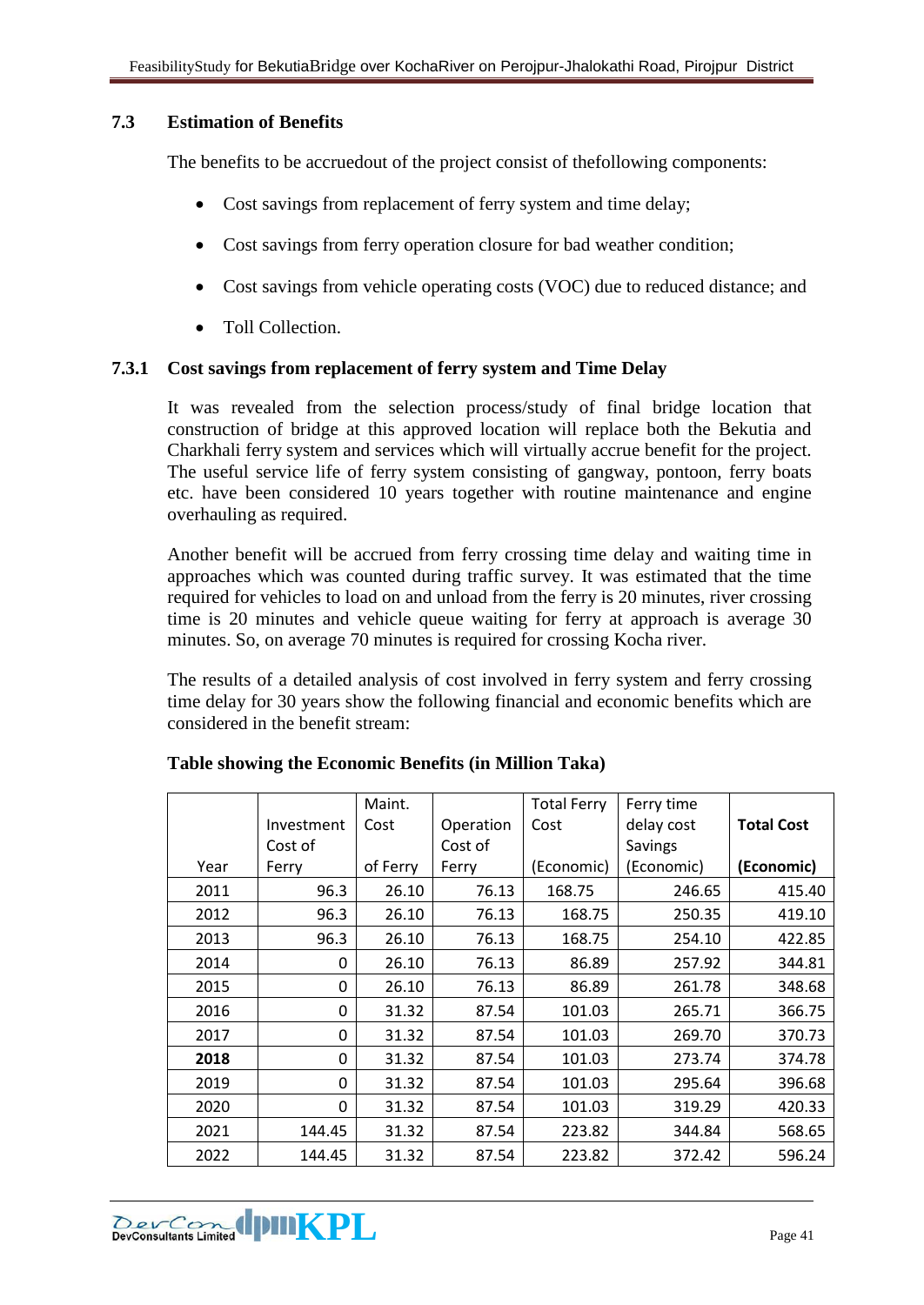|      |            | Maint.   |           | <b>Total Ferry</b> | Ferry time |                   |
|------|------------|----------|-----------|--------------------|------------|-------------------|
|      | Investment | Cost     | Operation | Cost               | delay cost | <b>Total Cost</b> |
|      | Cost of    |          | Cost of   |                    | Savings    |                   |
| Year | Ferry      | of Ferry | Ferry     | (Economic)         | (Economic) | (Economic)        |
| 2023 | 144.45     | 31.32    | 87.54     | 223.82             | 402.22     | 626.04            |
| 2024 | 0          | 31.32    | 87.54     | 101.03             | 434.40     | 535.43            |
| 2025 | 0          | 31.32    | 87.54     | 101.03             | 469.15     | 570.18            |
| 2026 | 0          | 31.32    | 87.54     | 101.03             | 506.68     | 607.71            |
| 2027 | 0          | 37.58    | 105.05    | 121.24             | 547.21     | 668.45            |
| 2028 | 0          | 37.58    | 105.05    | 121.24             | 590.99     | 712.23            |
| 2029 | 0          | 37.58    | 105.05    | 121.24             | 638.27     | 759.51            |
| 2030 | 0          | 37.58    | 117.84    | 132.11             | 689.33     | 821.44            |
| 2031 | 288.9      | 37.58    | 117.84    | 377.68             | 744.48     | 1122.15           |
| 2032 | 288.9      | 37.58    | 117.84    | 377.68             | 804.04     | 1181.71           |
| 2033 | 288.9      | 37.58    | 117.84    | 377.68             | 868.36     | 1246.03           |
| 2034 | 0          | 37.58    | 170.82    | 177.14             | 937.83     | 1114.97           |
| 2035 | 0          | 37.58    | 170.82    | 177.14             | 1012.85    | 1190.00           |
| 2036 | 0          | 37.58    | 170.82    | 177.14             | 1093.88    | 1271.03           |
| 2037 | 0          | 45.10    | 170.82    | 183.53             | 1181.39    | 1364.93           |
| 2038 | 0          | 45.10    | 170.82    | 183.53             | 1275.90    | 1459.44           |
| 2039 | 288.9      | 45.10    | 170.82    | 429.10             | 1377.98    | 1807.07           |
| 2040 | 0          | 45.10    | 170.82    | 183.53             | 1488.21    | 1671.75           |
| 2041 | 288.9      | 45.10    | 170.82    | 429.10             | 1607.27    | 2036.37           |
| 2042 | 288.9      | 45.10    | 170.82    | 429.10             | 1735.85    | 2164.95           |
| 2043 | 288.9      | 45.10    | 170.82    | 429.10             | 1874.72    | 2303.82           |
| 2044 | 0          | 54.12    | 170.82    | 191.20             | 2024.70    | 2215.90           |
| 2045 | 288.9      | 54.12    | 170.82    | 436.77             | 2186.67    | 2623.44           |
| 2046 | 0          | 54.12    | 170.82    | 191.20             | 2361.61    | 2552.81           |
| 2047 | 0          | 54.12    | 170.82    | 191.20             | 2550.54    | 2741.74           |
| 2048 | 0          | 54.12    | 170.82    | 191.20             | 2754.58    | 2945.78           |
|      |            |          |           |                    |            | 43,360            |

# <span id="page-41-0"></span>**7.3.2 Cost Savings from Closure of Ferry Operation for Bad Weather Condition**

It is obvious from the location of the KochaRiver, not far from Bay-of-Bengal and prevailing weather condition there that during cyclonic weather the ferry system remains suspended for about a month every year. The suspension of ferry crossing for break down of engine and other rehabilitation reason were not considered. This event of closure of ferry operation causes loss of business and trade. Thus, construction of bridge will switch over these losses to benefit.

The benefits calculated from the above scenario is presented in the following Table and included in the benefit stream of financial and economic analysis.

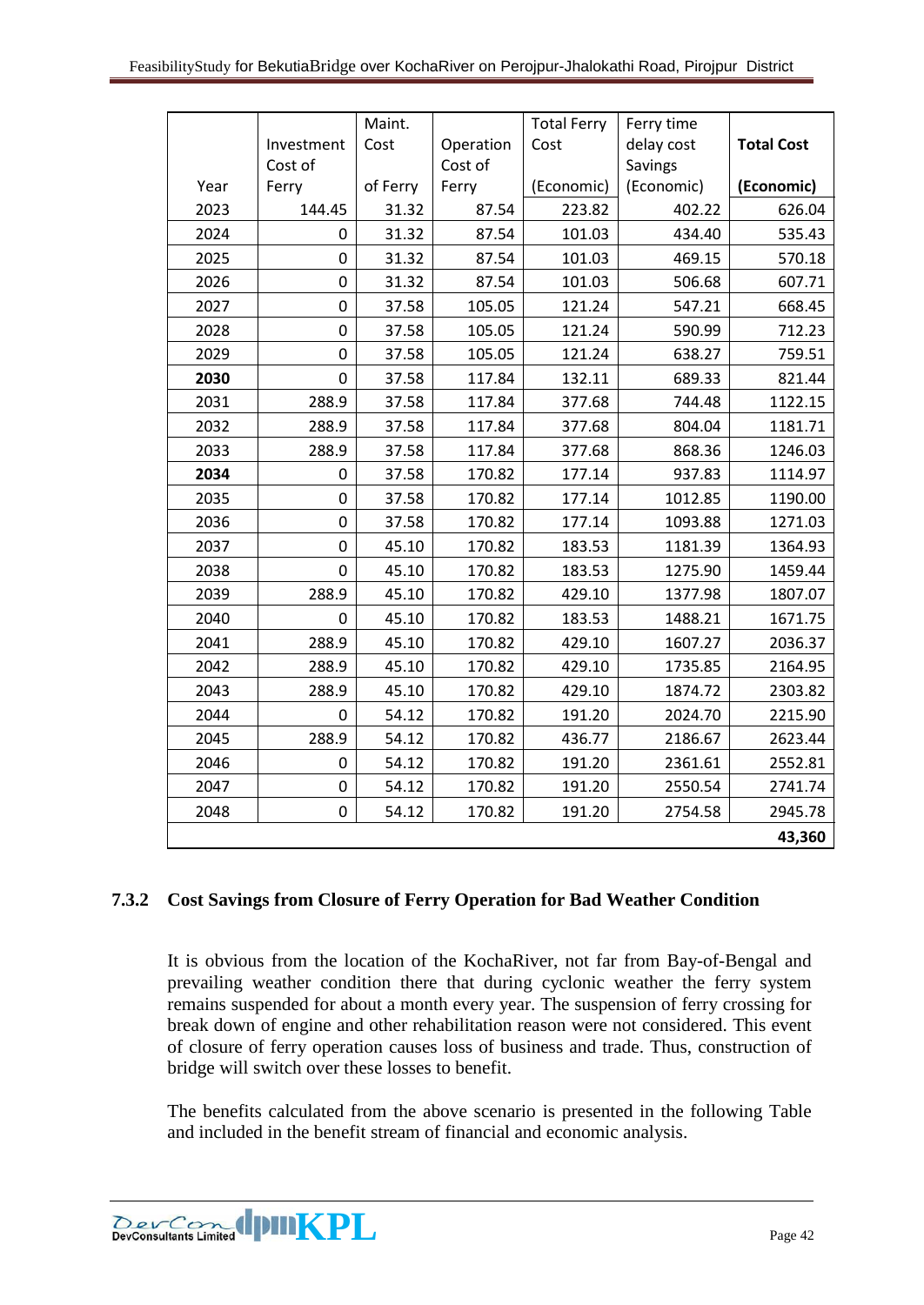|      | Truck        | <b>Bus</b>   | Light vehicle | <b>Total Amount</b> |
|------|--------------|--------------|---------------|---------------------|
| Year | Amount (Tk.) | Amount (Tk.) | Amount (Tk.)  | (Million Tk.)       |
| 2018 | 4,406,400    | 5,484,672    | 5,628,515     | 15.5196             |
| 2019 | 4,717,440    | 5,971,968    | 6,118,665     | 16.8081             |
| 2020 | 5,038,848    | 6,500,736    | 6,650,201     | 18.1898             |
| 2021 | 5,391,360    | 7,081,344    | 7,230,427     | 19.7031             |
| 2022 | 5,764,608    | 7,713,792    | 7,860,780     | 21.3392             |
| 2023 | 6,158,592    | 8,398,080    | 8,545,483     | 23.1022             |
| 2024 | 6,583,680    | 9,061,632    | 9,216,077     | 24.8614             |
| 2025 | 7,039,872    | 9,777,024    | 9,939,584     | 26.7565             |
| 2026 | 7,527,168    | 10,554,624   | 10,720,902    | 28.8027             |
| 2027 | 8,045,568    | 11,394,432   | 11,563,200    | 31.0032             |
| 2028 | 9,465,984    | 13,526,093   | 13,719,674    | 36.7118             |
| 2029 | 10,024,819   | 14,598,144   | 14,781,715    | 39.4047             |
| 2030 | 10,617,869   | 15,761,434   | 15,928,578    | 42.3079             |
| 2031 | 11,245,133   | 17,015,962   | 17,163,750    | 45.4248             |
| 2032 | 11,918,016   | 18,373,133   | 18,498,004    | 48.7892             |
| 2033 | 12,625,114   | 19,832,947   | 19,934,086    | 52.3921             |
| 2034 | 13,377,830   | 21,212,928   | 21,305,216    | 55.8960             |
| 2035 | 14,176,166   | 22,695,552   | 22,773,107    | 59.6448             |
| 2036 | 15,020,122   | 24,280,819   | 24,341,243    | 63.6422             |
| 2037 | 15,921,101   | 25,980,134   | 26,019,238    | 67.9205             |
| 2038 | 18,554,469   | 30,572,847   | 30,592,097    | 79.7194             |
| 2039 | 19,470,275   | 32,404,458   | 32,393,496    | 84.2682             |
| 2040 | 20,436,261   | 34,336,431   | 34,300,515    | 89.0732             |
| 2041 | 21,452,429   | 36,393,857   | 36,322,452    | 94.1687             |
| 2042 | 22,518,778   | 38,576,736   | 38,464,420    | 99.5599             |
| 2043 | 23,635,308   | 40,885,068   | 40,731,528    | 105.2519            |
| 2044 | 24,814,564   | 43,331,397   | 43,134,352    | 111.2803            |
| 2045 | 26,044,001   | 45,928,270   | 45,678,004    | 117.6503            |
| 2046 | 27,336,165   | 48,675,686   | 48,370,966    | 124.3828            |
| 2047 | 28,691,055   | 51,586,191   | 51,222,998    | 131.5002            |
| 2048 | 30,121,217   | 54,672,330   | 54,245,954    | 139.0395            |

#### **Table showing the Economic Benefits (in Million Taka)**

## <span id="page-42-0"></span>**7.3.3 Cost savings from vehicle operating costs (VOC) due to reduced distance**

It is revealed from the traffic study together with alternative bridge alignment survey and investigations that only traffic toward the Regional Highway from Perojpur (intersection near Baleswat Bridge) to Charkhali to Bhandaria to Rajapur will have a distance saving of about 7.0 Km after construction of the proposed bridge. As such, the savings in VOC for the trafficis only in terms of reduced distance over the bridge.

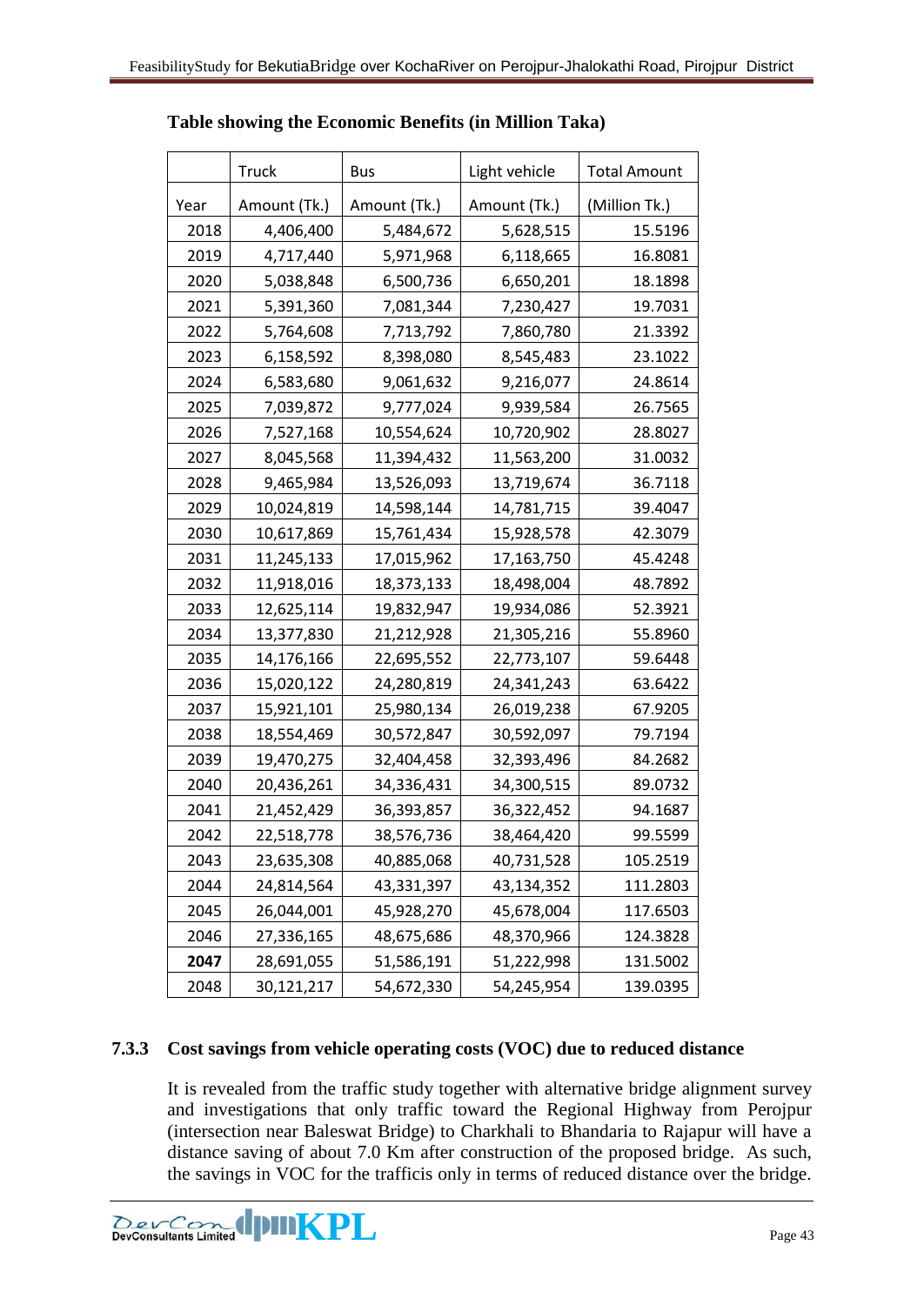The VOC was considered for International Roughness Index (IRI) of 10 for the aforementioned route. The cost VOC in terms of Taka/Km has been adopted from Table 4.19: Sensitivity of Financial VOC of Motorised Vehicle to Road Roughness (Tk./Km), page 28, Road User Cost Study for LGED Roads, Final Report, August 2009.

The estimated savings in terms of VOC is shown the following Table which has been included in the benefit stream for the financial and economic analyses.

|      |              |            |                  | Financial          | Economic           |
|------|--------------|------------|------------------|--------------------|--------------------|
| Year | <b>Truck</b> | <b>Bus</b> | Light<br>Vehicle | <b>VOC</b> savings | <b>VOC</b> savings |
|      |              |            |                  | Tk. In million     | Tk. In million     |
| 2018 | 3,009,115    | 10,527,380 | 13,049,423       | 26.586             | 22.598             |
| 2019 | 3,221,523    | 11,462,705 | 14,220,303       | 28.905             | 24.569             |
| 2020 | 3,441,011    | 12,477,632 | 15,498,571       | 31.417             | 26.705             |
| 2021 | 3,681,740    | 13,592,062 | 16,891,156       | 34.165             | 29.040             |
| 2022 | 3,936,630    | 14,805,994 | 18,408,451       | 37.151             | 31.578             |
| 2023 | 4,205,680    | 16,119,429 | 20,064,310       | 40.389             | 34.331             |
| 2024 | 4,495,971    | 17,393,063 | 21,668,208       | 43.557             | 37.024             |
| 2025 | 4,807,503    | 18,766,200 | 23,400,279       | 46.974             | 39.928             |
| 2026 | 5,140,276    | 20,258,740 | 25,270,916       | 50.670             | 43.069             |
| 2027 | 5,494,290    | 21,870,682 | 27,290,511       | 54.655             | 46.457             |
| 2028 | 5,876,624    | 23,602,029 | 29,472,920       | 58.952             | 50.109             |
| 2029 | 6,223,557    | 25,472,678 | 31,828,537       | 63.525             | 53.996             |
| 2030 | 6,591,731    | 27,502,532 | 34,374,681       | 68.469             | 58.199             |
| 2031 | 6,981,146    | 29,691,591 | 37,121,746       | 73.794             | 62.725             |
| 2032 | 7,398,882    | 32,059,754 | 40,090,515       | 79.549             | 67.617             |
| 2033 | 7,837,859    | 34,607,022 | 43,294,847       | 85.740             | 72.879             |
| 2034 | 8,305,157    | 37,014,986 | 46,322,507       | 91.643             | 77.896             |
| 2035 | 8,800,776    | 39,602,055 | 49,564,944       | 97.968             | 83.273             |
| 2036 | 9,324,716    | 42,368,228 | 53,032,550       | 104.725            | 89.017             |
| 2037 | 9,884,057    | 45,333,407 | 56,742,646       | 111.960            | 95.166             |
| 2038 | 10,471,719   | 48,497,592 | 60,712,553       | 119.682            | 101.730            |
| 2039 | 10,988,579   | 51,403,069 | 64,353,366       | 126.745            | 107.733            |
| 2040 | 11,533,760   | 54,467,751 | 68,212,420       | 134.214            | 114.082            |
| 2041 | 12,107,262   | 57,731,438 | 72,303,572       | 142.142            | 120.821            |
| 2042 | 12,709,085   | 61,194,130 | 76,640,678       | 150.544            | 127.962            |
| 2043 | 13,339,229   | 64,855,827 | 81,237,594       | 159.433            | 135.518            |
| 2044 | 14,004,774   | 68,736,431 | 86,111,642       | 168.853            | 143.525            |
| 2045 | 14,698,641   | 72,855,840 | 91,276,678       | 178.831            | 152.006            |
| 2046 | 15,427,908   | 77,214,056 | 96,750,022       | 189.392            | 160.983            |

Table showing the Economical Benefits (in Million Taka)

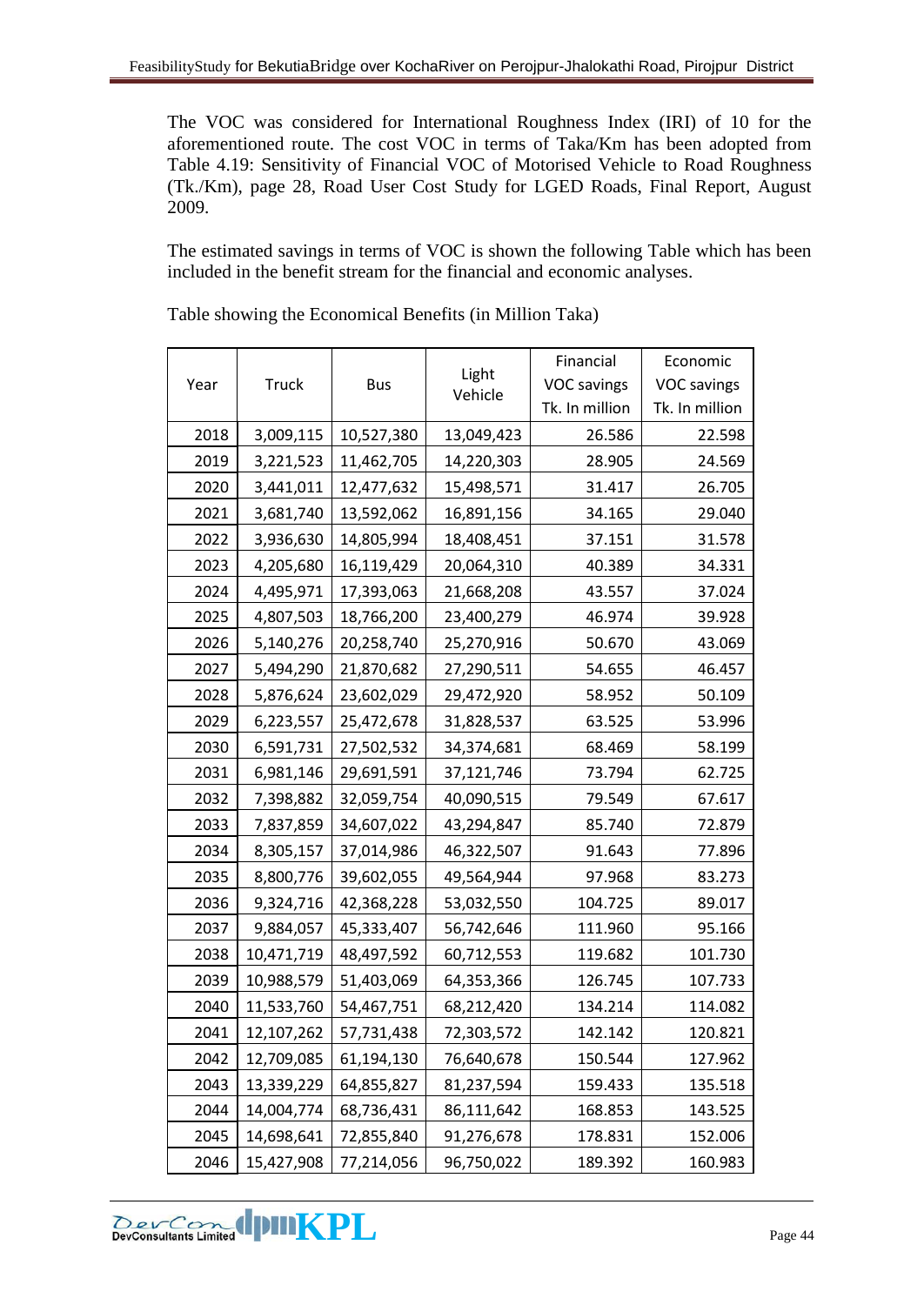| Year | Truck      | <b>Bus</b> | Light<br>Vehicle | Financial<br>VOC savings | Economic<br>VOC savings |
|------|------------|------------|------------------|--------------------------|-------------------------|
|      |            |            |                  | Tk. In million           | Tk. In million          |
| 2047 | 16,192,577 | 81,830,979 | 102,552,460      | 200.576                  | 170.490                 |
| 2048 | 16,999,728 | 86,726,510 | 108,704,776      | 212.431                  | 180.566                 |

# <span id="page-44-0"></span>**7.3.4 Toll collection**

As mentioned in the ToR the bridge will be a toll bridge. Toll money collection will start after opening of the Bridge (estimated after yr. 2018). The infrastructure for toll collection will be on one end of the Bridge. It should be operated and maintained by qualified Operator. Necessary cost of implementation, operation and maintenance has been incorporated in the cost stream of financial and economic analyses.

The toll rate for Truck, Bus and Light vehicles are considered at the existing rate in ferry crossing system. To be conservative in the benefit side these existing rates have been considered as starting toll rate in 2019. The toll collection money from 2019 through 2048 has been shown in the following table which has been considered in the benefit stream of financial and economic analyses.

|      | Truck        | Bus           | L/vehicle    | <b>Total Amount</b> |
|------|--------------|---------------|--------------|---------------------|
| Year | Amount (Tk.) | Amount (Tk.)  | Amount (Tk.) | (in BD Taka)        |
| 2019 | 42,142,464   | 53,349,581    | 54,660,075   | 150, 152, 119       |
| 2020 | 45,013,709   | 58,073,242    | 59,408,466   | 162,495,416         |
| 2021 | 48,162,816   | 63,260,006    | 64,591,814   | 176,014,636         |
| 2022 | 51,497,165   | 68,909,875    | 70,222,964   | 190,630,004         |
| 2023 | 55,016,755   | 75,022,848    | 76,339,650   | 206,379,253         |
| 2024 | 58,814,208   | 80,950,579    | 82,330,287   | 222,095,075         |
| 2025 | 62,889,523   | 87,341,414    | 88,793,617   | 239,024,554         |
| 2026 | 67,242,701   | 94,287,974    | 95,773,394   | 257,304,069         |
| 2027 | 71,873,741   | 101,790,259   | 103,297,920  | 276,961,920         |
| 2028 | 84,562,790   | 120,833,096   | 122,562,424  | 327,958,310         |
| 2029 | 89,555,052   | 130,410,086   | 132,049,987  | 352,015,125         |
| 2030 | 94,852,961   | 140,802,140   | 142,295,301  | 377,950,402         |
| 2031 | 100,456,520  | 152,009,257   | 153,329,496  | 405,795,273         |
| 2032 | 106,467,610  | 164,133,320   | 165,248,838  | 435,849,767         |
| 2033 | 112,784,348  | 177, 174, 328 | 178,077,832  | 468,036,508         |
| 2034 | 119,508,618  | 189,502,157   | 190,326,596  | 499,337,371         |
| 2035 | 126,640,420  | 202,746,931   | 203,439,753  | 532,827,104         |
| 2036 | 134,179,753  | 216,908,652   | 217,448,433  | 568,536,838         |
| 2037 | 142,228,500  | 232,089,201   | 232,438,525  | 606,756,226         |
| 2038 | 165,753,257  | 273,117,436   | 273,289,402  | 712,160,096         |
| 2039 | 173,934,453  | 289,479,827   | 289,381,893  | 752,796,173         |

Table showing the Economical Benefits (in BD Taka)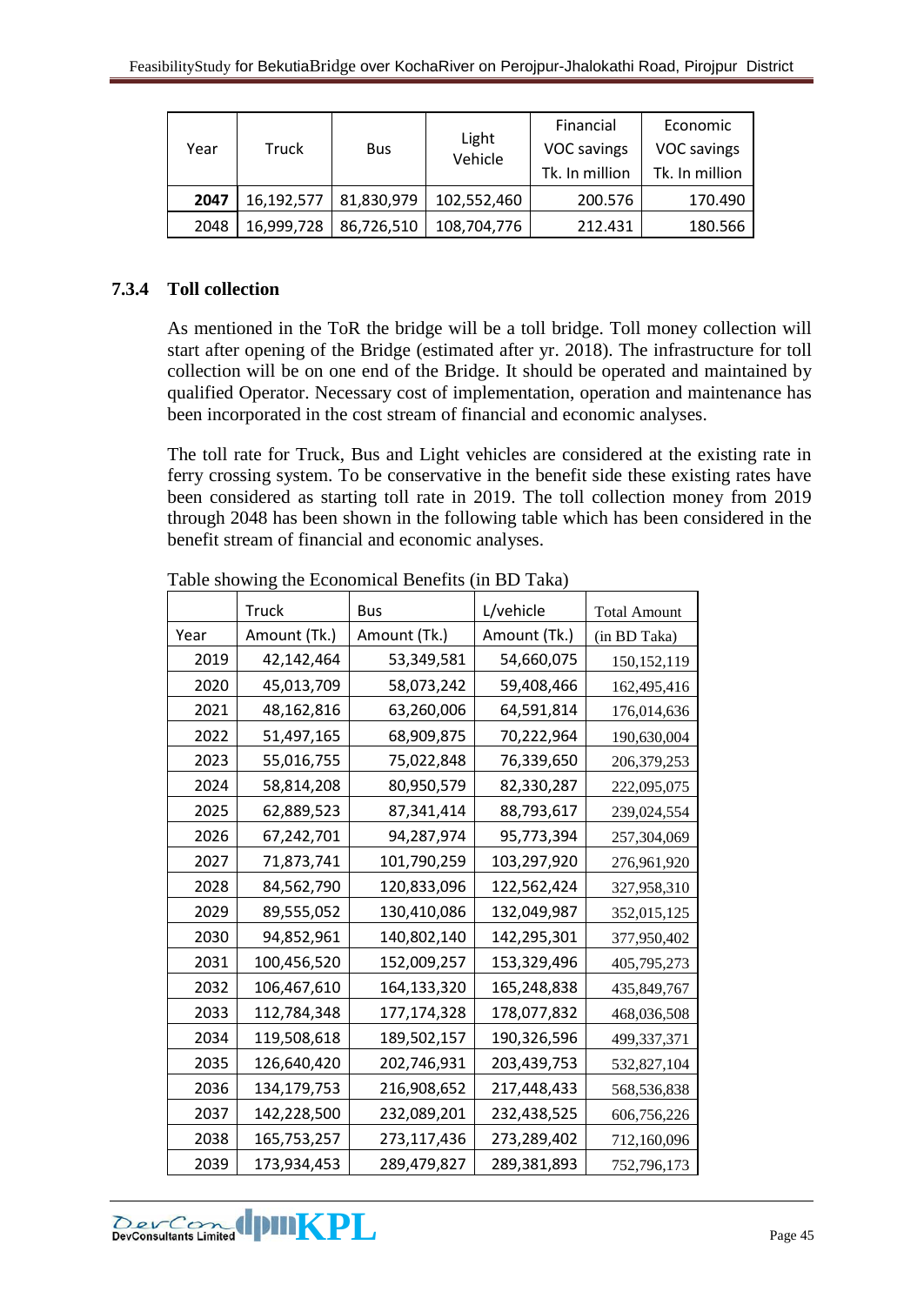|      | Truck         | <b>Bus</b>  | L/vehicle   | <b>Total Amount</b> |
|------|---------------|-------------|-------------|---------------------|
| 2040 | 182,563,933   | 306,738,787 | 306,417,930 | 795,720,649         |
| 2041 | 191,641,697   | 325,118,458 | 324,480,573 | 841,240,728         |
| 2042 | 201, 167, 747 | 344,618,842 | 343,615,481 | 889,402,069         |
| 2043 | 211,142,081   | 365,239,937 | 363,868,313 | 940,250,330         |
| 2044 | 221,676,770   | 387,093,814 | 385,333,546 | 994, 104, 131       |
| 2045 | 232,659,745   | 410,292,546 | 408,056,839 | 1,051,009,130       |
| 2046 | 244,203,075   | 434,836,132 | 432,113,966 | 1,111,153,173       |
| 2047 | 256,306,761   | 460,836,643 | 457,592,118 | 1,174,735,522       |
| 2048 | 269,082,874   | 488,406,150 | 484,597,185 | 1,242,086,209       |

## <span id="page-45-0"></span>**7.4 Evaluation Process**

The viability of the Project has been assessed in terms of Net Present Value (NPV) and Benefit cost Ratio (BCR), Economic Internal Rate of Return (EIRR), and Financial Internal Rate of Return (FIRR) by applying the discounted cash flow (DCF) technique to the annual stream of net benefits of the project. The foregoing indicators were calculated through a fundamental method for the base case of Economic and Financial values.

## <span id="page-45-1"></span>**7.5 Sensitivity Analysis**

The sensitivity analysis was conducted for the following limits of change in benefit and cost streams of economic and financial values:

- Benefit reduced by 10% and Cost at the base value;
- Cost increase by 10% and benefit at the base value; and
- Benefit reduced by 10% and Cost increased by 10%.

## <span id="page-45-2"></span>**7.6 Summary of Evaluation Process**

The Economic indicators NPV, BCR and EIRR/FIRR were calculated considering 15% discount rate for economic life span of 30 years as shown in Table K-1 and Table K-2.

Justification of 4-lane dual carriageway was done based on economic life span of **50** years and at discount rate of 15% which is presented in Table K-3.

Economic justification of 150m extradosed bridge with 2-lane single carriageway was done based on economic life span of 30 years and at discount rate of 15% which is presented in Table K-4.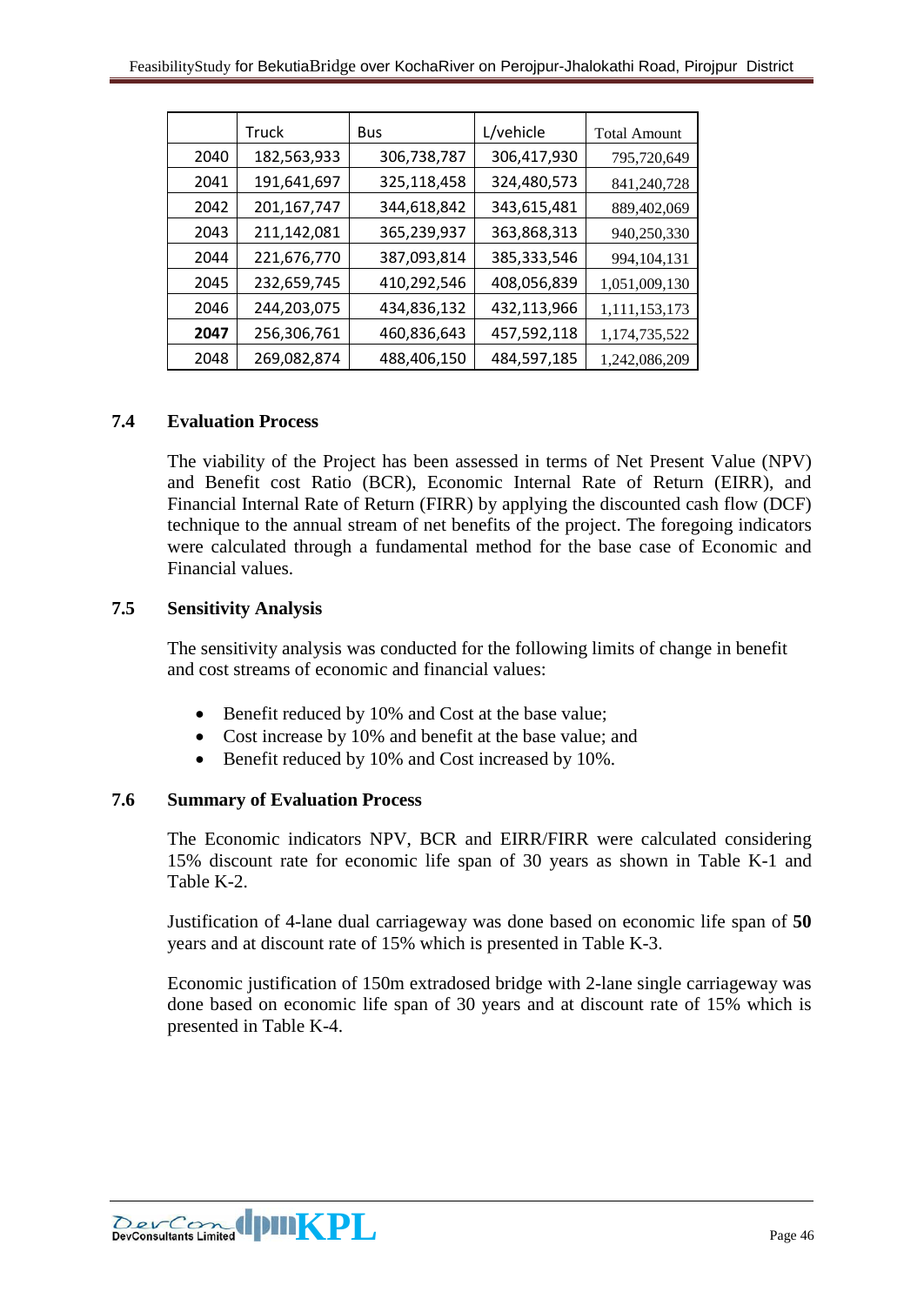**Table K-1:** The Economic indicators NPV, BCR and EIRR for base case and sensitivity analysis are presented below:

| S1. | <b>Economic Evaluation</b>                    | NPV (Million Tk.) | <b>BCR</b> | EIRR $(\%)$ |
|-----|-----------------------------------------------|-------------------|------------|-------------|
| No. |                                               |                   |            |             |
| 1.  | <b>Base Case</b>                              | 1983              | 1.36       | 18.115      |
| 2.  | Benefit 10% reduced                           | 1231              | 1.22       | 16.985      |
| 3.  | Cost 10% increased                            | 1429              | 1.23       | 17.09       |
| 4.  | Benefit 10% reduced and<br>Cost 10% increased | 676               | 1.11       | 16.015      |

**Table K-2:** The Financial indicators NPV, BCR and FIRR for base case and sensitivity analysis are presented below:

| Sl. | <b>Financial Evaluation</b>                   | NPV (Million Tk.) | <b>BCR</b> | FIRR $(\%)$ |
|-----|-----------------------------------------------|-------------------|------------|-------------|
| No. |                                               |                   |            |             |
| 1.  | <b>Base Case</b>                              | 1772              | 1.25       | 17.225      |
| 2.  | Benefit 10% reduced                           | 887               | 1.13       | 16.143      |
| 3.  | Cost 10% increased                            | 1064              | 1.14       | 16.244      |
| 4.  | Benefit 10% reduced and<br>Cost 10% increased | 178               | 1.02       | 15.214      |

**Table K-3:** The Economic indicators NPV, BCR and EIRR evaluated for Base Case only for 4-lane dual carriageway bridge are presented below:

| Sl. | <b>Economic Evaluation at</b> | NPV (Million Tk.) | BCR  | EIRR $(% )$ |
|-----|-------------------------------|-------------------|------|-------------|
| No. | discount rate of              |                   |      |             |
|     | 5%                            | $-2800$           | 0.75 | 12.827      |

**Table K-4:** The Economic indicators NPV, BCR and EIRR evaluated for Base Case only for 150m span Extradosed Bridge with 2-lane single carriageway are presented below:

| <b>Sl.</b> | Economic Evaluation at | NPV (Million Tk.) | <b>BCR</b> | EIRR $(\%)$ |
|------------|------------------------|-------------------|------------|-------------|
|            | No. discount rate of   |                   |            |             |
|            | 15%                    | $-2213$           | 0.77       | 13.028      |

It appears from the **Table-K1 and Table-K2** that the NPV, BCR and EIRR/FIRR are in acceptable limit for the sensitivity analysis of Base Case, Benefit 10% reduced,

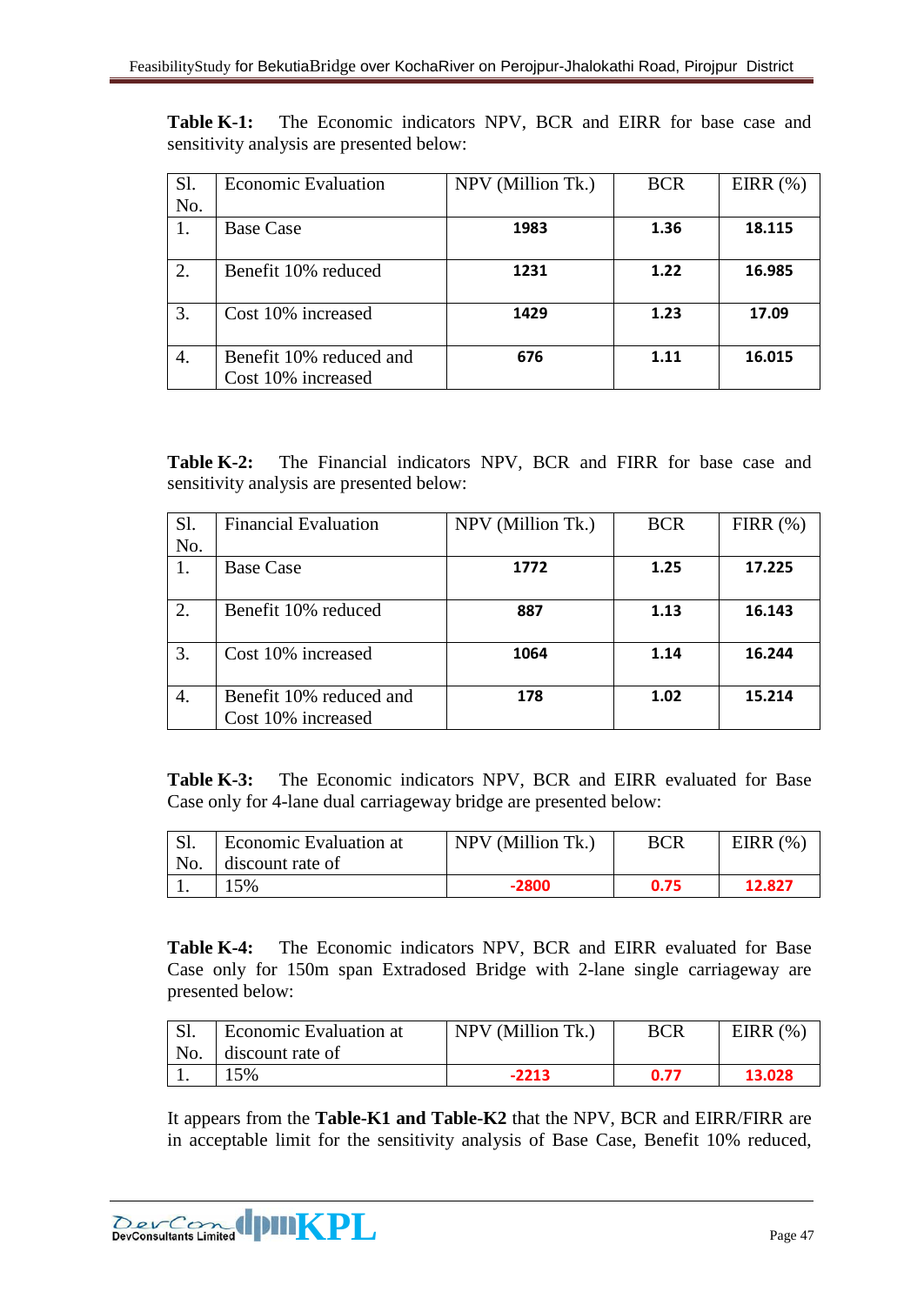Cost 10% increased, and Benefit 10%reduced and Cost 10%increased for a 2-lane single carriageway Bridge Project.

Again, it appears from the **Table-K3** that the NPV, BCR and EIRR/FIRR are not in acceptable limit for a 4-lane dual carriageway Bridge Project. Moreover, it is important to note that in Barisal Division and around all long bridges, in terms of span length and total length, whether old or new, are 2-lane single carriageway bridge

It also appears from the **Table-K4** that the NPV, BCR and EIRR/FIRR are not in acceptable limit for a 150m span 2-lane single carriageway Extradosed Bridge.

Over all it appears from the above results of economic analyses that the Bridge Project is economically viable for 2-lane single carriageway bridge having 400.0m East End Viaduct + 11-100m spans plus 2-50m end spans+400m West End Viaduct  $\Rightarrow$  Total 2000m length;

## <span id="page-47-0"></span>**7.7 Conclusion and Recommendation**

## <span id="page-47-1"></span>**7.7.1 Project Description**

The name of the final alignment is **Sankerpasha-HorinaGazipur-Zolagati-Uttar Bitabari** a few kilometers downstream from the existing Bekutia ferry crossing and upstream from Charkhali Ferry crossing (refer to Map 4-1, Volume-2). At this location of bridge 2.842 km length of approach road is required for the west side/ left bank of KochaRiver. A length of3.074 km is required for the east side/ right bank of KochaRiver.

## <span id="page-47-2"></span>**7.7.2 The Proposed Bridge Type**

The bridge type selected through cost comparison among three Options is Posttensioned Precast Segmental Box Girder bridge with the following span arrangement:

Option-1: 250.0m East End Viaduct + 11-100m spans plus 2-50m spans+250m West End Viaduct  $\Rightarrow$  Total 1700m length.

The East & West End Viaducts consists of 10 nos. 25.0m span deck-girder spans and the MainBridge consists of:

- East End Module, 3-100m spans + 1-50m span'
- Middle Module, 5-100m spans; and
- West End Module, 3-100m spans + 1-50m span.

The support system for the Viaducts and the main bridge are as follows:

- The Viaducts: Pier bent consisting of pier cap, pier columnsand pile cap supported on 600mm dia cast-in-situ bored piles. Short stem abutment with approach slab supported on elevated 600mm dia cast-in-situ bored piles.
- The MainBridge: Pier bents consist of pier cap, pier wall(s) and pile cap supported on 1500mm dia cast-in-situ bored piles. There will be 4 nos. of double-wall type pier for housing the modular expansion-contraction joints between middle and end modules, and between end modules and viaducts. Moreover, the end pier cap is kept wider for proving space for fixing base of launching girder/form traveler in

**Example 1911 KPL** Page 48